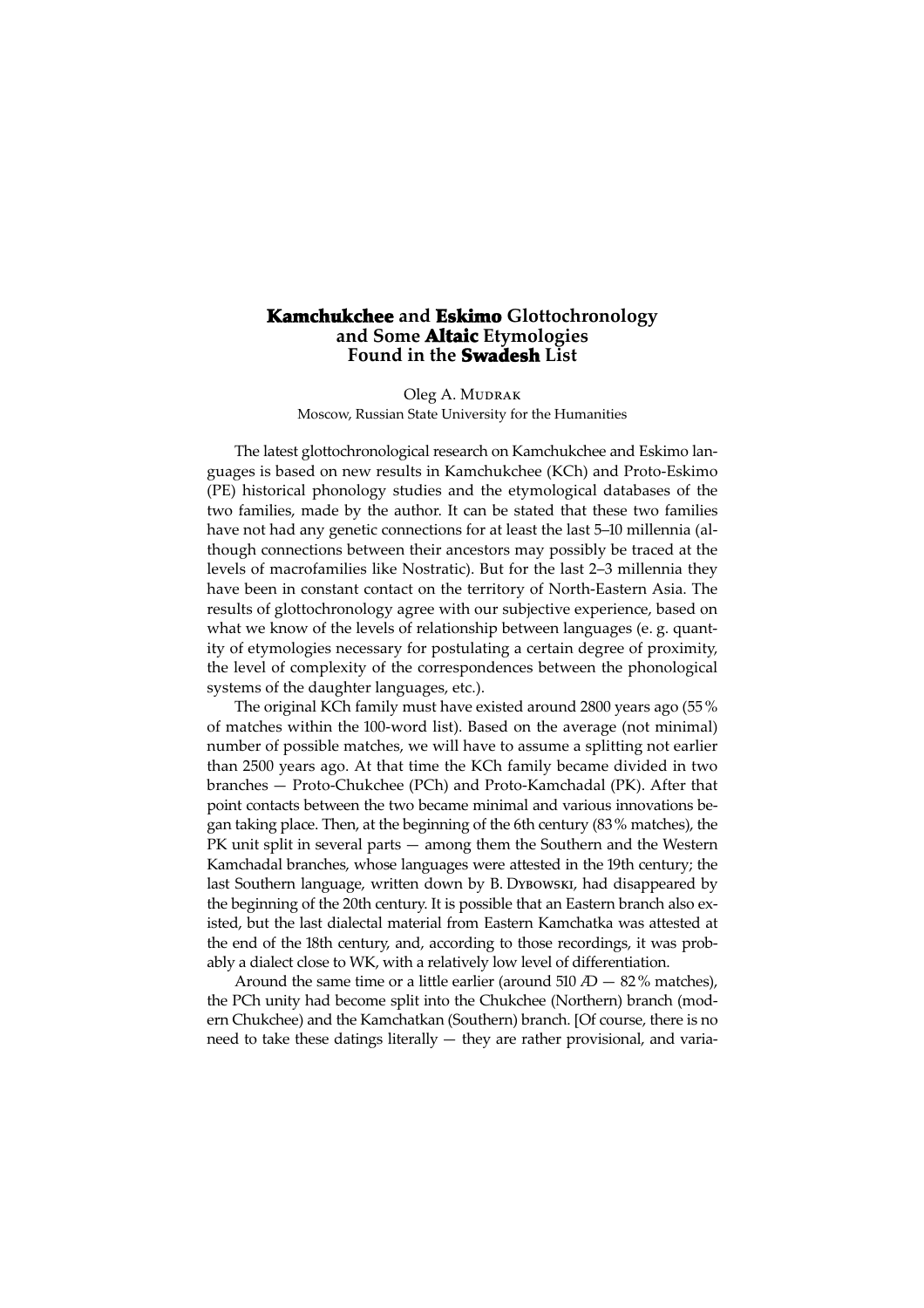tions within the limits of one or two generations are possible]. On the edge of the 1st and the 2nd millennia Koryaks (Chawchuwen 'herdsman', mod. Koryak) lost contact with other PCh-Kamchatkan dialects remaining in the north part of the Kamchatkan peninsula along the Sredinny ridge. This may be related to changes in the traditional Koryak style of life (salmon-fishing, still preserved among remaining PCh languages speakers on the Kamchatkan peninsula) and to the adoption of the caribou stockman culture. The separation of «dialect of Western Kamchadals» described by B. DYBOWSKI in the 9th century (presumably Sedanka dialect) from other WK languages around 1100 *A*D (92% matches) was a result of Koryak migration. Later, around 1250 (95% matches) the Kamchatkan (Nymylan) languages split into the Palana language (the so-called Koryak dialect of Palana, located on the western part of the ridge facing the Okhotsky sea) and the Alutor (Olutor) language on the eastern part of the ridge closer to the Pacific ocean. Around 1420 (97% matches) the remaining WK language had become divided into the Itelmen language as represented by the Napana dialect (described by A. P. VOLODIN in his monograph), and the Itelmen dialect used as the basis for the new short Itelmen-Russian dictionary (written by A. P. VOLODIN and K. N. KHALOYMOva, dialects of Kovran and Upper Khayriuzovo). This is an exhaustive list of KCh languages which one can use for comparative studies and glottochronology. What is interesting is that the dates of splitting of KCh languages find their chronological correlates in the results for Eskimo.

The Proto-Eskimo (PE) language split in two about 2700 years ago (57%  $m$ atches)  $-$  not later than 2400, judging by the averaged list of numbers of matches. These two branches have been traditionally recognized as Proto-Inupik (PI) and Proto-Yupik (PY). Around 140 BC (68% matches), the Sirenik language split from PY; in 180  $AD$  (75% matches) Siberian Yupik (SY) and American Yupic (AY) were formed. The SY unity was shattered in 510 AD (82% matches), after which Chaplinski (Unazigmit) and Naukanski (Nyvukagmit) lost contact and became different languages. At about the same time, as shown above, Chukchee had split from other PCh languages, and it seems that the migration of Chukchees to the territories between Naukanski (now located on the North-Eastern part of Chukotkan peninsula) and Chaplinski was the main reason for this separation of SY languages. The first subbranch of AY became separated about 760  $\overline{AD}$  (87% matches); it includes such closely related languages and dialects as Nunivak (Nun) (used here for glottochronological calculations), Norton Sound, Chevak, Egegik. Speakers of these languages now inhabit islands and select parts of the Western Alaska seaboard close to the Bering sea. The separation of Supik dialects (Chevak and Koniag) from the Central Alaskan Yupik (CAY) took place around 1180 *A* (94% matches). It is possible that the marginal position of Nunivak and similar dialects is a result of CAY expansion.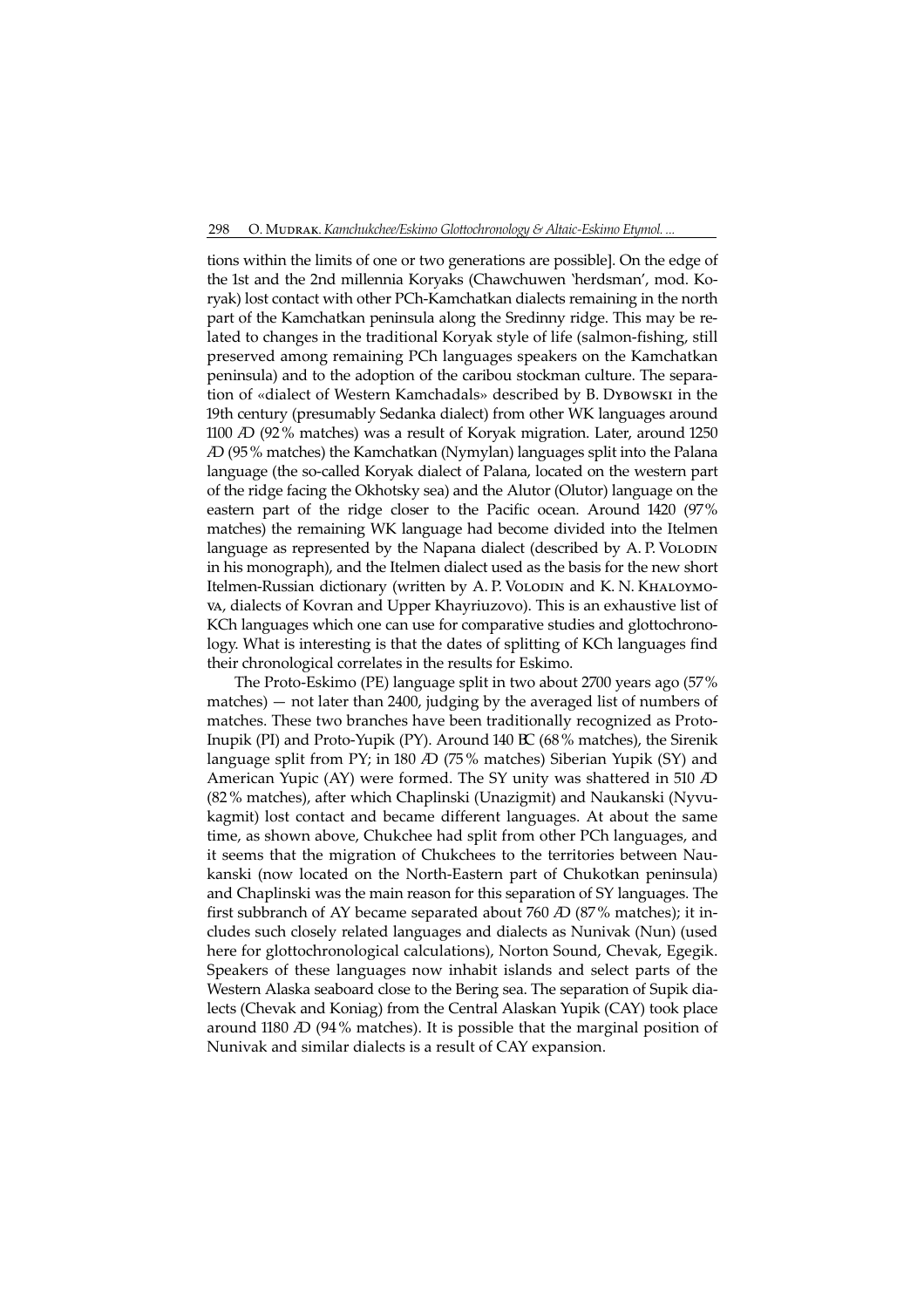The splitting of PI began around  $640$   $AD$   $(85\%)$ , when the Inupik of the Seward peninsula (SPI) became an independent subbranch — in reality its speakers remained on the original territory, while the rest of the Inupik migrated to the North-East. It is possible that Nun was the first wave of Yupik colonisation of free Alaskan territories where other Inupik had been living previously. Later, at around 1050  $AD$  (93% matches), the Eastern subbranch, including Greenlandic and Eastern Canadian Inupik, was formed. These languages became distinct from one another around 1430  $\Delta D$  (97%) matches). The Western branch split into North Alaskan Inupik and Western Canadian Inupik at around 1340  $\overline{AD}$  (96% matches). Of course, operating with the closely related Inupik languages is rather problematic, but the fact that the PI unity at some time split into SPI and the rest is undeniable.

It is interesting that the loanwords in Eskimo (PE, PI, PY), present in the author's etymological dictionary, look like old borrowings from KCh. Their phonetics and semantics show an active contact with a KCh source closer to PK than to PCh. We may suggest that the breakup of the KCh family and migrations of PCh language speakers actually provoked the migration of a part of PE speakers across the Bering Strait, and, subsequently, their partial isolation which caused the forming of the PI subgroup with its independent developments. It is also necessary to say that there are some KCh and PC borrowings in the Eskimo 100 wordlist ('small', 'moon', 'leaf'), but reverse loans from PE have not been attested.

Phonetic correspondences between PE and Nostratic were established by the author more than 20 years ago. At the same time the hypothesis about a specific relationship between the Altaic family (Proto-Altaic, PA) and PE was put forward. It was interesting to perform glottochronological calculations between modern languages descending from PE and PA. The results of etymological research show that only about 0 PE roots (out of about 200 roots from modern Eskimo languages encountered in the 100-wordlist) do not have any phonetically regular parallels with close semantics in PA. In fact, it is possible to say that practically for every one of them one can offer a PA etymology (with a few exceptions, all of these roots can be found in EDAL). As a result, every modern Eskimo language has at least 10 reliable phonetic and semantic parallels in modern Altaic languages.

The exact distribution is as follows: modern Eskimo language/modern Turkic language  $-$  more than 11 (but with Chuvash, Tuvinian, Kirgiz  $$ more than 2, with Turkmenian — more than 3), modern Eskimo language/ modern Mongolian language — about 11, modern Eskimo language/Modern Tungus-Manchu language  $-$  about 13 (but with Nanai  $-$  more than 15, with Evenki  $-$  about 16, with Negidal  $-$  more than 17), modern Eskimo language/modern Korean — 10, modern Eskimo/modern Japanese — about 13.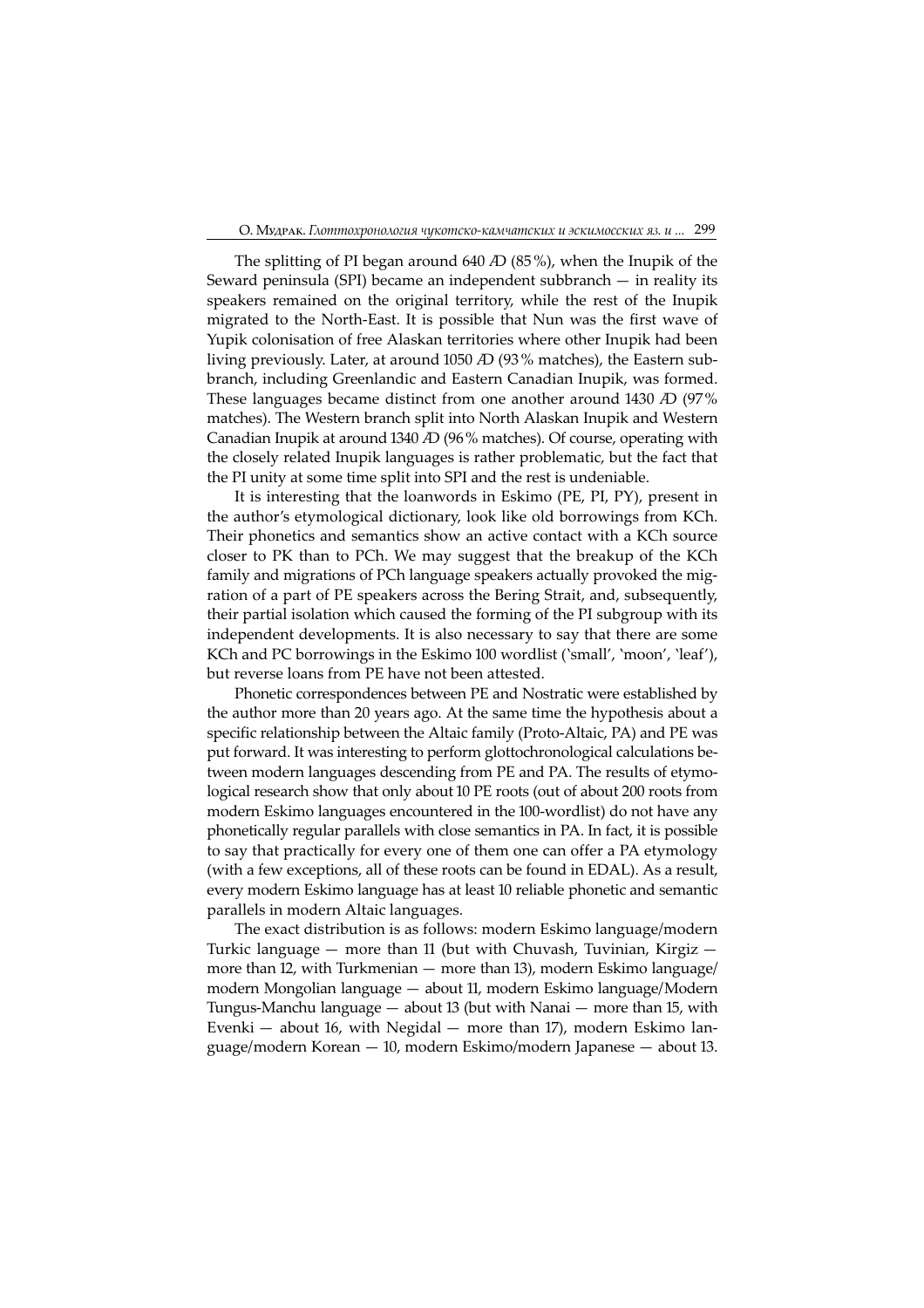The unexpected surplus of Tungus parallels may be the result of close separate contact after the disintegration of the Altaic unity.

Below we present a list of Proto-Eskimo (PE) and Altaic root correspondences found on Swadesh's 100-wordlist (plus 10 additional items). What is most striking is that, for the most part, in addition to wider Eurasiatic or Nostratic etymologies, many of the presented Eskimo etymologies display a special connection with Altaic in respect to specific phonetic processes and meaning specification, such as, for instance, the same non-trivial development \*m-<sup>&</sup>gt;  $*_{v}$ - (\*b- in Altaic) in the auxillary words and 1st person pronouns. Some of these roots are preserved in the other branches of Nostratic (such as Uralic or Indo-Europian), but some are lexical isoglosses typical only for PE and Altaic.

The preliminary table of consonantal correspondences is listed before the etymologies, but it can be subject to further modifications as new lexical entries are gradually introduced. The main characteristics of the PE phonological system are: 1) the opposition between voiceless stops and voiced fricatives; 2) a ban on initial voiced fricatives and voiceless stops at the end of the last syllable; 3) a lack of more than two-consonantal clusters in the inlaut position; 4) lack of clusters in the initial position and in wordfinal position; 5) a ban on the sequence \**ti*; 6) some traces of old vowel harmony resulting in the differentiation of velar and uvular consonants on the PE level; 7) etymological reduction of vowels in certain positions (probably due to some former accentuation peculiarities); 8) an archaic recomposition of some roots with the structure  $*T\partial TV$  into  $*VTTV$ , with the «false» first vowel replicating the second one.

1)  $PE_7$  \*aca $\gamma$  `paternal aunt' > PYup. \*aca $\gamma$  id., PInup. \*acca $\gamma$  (~ - $b$ ) id. The geminate in Inup. may reflect a vocative form of this relative's name (CED 2).

Altaic \* $\check{a}\check{c}V$  'elder relative, ancestor' (mostly female; forms denoting a male relative with meaning 'father, ancestor' must represent a different root) > Turk. \*ăčaj / \*ĕčej, T.-M. \*asī 'wife, woman', Kor. \*àčă-. An expressive kinship «nursery» word with the typical structure \*VCV. The Mongolian reflexes are problematic: Mong. eǯei 'mother, elder sister' is probably < Turk. (EDAL 271, 272).

2)  $PE_{570}$  \*aci 'area below, downward' > PYup. \*aci 'area below, downward; to go down; earth, ground (Sirenikan)', PInup. \*aci, \*at- `area below, down; ground, floor' (CED 3, 47).

Altaic  $*d\vec{e}$  'to lie' > Turk. \**jat-*, Mong. \**de-b-*, T.-M. \**dē-du-*, Jap. \**dàntà-r-*. One of the common Altaic monosyllabic verbal roots. Note dental suffixation (probably \*dē-ta-) reflected in Turk, T.-M. and Jap. (EDAL 466). Cf. also Turk. \*bat- 'to get down, to sink'.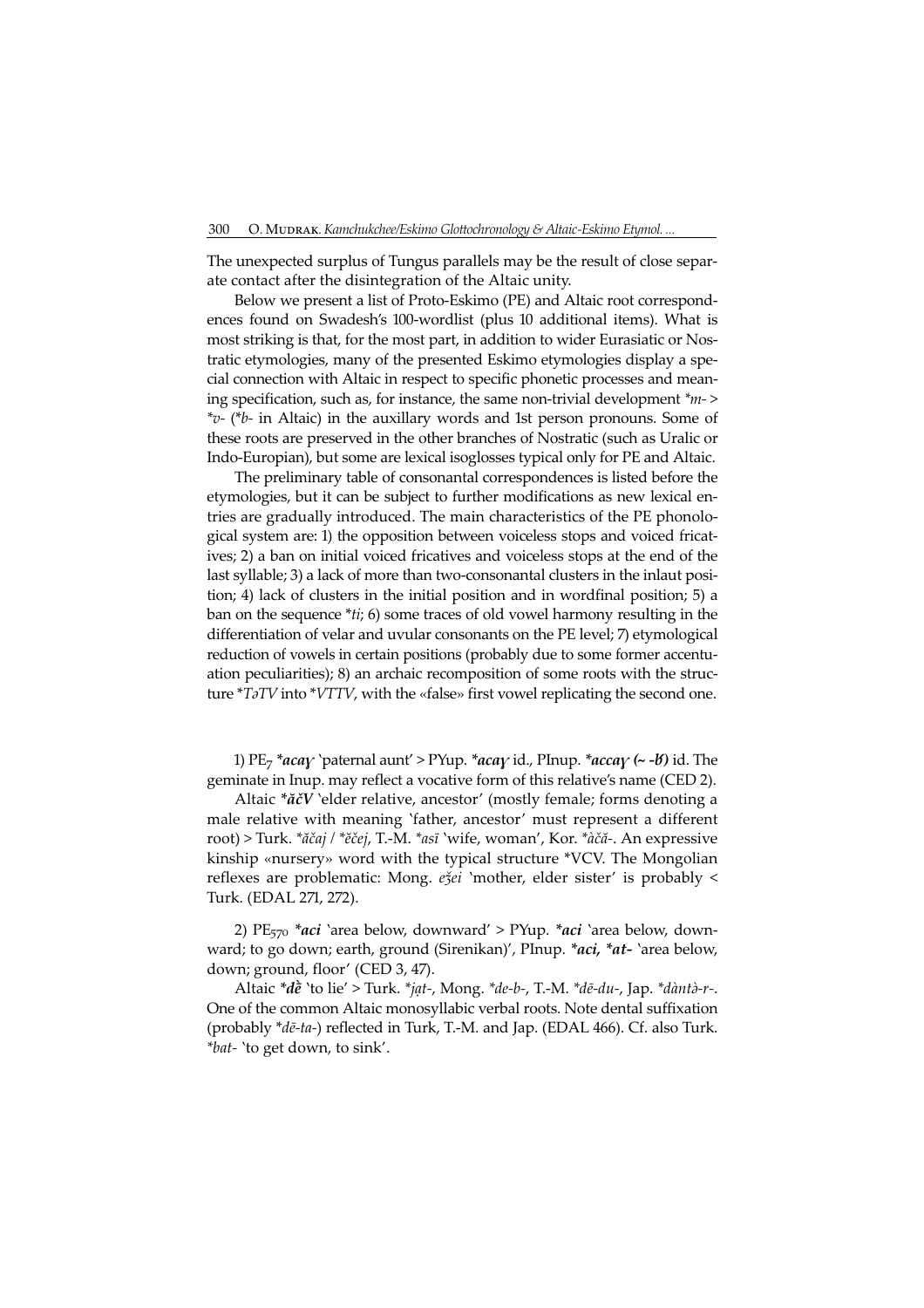3) PE<sub>599</sub> \*aci-<mark>b-</mark> `good, to like' > PYup. \*aci-b- `good; to like' (CED 47). PInup. \*aca- 'to love' (CED 61).

Altaic \*găte 'strong, very' > Turk. \*ged, Mong. \*küdür, T.-M. \*gata- / \*kada-, Jap.  $* k \partial t \partial t$ . The root reveals some phonetic irregularities  $-$  probably due to contaminations with \*kéto 'much, many' and \*kadi(rV) 'strong, tough' (EDAL 532, 533). Another possible comparison: Altaic \*odi (~ -e) 'sexual passion', Turk. \*öd-i, Mong. \*(h)uǯid, T.-M. \*uda- (EDAL 1042).

4) PE<sub>594</sub> \*ayə- `to go on walks' > PYup. \*ayə- ~ \*ay-u<mark>b-</mark> `to go on walks' (CED 7, 55), PInup.  $*ai-$ ,  $*ai-*k*-*l*ab-$ ,  $*ai-*t*-*ru*b-$  'to go; to go home; to fetch, to give'. There is another common root with close semantics:  $*_{a\gamma i}$ - $b$ - 'to come' (CED 7).

Altaic  $*\hat{a}j\hat{a}$  'to go, walk' > Turk.  $*Aj$ -, Mong.  $*aja$ -, T.-M.  $*\hat{a}j$ -, Jap.  $*\hat{a}j\hat{u}m$ -(EDAL 277, 278).

5) PE<sub>706</sub> \*a $\gamma$ - 'that, on the other side, across' > PYup. \*a $\gamma$ - (-kur, -ruma, -ani) 'that, over there, on the other side, across'. The main pronoun for 'that', with a specific declination paradigm unlike that of the other demonstrative pronouns, but analogical with  $\overline{u}$ - and  $\overline{u}$ - $u$ - 'this' (CED 453). PInup. \*ay-na (\*ak-kua, \*ay-ruma, \*a(y)-ani) 'that, on the other side, across'. Some ECI and GRI forms in the paradigm are replaced by the phonetically similar pronoun \*av- `over there, going away' (CED 453, 456).

Altaic  $*$ é 'that (deictic root)' > Turk.  $*_{q(-n)}$ , Mong.  $*_{e-ne}$ , T.-M.  $*_{e-}$ , Kor. \*ā-mò, Jap. \*á- (EDAL 487).

6) PE<sub>556</sub> \*ayi-*b*- 'to come' > PYup. \*ayi-*b*- 'to come; to bring'. See also \*ayə-  $\sim$  \*ay-ub 'to go on walks', PInup. \*ayyi-b - (-t-) 'to come, to come from afar; to take sth. home, to bring home' (CED 7).

Altaic  $*$ aje (~  $*$ ejo) 'to reach, come close' > Mong.  $*$ aji-su-, Jap.  $*$ ájámp-. A Mong.-Jap. isogloss (EDAL 279).

7)  $PE_1 * a\gamma ru-, *a\gamma ri-$ `star' > PYup.  $*aR\gamma u-, *a\gamma Ra(b)$ `star' (CED 1, 9). PInup.  $*$ avru-,  $*$ avri-aq- 'constellation: the Pleiades, constellation of two stars (appearing on the shortest day of the year)' (CED ).

Altaic \* $i\tilde{a}$ **kV-rV** 'light, white' > Turk. \* $\bar{A}$ k, Mong. \* $jaqavan$ , T.-M. \**ixere*, Kor. \**ikir-*, Jap. \* $\acute{a}k\acute{a}$ -(*r*-). The final vowel is not quite clear: some languages point to  $*$ -*i* or  $*$ -*e*, others rather to  $*$ -*a* (EDAL 598). Cf. also Altaic ?  $*$ biaga (~ -i) 'moon, brilliance', preserved only in T.-M. \*biaga.

8) PE<sub>727</sub> \*abna- (~ \*-bń-) `woman, female' > PYup. \*abna- `woman, girl, female (in compounds)', PInup.  $*abna-$  'woman, female (in compounds)' (CED 43).

Altaic  $*kune$  ( $\sim g$ -) `one of several wives' > Turk.  $*giini$ , Jap.  $*kuanami$ . A Turk-Jap. isogloss (EDAL 739, 740).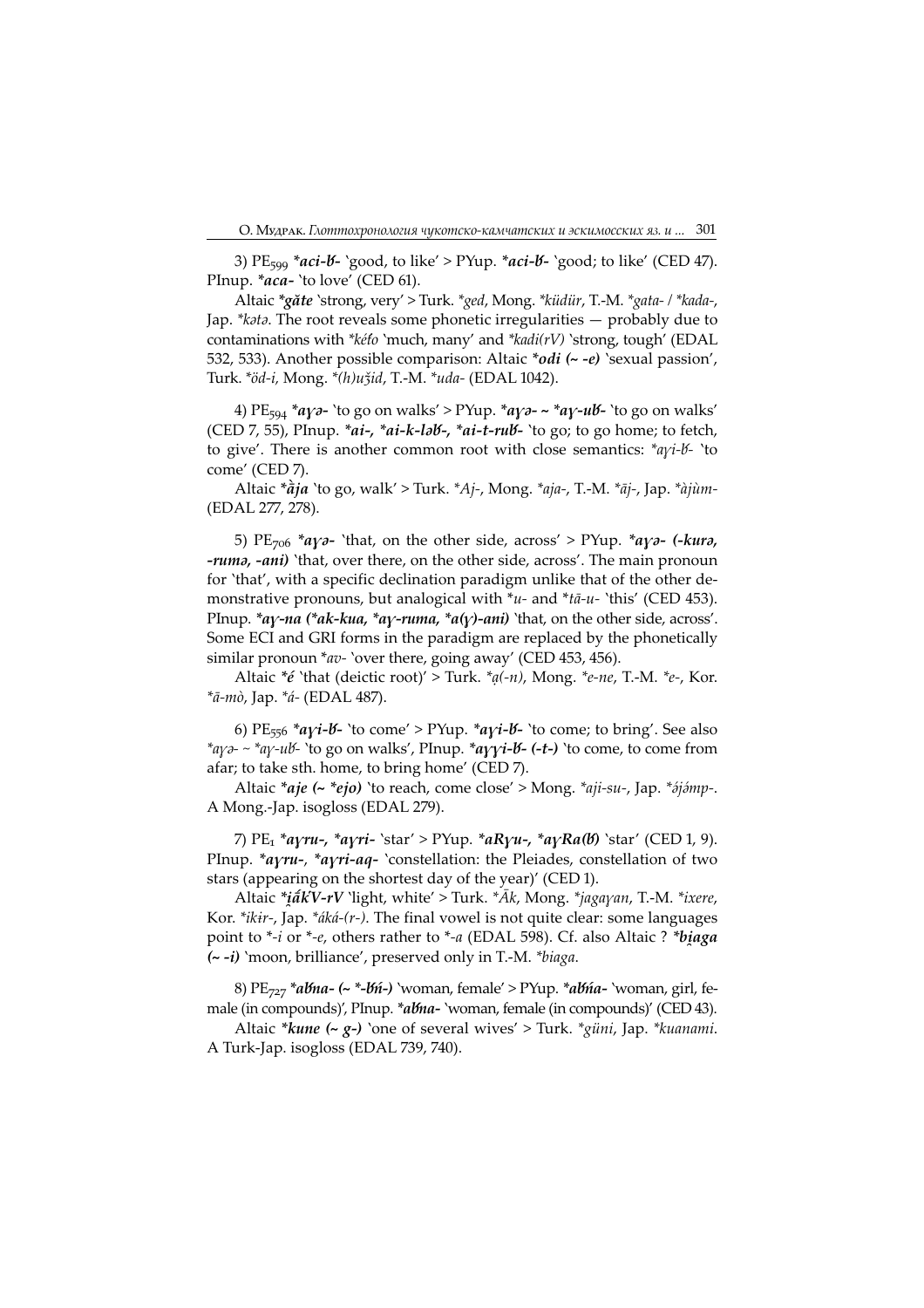| Altaic           | Proto-Eskimo                                |                                                                                                                                                                                                                                                                                                                                                                                                                                                                                                                                                                       |
|------------------|---------------------------------------------|-----------------------------------------------------------------------------------------------------------------------------------------------------------------------------------------------------------------------------------------------------------------------------------------------------------------------------------------------------------------------------------------------------------------------------------------------------------------------------------------------------------------------------------------------------------------------|
| $\mathbf{d}_*$   | $-2-5-1$<br>≏                               |                                                                                                                                                                                                                                                                                                                                                                                                                                                                                                                                                                       |
| $\mathrm{d}^*_*$ | $\mathbf{a}$                                |                                                                                                                                                                                                                                                                                                                                                                                                                                                                                                                                                                       |
| ٩                | $\emptyset$ -, -v-,- $\emptyset$ - ?, (-p-) |                                                                                                                                                                                                                                                                                                                                                                                                                                                                                                                                                                       |
| $\ddot{*}$       | t/c                                         | The palatalized variants are the result of PE development $*ii > *ci$ in all cases ( <i>t</i> before - <i>i</i> -<br>is prohibited); sometimes they are found before front row vowels or diphtongs in Altaic.                                                                                                                                                                                                                                                                                                                                                         |
| $\ddot{*}$       | $\sqrt{c}$                                  | See the development of *t.                                                                                                                                                                                                                                                                                                                                                                                                                                                                                                                                            |
| ್*               | $\phi$ -t-                                  | See also the development of $*b$ -, $*g$ - in the anlaut position.                                                                                                                                                                                                                                                                                                                                                                                                                                                                                                    |
| ¥                | k-/q-, -k-/-q-                              | consonantal accommodation depending on the front/back character of the root vowel.<br>The difference between velar and uvular rows of stops is secondary in PE. It is a result of<br>of $*qu$ and $*qi$ as [qo] and [qe] is a trace of an old differentiation between two rows of<br>There was also a vowel harmony between root vowels and some derivative affixes $(\cdot/\cdot,$<br>$-46 -$ so-called 'stem modificators' of nouns and verbs). The synchronic pronunciation<br>vowels (presumably high and middle rows such as the ones in Tungusic or Mongolian). |
| ¥                | $k/q$ -, - $k$ -/-q-                        | See the comments under *k.                                                                                                                                                                                                                                                                                                                                                                                                                                                                                                                                            |
| $\mathfrak{a}^*$ | $-0$ - $y$ - $y$ - $y$ - $b$ -<br>ø,        | See also the development of $*b$ -, $*d$ - in the anlaut position. See the comments under $*k$ .<br>Sometimes Altaic $*_{-3}^2$ - seems to correspond to $-q$ -; this may be a trace of an old<br>voiceless fricative.                                                                                                                                                                                                                                                                                                                                                |
| $\check{\zeta}$  | <u>다, -아, -tə</u>                           |                                                                                                                                                                                                                                                                                                                                                                                                                                                                                                                                                                       |
| နဲ့ပ             | 2-, -C-, -ta                                |                                                                                                                                                                                                                                                                                                                                                                                                                                                                                                                                                                       |
| ζ¥               | $-(ci-?)$ , $-i-$<br>9                      |                                                                                                                                                                                                                                                                                                                                                                                                                                                                                                                                                                       |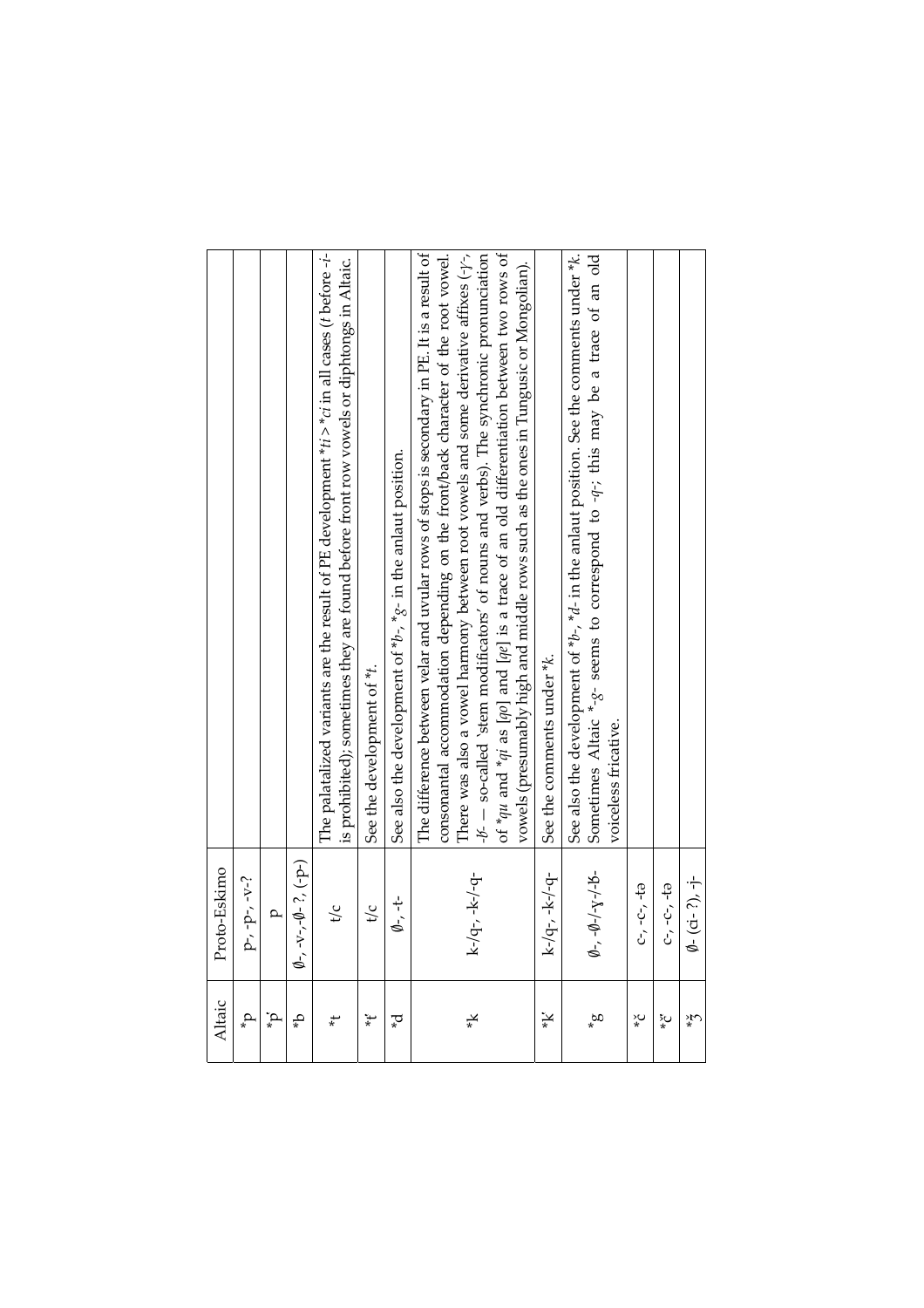| Altaic                                       | Proto-Eskimo                                             |                                                                                                                                                                                                            |
|----------------------------------------------|----------------------------------------------------------|------------------------------------------------------------------------------------------------------------------------------------------------------------------------------------------------------------|
| $\mathbf{e}^*$                               | $-c-$ , $(-t- ?)$<br>C,                                  |                                                                                                                                                                                                            |
| $\mathring{\mathbf{S}}^{\star}_{\mathbf{x}}$ | ċ                                                        |                                                                                                                                                                                                            |
| $m_{\star}$                                  | E                                                        |                                                                                                                                                                                                            |
| $\mathbf{u}^{\star}$                         | $n_{\nu}$ , $n_{\nu}$ , $-n_{\nu}$ , $-n_{\nu}$          | The palatal reflexation is found before Altaic diphtongs and *-i-.                                                                                                                                         |
| Ļ,                                           | ń-, -n-∼-ń-, -bə                                         | See the comments under $*$ (i. e. the development is *- $n > * - j > * - 1/2$ .                                                                                                                            |
| $\mathbf{d}_*$                               | $\emptyset$ -, n^-, -n<br>V/b^-, -n^-                    | The palatalized reflexation is found before Altaic diphtongs. Sometimes consonantal<br>clusters (sometimes with a reduced vowel in between) are found instead of simple velars.                            |
| $\overline{\ast}$                            | $n-1$                                                    | The reflex with the initial *l- is found very occasionally.                                                                                                                                                |
| $\ddot{*}$                                   | $N-1$ , $-1$                                             | Cf. *ř.                                                                                                                                                                                                    |
| $\frac{1}{*}$                                | $-Y$ -7-0-, -6<br>$\cdot \frac{1}{T}$                    | In early PE a special development *-j > *-l in syllable-final position has occurred; a<br>reduced vowel was then inserted after the last consonant of the root. Cf. the develop-<br>ment of $n, n$ , $n$ . |
| $\star^+$                                    | $-r - 5 = 1 - 1$<br>Ø-,                                  | See the comments under $*$ ; There is an unpredictable reflex $-$ ; in PE which can reflect a<br>distinct Nostratic phoneme (**;) or depend on as yet unclarified phonetic conditioning.                   |
| $\star$                                      | n-r-in                                                   | Cf. *I.                                                                                                                                                                                                    |
| $\frac{1}{2}$                                | $-1$ <sup>-1</sup> $-1$ <sup>-1</sup> $(1)$ <sup>-</sup> |                                                                                                                                                                                                            |
| $*md$                                        | -mp-                                                     | $\leq$ *- $m\hat{n}$ - ?                                                                                                                                                                                   |
| ng-, -nk-                                    | $-1$ <sup>-<math>-1</math></sup> -1 <sup>-</sup> ?       |                                                                                                                                                                                                            |
| $*$ -in- $*$ -in-                            | -j-, -jə                                                 | See the comments under *j.                                                                                                                                                                                 |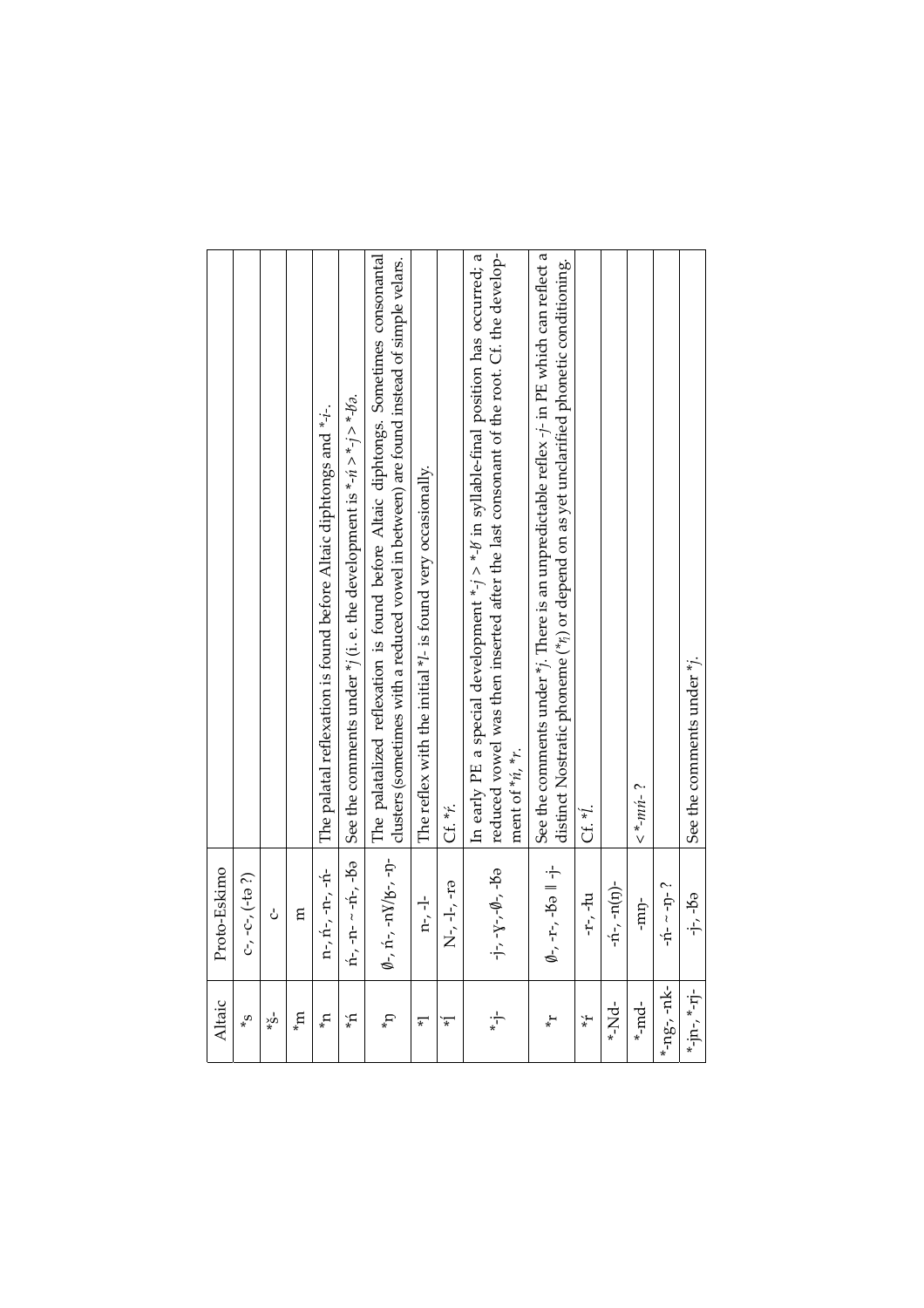9) PE<sub>513</sub> \*abra `ashes, powder' > PYup. \*ábr[a] `ashes; drug, powder'. The Chap. form features a metathesis:  $*_{\alpha\gamma\gamma\gamma} > \gamma \bar{a}_{\gamma\gamma}$ , so that the stem begins atypically with a voiced initial  $\gamma$ -. The word for 'drug' looks like an Alaskan cultural loanword in Siberian Eskimo (CED 6, 41). PInup. \*abra 'ashes; gunpowder' (CED 41, 42).

Altaic \*gari (~ -ŕ-, -o) 'light' > Mong. \*gere-l, T.-M. \*garpa (EDAL 53). The original semantics in PE should have been something like 'flaring, blazing coals'.

0) PE<sup>666</sup> \*akma-Lu- 'round' > PInup. \*aŋmalu- 'round' (CED 36).

Altaic \*géká 'hook, bend' > Turk. \*Kek- / \*Kak-, Mong. \*gek-, T.-M. \*gek(u)-, Jap. \*kánkám- (!) (EDAL 536, 53).

11)  $PE_{664} * a kra-y- (* aqra-16-)$  'wheel, to roll, round' > PYup.  $* a k(r)a-y-1$  $*ak(r)a-m-ka-(-m-tu-), *aq(r)a-b-$  'wheel, round; to roll', PInup.  $*akra-y-$ (-lu-), \*aqrab- 'to roll, to turn round or over; wheel, tyre, wheeled vehicle' (CED 10, 36). There is also PE \*aqra- ~ \*aRqa- 'ball' (665).

Altaic \*kiúru `a k. of vehicle, wheel' > Turk. \*Kirak, \*Kiragu, Mong. \*kür-dün, T.-M. \*kur-, Jap. \*kúrúmá (EDAL 708).

12)  $PE<sub>662</sub> *aku- 'root of plant' > PYup. *aku- 'root', Plnup. *aku- 'root$ of plant'. It is necessary to distinguish this root from  $*_{aku(v)}$  'skirt, part of garment, waterproof garment' (1615), despite CED (CED 14).

Altaic \*gokV `a k. of reed or leek (корнеплод)' > Turk. \*Кода (~ -k-), Mong. \*gogu-. A Turk-Mong. isogloss: not quite reliable because of late attestation, but borrowing in either direction seems improbable (EDAL 563, 564).

13)  $PE_{736}$  \*ali-(va-) 'far, in the distance' > PYup. \*ali- 'from afar', PInup. \*ali-(va-) `to be far; to retreat a little' (CED 17).

Altaic \*giãla 'to stay behind, be separated' > Turk. \*Kial-, Mong. \*gal-, T.-M. \*giala-, Jap. \*kára-. The original meaning is well reconstructible as «to lag behind > become separated» (EDAL 547, 548).

14) PE<sub>523</sub> \*ama- `many, much' > PYup. \*ama- (-la-, -tV-) `frequent, perpetual; many, much', PInup. \*ami- (-lba, -tu-) `many; to increase in numbers' (CED 22, 23).

Altaic  $*\check{e}$ ma (~ -o) 'to stay, be left, leave' > T.-M.  $*$ emē-n-, Jap.  $*\check{a}$ mà- 'plenty'. A T-M~Jap. isogloss. Cf. perhaps also MKor. màmír- 'to stay, remain' (< \*Vma $mir$ -, with a rather usual Korean loss of initial vowel?) (EDAL 503, 504).

15) PE<sub>740</sub> \*am-arta- with negation affix 'thin, narrow' > PYup. \*amarta-'thin in girth; narrow, PInup. \*amit- 'narrow, thin' (CED 24). Literally 'not wide'.<br>Altaic \*ámha 'hoavy, bio' > Mong. \*ambay T. M. \*amba, Kor \*wi, Jap

Altaic \*ámbe 'heavy, big' > Mong. \*amban, T.-M. \*amba-, Kor. \*mì-, Jap.  $*<sub>óm</sub>(p)<sub>o</sub>$ - (EDAL 295).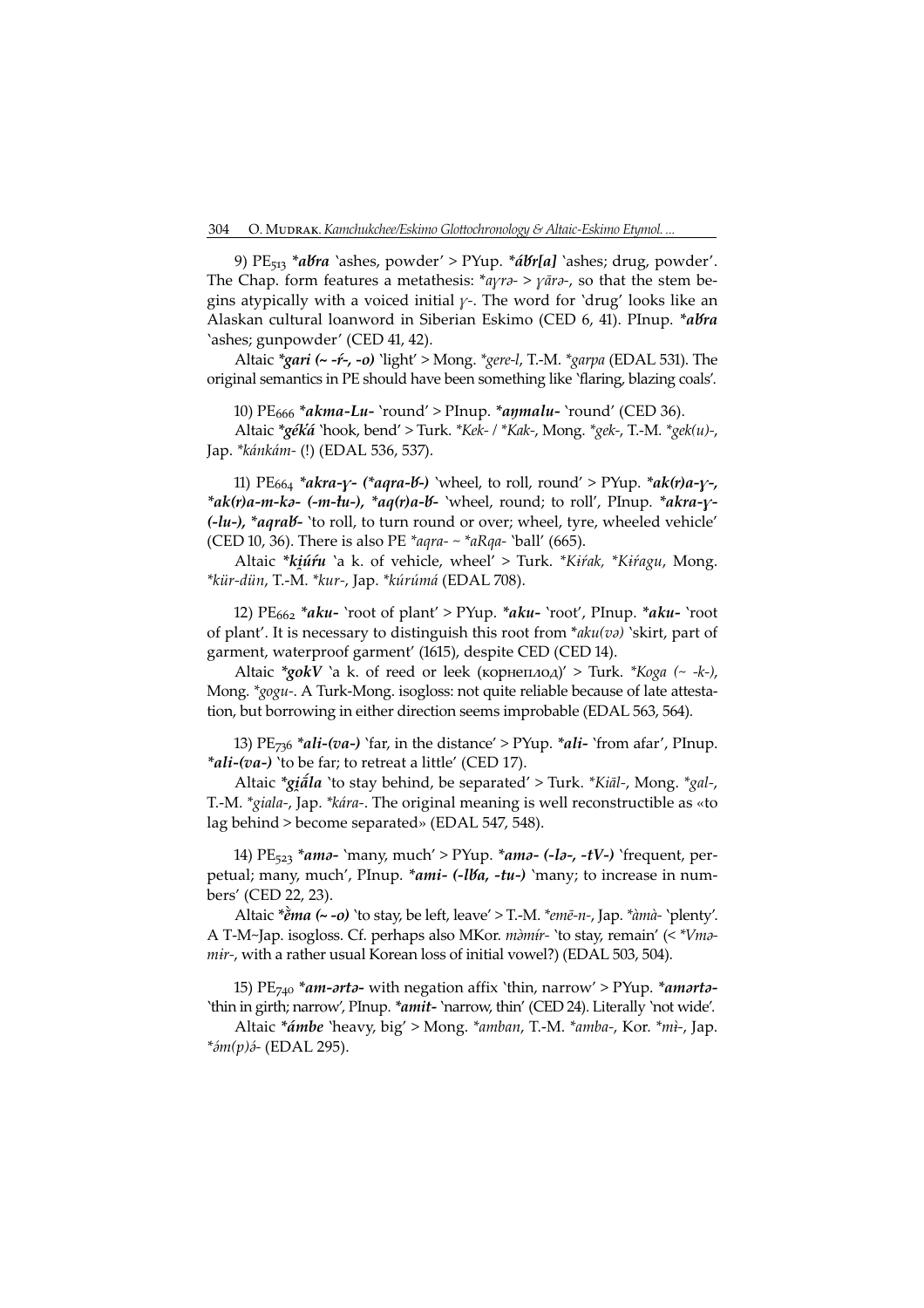16) PE<sub>681</sub> \*ami- 'hide, skin' > PYup. \*ami-(*Va-*) 'hide, pelt, skin', PInup. \*ami-(-Va-) 'hide, skin; fish skin; tree bark' (CED 23).

Altaic \*emV(ŋV) `saddle, belt' > Turk. \*ĕdŋe-r, Mong. \*emeye-l, T.-M. \*emu-l. A Western isogloss (EDAL 506).

17)  $PE_{502}$  \* $\check{a}m\hat{t}u$ - ~ \* $m\hat{a}t\hat{u}$ - `leaf, coltsfoot' > PYup. \* $am\hat{t}u$ - `coltsfoot'. PInup. \**malu- ~* \**mula*- 'leaf of plant; coltsfoot'. The metathesis of vowels in GRI took place under the influence of \*mula- 'paddle blade' (CED 202, 255).

Altaic \* $m\tilde{\sigma}$ ro 'a k. of weed' > T.-M. \* $m\tilde{\sigma}$ r-, Kor. \* $m\tilde{\alpha}$ r, Jap. \* $m\tilde{\sigma}$  (~\* $mu\tilde{\alpha}$ ) [WHITMAN 1985: 144, 155, 237]. An Eastern isogloss. In Turk. cf. perhaps Oyr., Shor parga 'weed' (which would require a modification of the PA form to \*miàro). The loss of resonant in Jpn. presupposes a suffixed form like \*mòr(o) $gV$  (cf. the Turkic parallels) or  $\overline{^*}$ mòr(o)-ŋ $\dot{V}$  (cf. Evk. moriŋa) (EDAL 945). But PE reflects a form with original \**ŕ*.

18) PE<sub>528</sub> \*amq<sub>2</sub>- 'to bite' > PYup. \*am( $a$ )q<sub>2</sub>- 'to bite 1, to bite off, to nibble lips 2', PInup. \*apqa-la- ' to eat quickly' (CED 16).

Altaic \* $\tilde{a}$ mo 'mouth; taste (\*amo-fa, \*amo-sa)', Turk. \*um-, \*um-sa-, Mong. \*ama-, \*amsa-, \*amta, T.-M. \*amŋa, \*amta-, Kor. \*más, Jap. \*ámá-, \*ántí (EDAL 296, 29).

19) PE<sub>729</sub> \*ana-*b*- `rust' > PYup. \*ana-*b*- `rust'.

Altaic \*beńa 'red clay, dirt' > Turk. \*bAńak, T.-M. \*beŋ-ge-, Jap. \*pání. If the Negidal form belongs here, it may reflect, together with Turk. \*bAńak, a common derivative \*beńa-kV (EDAL 339).

20) PE<sub>580</sub> \*anəb `spark, fire' > PYup. \*anəb- (-ib-) `spark, fire' (CED 28). Altaic \* $\check{\tau}$ *iàjnà* 'to burn; ashes, tar' > Turk. \**jan-, \*jan-tir-*, T.-M. \* $\check{\tau}$ *ian-*,

Kor. \*čắi, Jap. \*dànì. Medial \*-j- accounts for loss of \*-n- in Kor. (EDAL 1539).

21) PE<sub>1588</sub> \*aniya- 'moon, month' > PInup. \*aniya(a-) 'moon' (CED 28). The connection to the word 'elder brother' cited in CED represents a 'folk etymology'.

Altaic \* $\tilde{a}$ nu 'moon, moon cycle' > Turk. \* $\tilde{a}$ nk, Mong. \*oj, T.-M. \* $\alpha$ nna (EDAL 303). In both Turkic and T.-M. a postconsonantal velar stop is evident.

22)  $PE_{745}$  \*anuqə 'wind' > PYup. \*anuqə 'wind', PInup. \*anubə, \*anuq--lib-, \*anub-rab- 'wind, to be windy' (CED 30).

Altaic \**iangu* > Turk. \*(*i*)aŋki- `emit odour', Mong. \*(h)oŋguli- `to gasp, breathe heavily', T.-M.  $*u\acute{n}\eta u$ - 'to smell' (instead of Turk.  $*_{in-tik}$  'to become tired, exhausted). See *juńŋu* (~ -a) 'to breathe, smell' (EDAL 620).

23) PE<sub>519</sub> \*ay(u)- 'big' > PYup. \*ay(u)- 'big, great' (CED 32, 35), PInup. \*aŋə-na- `big 1, wide, last long 2, too big for 3, to make too big (large) 4' (CED 32). Derivatives:  $*_{a\eta(a)-li}$  'to grow up, to become bigger',  $*_{a\eta-tu}$ -'big, bigness'. Not related to *\*aŋu-nt* 'man, old man, male animal'.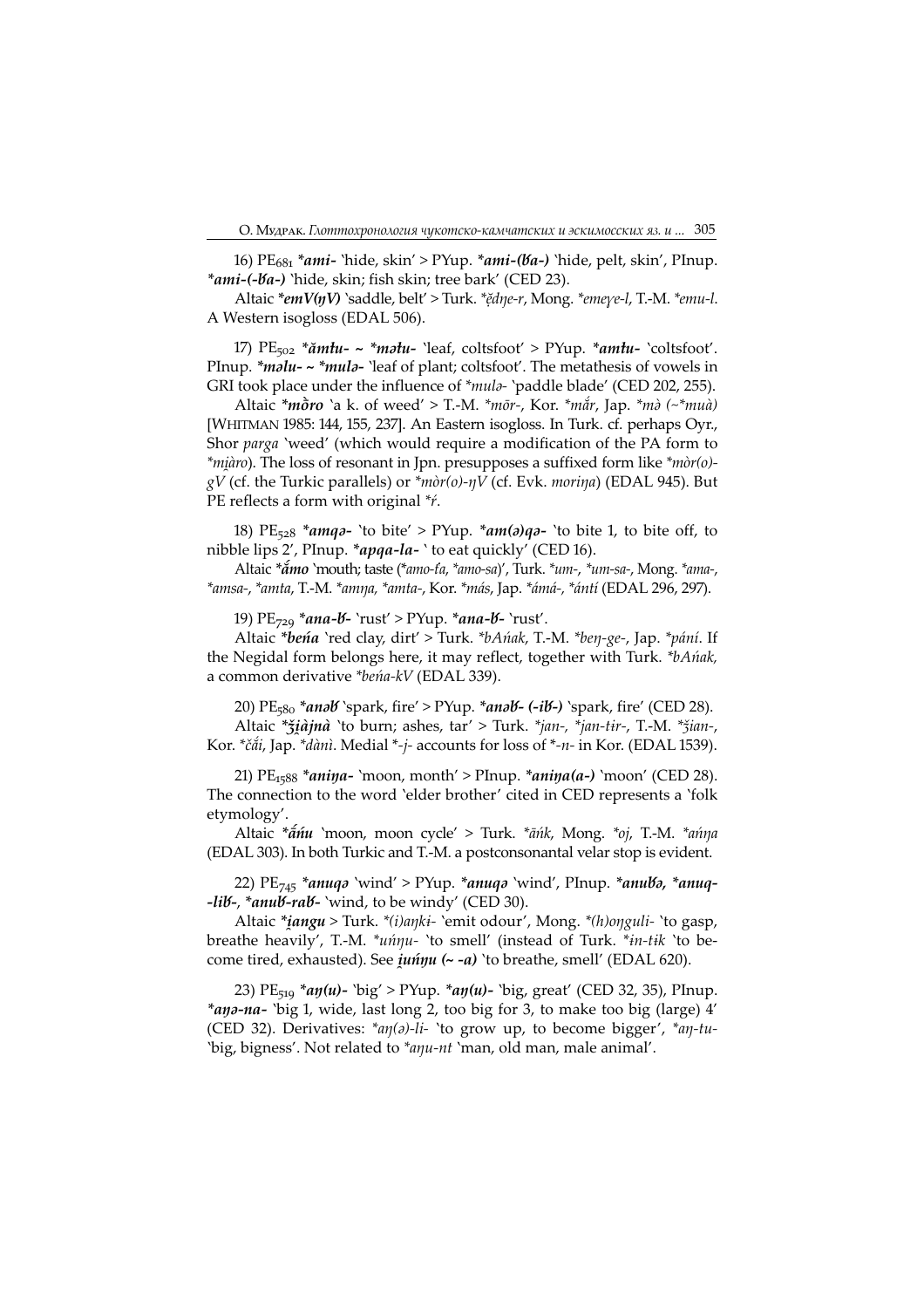Altaic \*ắni 'very' > Turk. \*eŋ, Mong. \*aŋ-ka, T.-M. \*ana-, Kor. \*àńí (EDAL 300). The hypothesis that Turkic and Mongolian here reflect a suffixed form  $*ain-KV$ , with assimilation  $*-n *-η$ - (with further reduction in Turkic) can be challenged by the alternative hypothesis that they actually reflect the original velar nasal.

24) PE<sub>648</sub> \*apju- `smoke, fume, vapour' > PYup. \*apju- `smoke, fume', PInup. \*apju- 'smoke, haze, mist' (CED 38).

Altaic  $*$ api 'wind, vapour' > Turk.  $*Ep$ -, Mong.  $*a$ <sub>Y</sub>ur, T.-M.  $*a$ pka (EDAL 311).

25) PE<sub>517</sub> \*aqja (=qu-) 'belly, stomach' > PYup. \*aqja (-qu-) id., PInup. \*aqia- (-bu-) (~ \*-qj-) id. (CED 41).

Altaic \*kéra 'belly; body, ribs' > Turk. \*Karin, T.-M. \*kerimuk, Kor. \*kari, Jap. \*kárá-(n)tá (EDAL 669).

26) PE<sub>602</sub> \*arya 'hand' > PYup. \*arya 'hand', PInup. \*aryay (~ -ly-) 'hand, wrist' (CED 4).

Altaic \*gàrá (~ -e-) `arm' > Turk. \*Kari, Mong. \*gar, Jap. \*kàtá (EDAL 530, 53).

27) PE<sub>539</sub> \*aruy 'blood' > PYup. \*áruy (-ja-) 'blood, clotted blood', PInup. \*a(r)uy (-ia-), \*arra-b- `blood, to bleed, clotted blood, red' (CED 5).

T.-M. \*erin 'breath, life, soul'; hardly connected to Altaic \*e̊ra 'to be' > Turk. \*er-, Mong. \*ere-, Jap. \*àr- (EDAL 55). On the other hand, the semantic development 'blood' ~ 'strength, soul' is quite common in many languages.

28)  $PE_{651}$  \*atabu-ci- `one' > PYup. \*atabu-ci- `one', PInup. \*ataucci- `one' (CED 50).

Altaic \*gågtà `one of a pair' > Turk. \*Kat, Mong. \*gagča, T.-M. \*gagda, Jap. \*kàtà (EDAL 525, 526).

29)  $PE_{641}$  \*atəb, \*atRib- `name; to name' > PYup. \*atəb, \*atjib- id., PInup. \*atab, \*accib- `name, namesake; to name' (CED 51).

Altaic  $*\delta t\hat{e}$  (~ -t-) 'sound' > Turk.  $*\delta t$ -, Mong.  $*\delta \delta t$ -, T.-M.  $*(x)$ <sub>ot-</sub>, Jap.  $*\delta t\hat{e}$ (EDAL 1068).

30)  $PE_{732}$  \*ava-nt, (-t-li-) `area around, outermost, faraway' > PYup. \*avanta, \*avali- 'area around, locality; faraway', PInup. \*ava-nt, \*ava-lli-'surrounding area, outermost' (CED 54).

Altaic \*ebo `enough, big' > Mong. \*(h)öy- / \*(h)öb-, T.-M. \*ebi-, Kor. \*ò'á-. Cf. Jap. *\*àpà*- `big' which may reflect a merger of this root with *\*èpo* (EDAL 490, 491).

31) PE<sub>541</sub> \*caHunəb (~ -ŋ-, -r-) `bone' > PInup. \*caunəb (~ -ab) `bone; seed' (CED 72).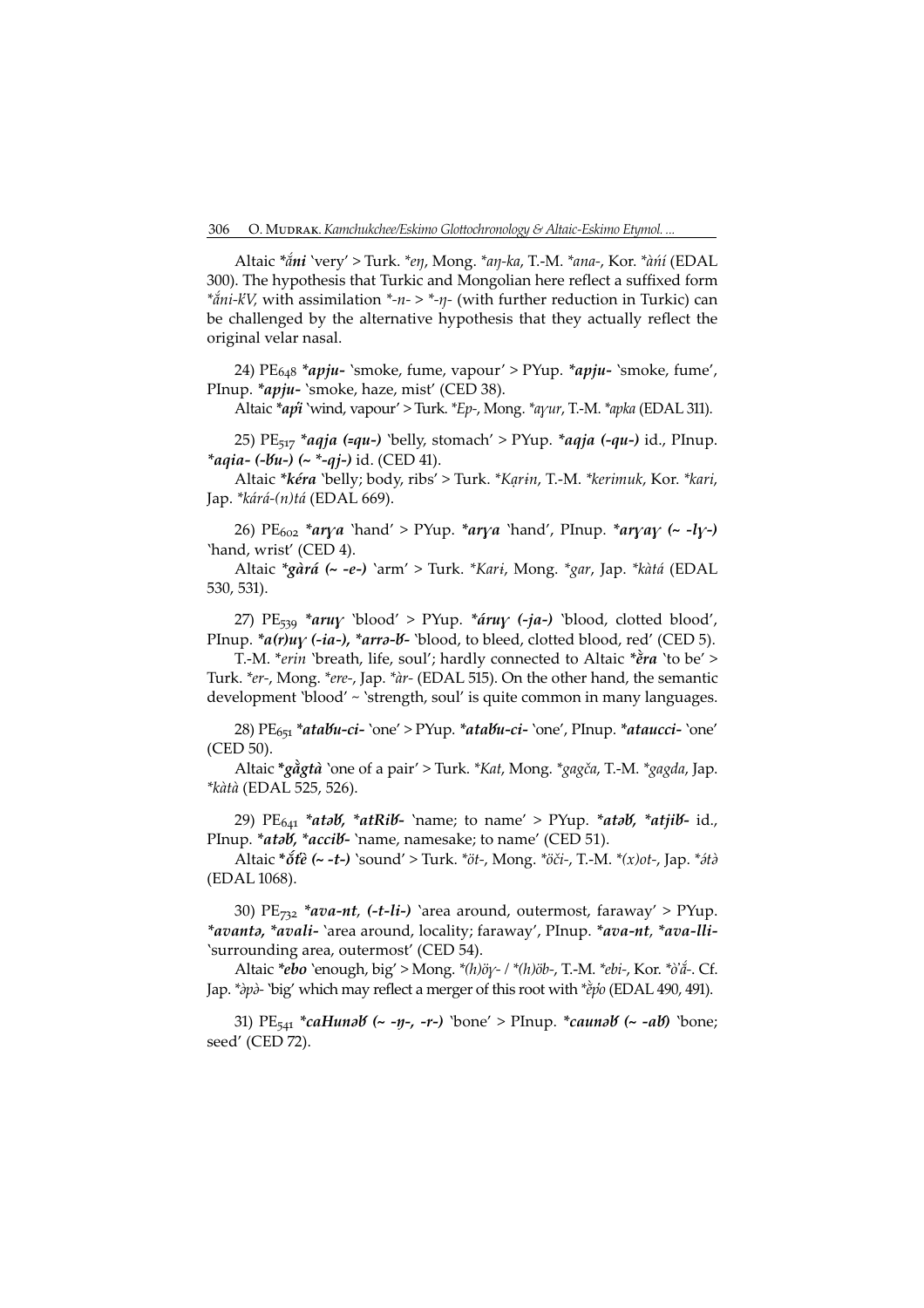Altaic \*sinu 'bone; shin bone' > Turk. \*sinök / \*sinok, Mong. \*siya, T.-M. \*siŋa-, Kor. \*siin, Jap. \*sùnài (EDAL 1254, 1255). But cf. also Altaic \*čiaŋu (~ \*čione) `a sharp bone, sharp instrument' (EDAL 439).

32)  $PE_{546}$  \*cakima- (~ -η-) `chest, rib cage' > PYup. \*cakima- (~ -η-) 'breast, chest, breastbone, rib (of animal)', PInup. \*caki(m)a 'chest, breastbone, breast, rib cage' (CED 65).

Altaic \*če $kV$  'part of shoulder close to neck' > Turk. \*čekn, Mong. \*čekerej (EDAL 422).

33) PE<sub>567</sub> \*caluv- 'to tan skin, thin, dried, lean' > PYup. \*caluy- 'dry, dried out', PInup. \*caluy- (-m-), \*callu 'to tan (skin), thin' (CED 66).

Altaic \**tiule* (~ -o) 'to weaken, be exhausted' > Mong. \**tul-*, T.-M. \**tüla*-(EDAL 1443). For the anlaut consonant development cf. PE \*ciyar=qu-, \*cir=qu- 'knee'; \*ciluy (~ \*cŭ-), \*culuk-Ruy 'feather of wing, dorsal fin'.

34) PE<sub>719</sub> \*ca-yu- (-ra, -na) interrogative pronoun «what», «what to do» > PYup. \*ca-*nu-ra* (-na), \*ca- `what, why, what to do', PInup. \*cu-na, cu-a, \* $cu-(r-)$  'what, why, what to do' (CED 90). For the first part cf. PChuk \* $\check{s}an$ , \*šeq-id. < KCh \*'na-qa. The second part of this pronoun may correspond to:

Altaic \* $y[i]$  'what, who' > Turk. \* $n\bar{e}$ , Mong. \* $jayu-n-$ , \* $jayuma$ , T.-M. \* $\eta\bar{u}$ , Kor. \* $n\hat{u}$ -, Jap. \* $n\hat{V}$  (EDAL 1034).

35) PE<sub>542</sub> \*cara- 'to turn towards, to face, to pass in front' > PYup. \*ca(r)u- 'to turn towards, to face' (CED 72); PInup. \*caa-t-, \*car-but-, \*car $va$ - $b$ - 'to face, to turn towards 1, to pass in front 2, to move, to put forwards 3' (CED 62, 63). The corresponding nominal stem: PE  $*car\sigma$  'front, breast' > PYup. \*cara 'breast, front of body' (CED 62, 73), PInup. \*caa-, \*ca'-mun (-mi-, -la-V-) 'front of body, in front, to turn forwards, foremost' (CED 62).

Altaic \*čŏĺe 'front, front part' > Turk. \*döĺ, Mong. \*döli, T.-M. \*ǯule, Kor. \*čira (EDAL 403, 404).

36) PE<sub>1499</sub> \*ca(r)u `earth or snow covering sth., humus' > PInup. \*cau 'to bury, to cover with earth or snow' (CED 2).

Altaic \*siåri 'earth, sand; marsh' > Turk. \*siaŕ, Mong. \*sirayu, T.-M.  $*$ siru-, Kor.  $*$ hằrk, Jap.  $*$ situ (EDAL 1269, 1270).

37)  $PE_{671}$  \*caya-b- 'to see, to look, to open eyes' > PYup. \*caya-b- (> \*cəVa-V-) 'to see, to look; to open eyes, to wake up'. Cf. PInup. \*cay-viΓ- 'to become visible' (1774).

Altaic \* $sigá$  (~ z-) `to look, search' > Mong. \* $sigiya$ -, T.-M. \* $sig$ -, Kor. \*čhắč-, Jap. \*sánk-. Kor. \*čhắč- is an assimilation < \*sVhắč- = PJ \*sá(n)kas-(EDAL 1242).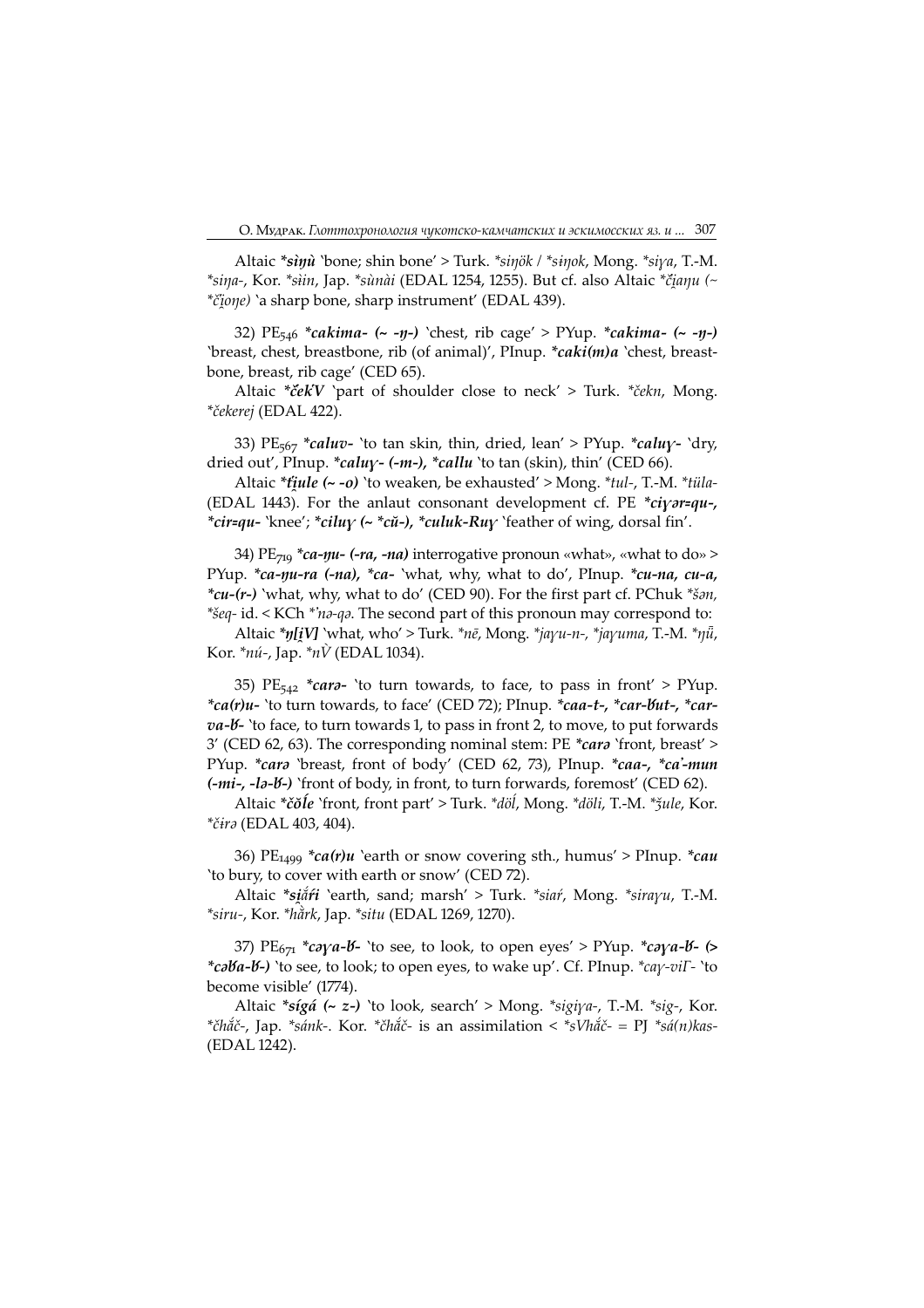38) PE<sub>657</sub> \*cala 'universe, atmosphere, weather' > PYup. \*cala ~ \*acla 'universe, atmosphere, weather, external world, area outside', PInup. \*cila 'universe, atmosphere, weather, external world' (CED 78).

Altaic \*zăli 'wind' > Turk. \*jẹl, Mong. \*salki, T.-M. \*sal-di-, Kor. \*sar- (EDAL 1508).

39)  $PE_{549} * \textit{cotu}(m)$ - (=qu-), \* $\textit{cotu-V}$ - 'nail, claw, hoof; to extend out legs' > PYup. *\*catu-y (-m-qu-), \*catu-b*- 'nail, claw, hoof; to extend out legs' (CED 86, 87), PInup. \*cittu-b- 'to extend legs' (CED 87). The Russian equivalent for the verbal meanings is 'отбросить копыта' = 'to throw away the hooves', with the connotation 'to die (to lie with outstretched legs)'.

Altaic  $*siudu$   $(\sim -a)$  `a hoof deformation' > Turk.  $*sidir-gak$ , Mong. \*södürge, T.-M. \*sudu, Jap. \*sia (~ \*sai). An interesting common Altaic body part name. The final vowel is difficult to reconstruct because of contraction in Jap. (EDAL 1287, 1288).

40) PE<sub>609</sub> \*ciy*ər=qu-, \*cir=qu- `*knee' > PYup. \*ciy*ər-qu-, \*cir-qu- `*knee, knee-cap, patella', PInup. \*ciatqu `knee' (CED 74).

Altaic \*tūtie 'leg; knee' > Turk. \*dīŕ, Mong. \*türej, T.-M. \*türē-kse, Kor. \*tàrí. Mongolian and Tungusic forms are genetically related to PT \*di+ (\* $d\bar{i}$ r). This is one of the few cases of secondary voicing in PT (before \*r, \*r): the original voiceless reflex is preserved within the Common Turkic derivative  $*$ tir-sgek `elbow' (EDAL 1447). For the anlaut consonant development cf. PE \*caluv- 'to tan skin, thin, dried, lean', \*cilu $\gamma$  (~ \*cŭ-), \*culuk-Ru $\gamma$  'feather of wing, dorsal fin'.

41) PE<sub>569</sub> \*ciyunt `ear' > PYup. \*ciyunt `ear', PInup. \*ciunt `ear' (CED 5). The stem formally looks like a deverbal instrumental noun from an unknown verb.

Altaic \*č[ia]ki 'temple, ear' > Turk. \*čęke, Mong. \*čiki, T.-M. \*čakar, Kor. \*čăkami. The vocalism is not quite certain: a reconstruction of \*-ia- is possible if we admit a secondary monophthongization  $* \check{c}$ *ia-* >  $* \check{c}$ *a-* in T.-M. (EDAL 437, 438).

42) PE<sub>669</sub> \*ciVu- $\gamma$ -, \*ciV-mi- 'to become covered with dirt, sand, ice' > PYup. \*ci[b]u-y-, \*cib-mi- `to freeze, covered with dirt' (CED 85), PInup. \*ciuba-b, \*cib-mi- `sand; ice on an object' (CED 87, 85).

Altaic \*čiaga 'cold, frozen snow' > Mong. \*ča(g)-su, T.-M. \*čiaga, Kor. \*čhà-(Kor. čhiw- 'cold' is a secondary derivation from čhằ-). Mong. ča-sun may actually reflect a contamination with \*čar-sun, cf. \*čar 'crust (of snow), наст' (see \*čera, Turk. \*čar-, Mong. \*čar EDAL 424); Southern Mongolian languages seem, however, to preserve traces of a velar \*čag-su (EDAL 436).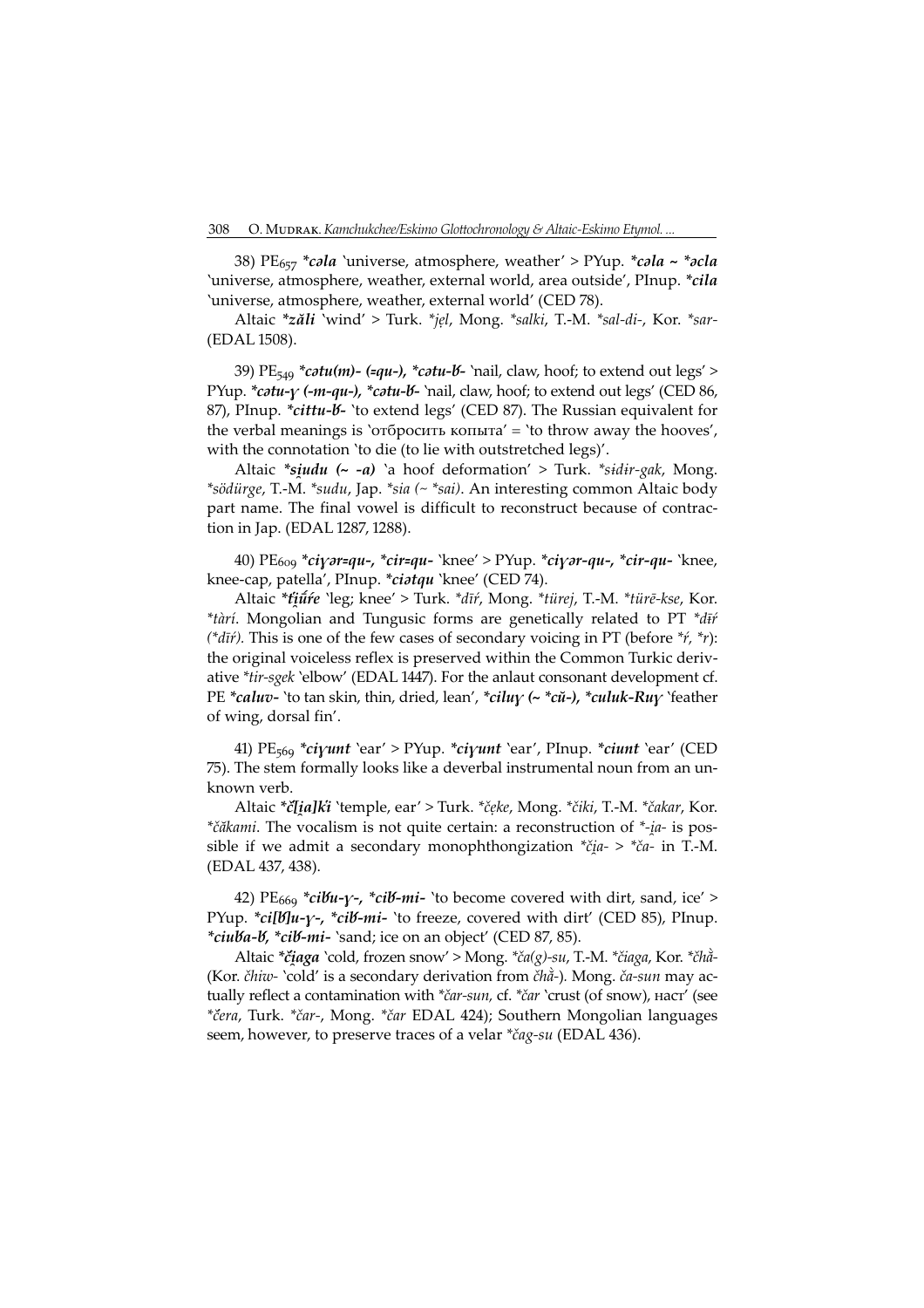43) PE<sub>749</sub> \*cibu-nab 'horn' > PYup. \*cibu-nab 'horn, antler' (CED 85, 86). Altaic \*šiūjo 'thorn, (pine) needle' > Turk. \*sojagu, Mong. \*sojuya, T.-M. \*šūje, Kor. \*sāi, Jap. \*sàjà (EDAL 1339).

44) PE<sub>578</sub> \*ciluy (~ \*cu-), \*culuk-Ruy `feather of wing, dorsal fin' > PYup. \*ciluy ~ \*culuy, \*culuk=juy- `feather; wing; body hair; dorsal fin'. Cf. \*cu $luy-$ : PInup. \*culu(y), \*culuRRuy- `feather of wing; dorsal fin; wing' (CED 92).

Altaic \*deti `mane; collar' > Turk. \*jel, Mong. \*del, T.-M. \*delü-n, Jap. \*(d)iá- $\dot{n}$ . The diphthong in Jap. may indicate PA \*d $\dot{\tilde{e}}$ *ili* (EDAL 470). For the anlaut consonant development cf. PE \*ciyar=qu-, \*cir=qu- 'knee', \*caluv- 'to tan skin, thin, dried, lean'.

45) PE<sub>658</sub> \*cita-tuy, \*ciHa- (-j-, -r-) `bad weather, rain' > PYup. \*cita $tuy$  (~ \*cəta-) `rain; bad weather', PInup. \*cila(q)-luy, \*cialə- `bad weather; rain, to be rain' (CED 78). The first meaning suggests derivation from *\*cala* 'weather etc.', but this may really be a secondary confusion, as shown by Inup. variants with the meaning 'rain'.

Altaic \*siǔrí `to flow, drip' > Turk. \*sür-, Mong. \*sür-, T.-M. \*sir-. A Western isogloss (EDAL 1298, 1299). The root may in fact be the same as \*siòri (reflected in the Eastern area, EDAL 1283), but modified under the influence of a synonymous \*šiūŕu (EDAL 1342). The first PE variant reflects an older  $*$  the second may reflect  $*$ - $r$ - if the PE form is to be reconstructed with  $*-j$ -, and  $*-r$ - or  $*-r$ - if the PE form contains  $*-r$ -.

46) PE<sub>510</sub> \*cita-m- (~ \*cala-m-) `full, to fill' > PYup. \*cata-m- `full, all; to fill', PInup. \*cila[m]- (~ -v-, -ŋ-) `to have a full stomach; to fill completely' (CED 79).

Altaic \* $\check{c}\check{a}$ lo `full, fill' > Turk. \* $d\overline{o}l$ -, Mong. \* $del$ -, T.-M. \* $\check{z}alu(-m)$  (!), Kor. \*čăra-, Jap. \*tár- (EDAL 390, 391). The suffixal -m in T.-M. and PE is probably the same.

47) PE683 \*cinay- 'to sleep' > PInup. \*cinay- (\*caniy-) 'to sleep; sleep' (CED 80, 81).

Altaic \* jone `dream, echo' > Turk. \* jan, Mong. \* jeyü- `sleep', T.-M. \* $\frac{2}{3}$ õ $\eta$ *i*-, Kor. \* $\check{c}\acute{a}(\eta)$ -, Jap. \* $\dim\mathring{a}$  / \* $\dim\mathring{a}$ . Semantically a challenging etymology, with some mythological connotations (EDAL 1543, 1544). The PE reflex suggests a consonantal cluster \*-ng-, rather than simple \*- $\eta$ -, in Altaic.

48)  $PE_{701}$  \*ciqi-nəb `sun' > PYup. \*ciqi-nəb `sun', PIup \*ciqi-nəb `sun, to be sunshine' (CED 84).

Altaic \*siðgu `sun; sky' > T.-M. \*sigūn, Kor. \*hẳi, Jap. \*suà-rá. An Eastern isogloss. It is also interesting to note MKor. hànắr 'sky', which may, together with PJ \*suàrá id., go back to a complex form \*siog[u]n-lV (EDAL 1274). The uvular stop in PE suggests an original (Nostratic) uvular or voiceless fricative. Cf. PE \*aqa-tuy `fish'.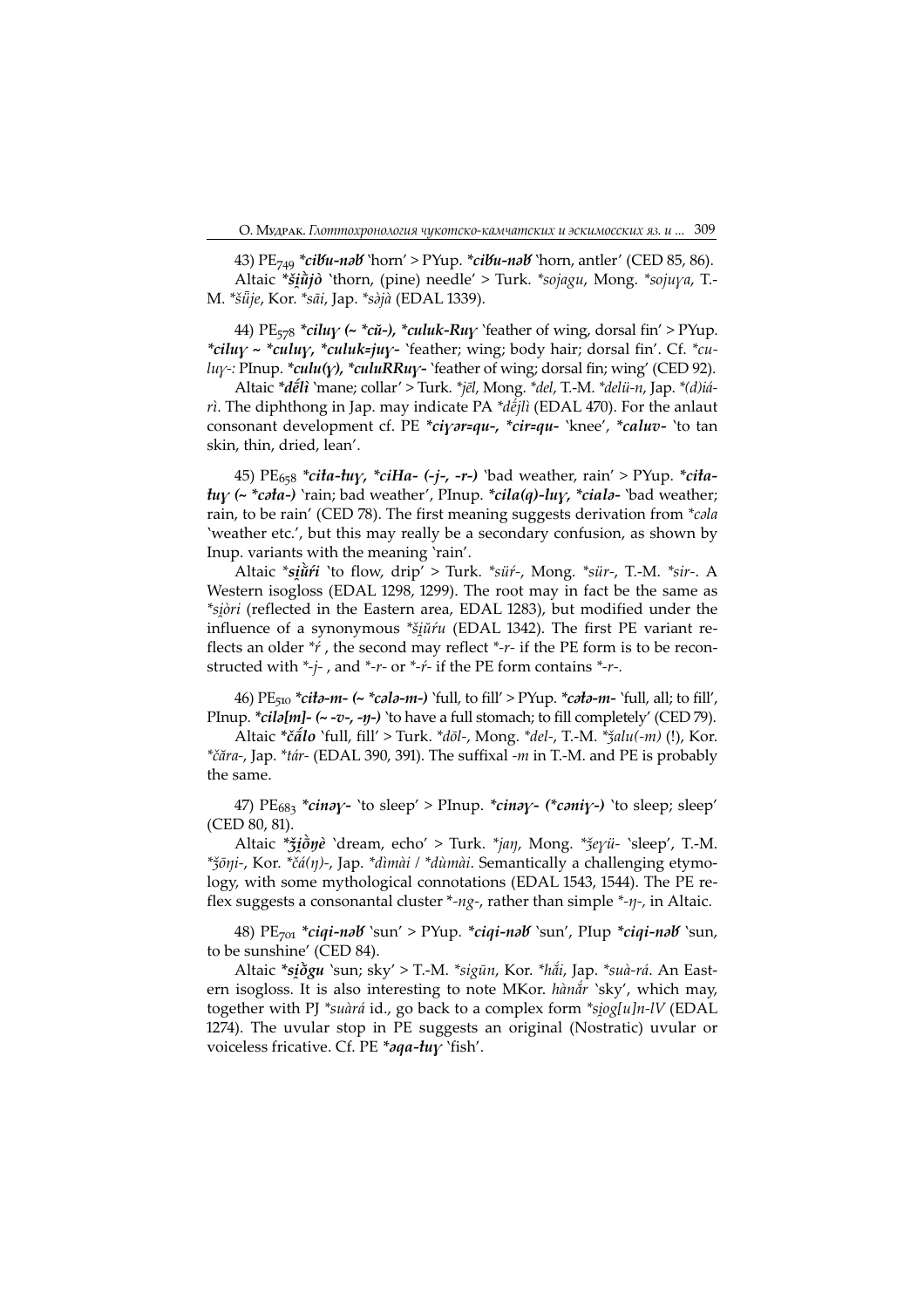49) PE<sub>597</sub> \*cub-ra- `blue, green, blue-berry' > PYup. \*cub-(R)a- `blueberry'. Cf. \*acuba-ma- 'murky' in PYup, PInup. \*cubba- 'blue-berry' (CED 95).

Altaic \*čiotke (~ - k-) `grass, weed' > Turk. \*čekin, T.-M. \*čūKa, Kor. \*soksai, Jap. \*tùkúsi. Mong. čike-n in names of plants may be a merger of this root and \*čika (EDAL 427). Kor. soksăi `horse-tail' is hard to separate from Jap. tukusi id.; we are most probably dealing with an assimilation (soksăi < \* čoksăi) (EDAL 440).

50)  $PE_{613}$  \*cuja- `willow leaf' > PYup. \*cuja- `willow leaf' (CED 96).

Altaic \*siagi `a k. of foliage tree' > Turk. \*següt `willow', Mong. \*siyer, T.-M. \*siakta 'willow' (EDAL 1263).

51) PE<sub>600</sub> \*cuya- `gall, bile, blue, green' > PYup. \*cuya- `gall; blue, green; rubicund' (CED 93, 94); PInup. \*cuna- `gall, bile; green' (CED 93).

Altaic \*siăne(rV) (~ z-) 'yellowish, greyish' > Mong. \*sayar-, T.-M.  $*$ sina(r)-. A Mong.-Tung. isogloss (EDAL 1268).

52)  $PE<sub>601</sub> *cupa- 'bead' > PYup. *cuņa- 'bead', Plnup. *cuņaura- 'bead'$ (CED 93). This cannot be an affix-less derivate from \*cuna- 'gall, bile', since the attempt to propose an original semantics like 'the colour of turquoise' implicates a semantic concretization to 'gall' and 'bead' without any additional morphological markers; also unclear is the issue of why the specification stopped at meanings like 'gall' and 'bead' instead of 'sky', 'sea', 'grass', etc., which might be more expectable.

Altaic \*sùnà `seed, grain' > Turk. \*sunu, Jap. \*sànài (EDAL 1318).

53) PE<sub>633</sub> \*ab[r]a-t- 'to dawn, light' > PYup. \*ab-ta-, \*ab-cu-y-, \*abr-unt- $\left(\sim \mu\right)$  'light; dawn, to dawn on', PInup. \*Ibra-b- (-t-) 'to become visible, to be clear, visible'. These stems have no connection to the root 'to hide', despite (CED 122). See  $\mathscr{B}$   $\mathscr{B}[r]$ a-na $\mathscr{B}'$  `day'.

Altaic \*obri (~ -e) 'dawn' > Turk. \*ürün (\*örün), Mong. \*öwr, T.-M.  $*(x)$ oru- (EDAL 1040, 1041).

54) PE<sub>548</sub> \* $\partial k\partial$ (-) 'to burn, fire' > PYup. \* $\partial k\partial$ (-) 'conflagration, fire; to burn', PInup. \*ika- (-t-) 'to burn, to ignite' (CED 101). Cf. also \*akuma- 'to burn', \*akna- 'fire'.

Altaic \*děkà `to burn' > Turk. \*jak-, T.-M. \*deg-že-gi-, Kor. \*thà-, Jap. \*dák-(EDAL 469).

55) PE<sub>581</sub> \*akna- 'fire' > PYup. \*akna-*b* (~ \*kana-*b*), \*akna-ŋa-, \*akn-a- 'fire; to build a fire under, to start to burn, to cook', PInup. \**ikna-b*, \**ikn-a-* `fire; to strike fire; flintstone' (CED 101). The stem looks like a deverbal noun from \*aka(-) 'to burn', but if so, the uvular in the affix should have been a constant presence. Yet, as can be seen from Nauk. and Inup. data, it is regularly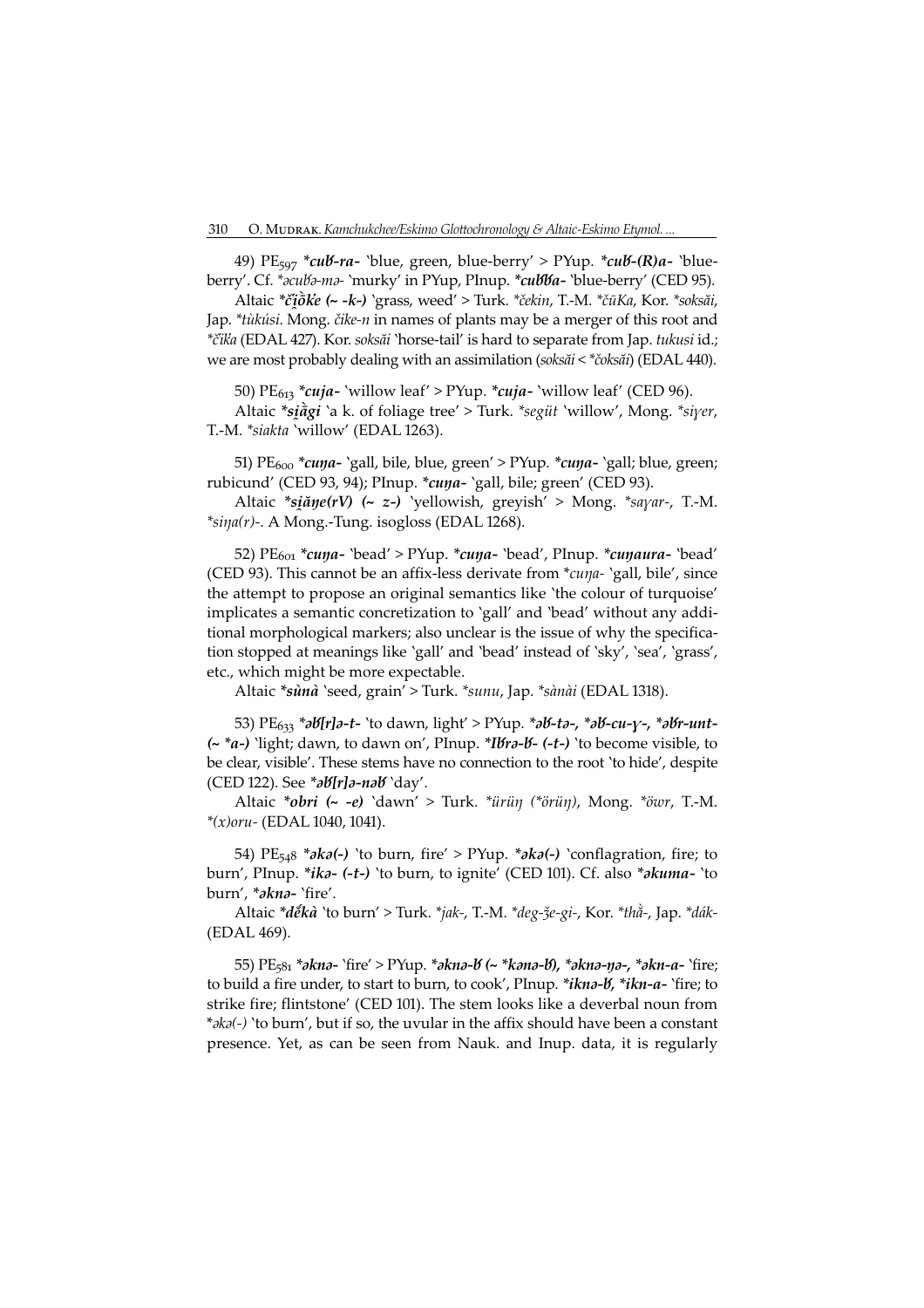«dropped»; thus, we are probably dealing with a secondary association, where some forms are reinterpreted as containing the suffix -nab (CED 101).

This stem has a correspondence in Nostratic \*HenkV `fire, to burn' (> IE \*ngn-i-, etc.).

56)  $PE_{547}$  \*akuma- 'to burn' > PYup. \*akuma- 'to burn', PInup. \*ikuma-'to be burning' (CED 101). The stem formally looks like a derivate from \* $\partial k\partial$ (-) 'to burn, fire' (548) with the perfective suffix, but the word does not have any perfective semantics. Also, modern Yup. languages (except for Nauk.) show the loss of the initial  $*_{\partial}$ . We may be dealing with secondary contamination and re-etymologization in Eskimo languages.

Altaic \*kume (~ -iu-) `black; coal' > Turk. \*kömür, Kor. \*kām- (EDAL 852).

57)  $PE_{687}$  \*ala- $\gamma$ - 'to inflame, to fume, to burn' > PYup. \*ala- $\gamma$ - 'to inflame 1, to fume 2, to get scorched, to burn 3', PInup. \*ala-y- 'to get scorched, burnt' (CED 104).

Altaic \* $\bar{\iota}l\dot{a}$  'to fry, burn' > Turk. \* $\bar{\iota}l$ , Mong. \* $ila$ , T.-M. \* $(x)$  $ila$ - (EDAL 584). But cf. also Altaic \**giola* ( $\sim -1$ -, \**gialo*) 'to burn, fire' (Mong.-Tung isogloss, EDAL 554).

58) PE<sub>610</sub> \**ali-(ma-)* `to know, to have a feeling' > PYup. \**ali-ma-*, \**ali-y*- $(ika-)$  'to know; sensitive, understanding; to cognize, to take in mind', PInup. \*ali-ma- `suspicious, apprehensive; to suspect' (CED 105). Cf. also the transitive derivate \*ali-t- (-ima-) `to learn, to know, to recognize' (CED 105).

Altaic \*ăli-tV `to know; to listen, hear' > Turk. \*elit-, Mong. \*aldar, T.-M. \*ala-, \*aldu, Kor. \*ār- (EDAL 293).

59)  $PE_{512}$  \*alu-, \*alav- `all, whole' > PInup. \*alu-, \*alav- `all, whole, to be whole' (CED 107, 129). Also Yup. AAY lūcib-id.

Altaic \*biolo `all, completely' > Turk. \*bile (bula), Mong. \*bul-tu, T.-M. \*bil-. A Western isogloss (EDAL 351).

60)  $PE_{563}$  \*ama-*b*- 'to drink' > PYup. \*amab- 'to drink', PInup. \*amab-'to drink' (CED 110). See also \*amab 'water' (566) and deverbal derivates \*ami-c- `to soak, to drench, to give a drink', \*amal f-unt `cup, vessel' (564), \*amaq=juy- `to be thirsty' (565).

Altaic \* $umV$  (~ \*o-) 'to drink' > Mong. \* $umda$ , T.-M. \* $um(i)$ -, Kor. \* $m\dot{a}$ -(EDAL 1499, 1500).

61)  $PE_{566}$  \* $\partial$ m $\partial$ b 'water' > PYup. \* $\partial$ m $\partial$ b 'water (fresh)', PInup. \* $\partial$ m $\partial$ b 'water' (CED 110). Unlike in the case of the verb 'to drink', this nominal stem never drops its -*V* before suffixes, meaning that here it is a part of the stem.

Altaic \*miūri `water' > Mong. \*mören, T.-M. \*mū, Kor. \*mír, Jap. \*mí(-n $t\acute{u}$ ). Turkic has preserved the root only within the archaic compound \*jag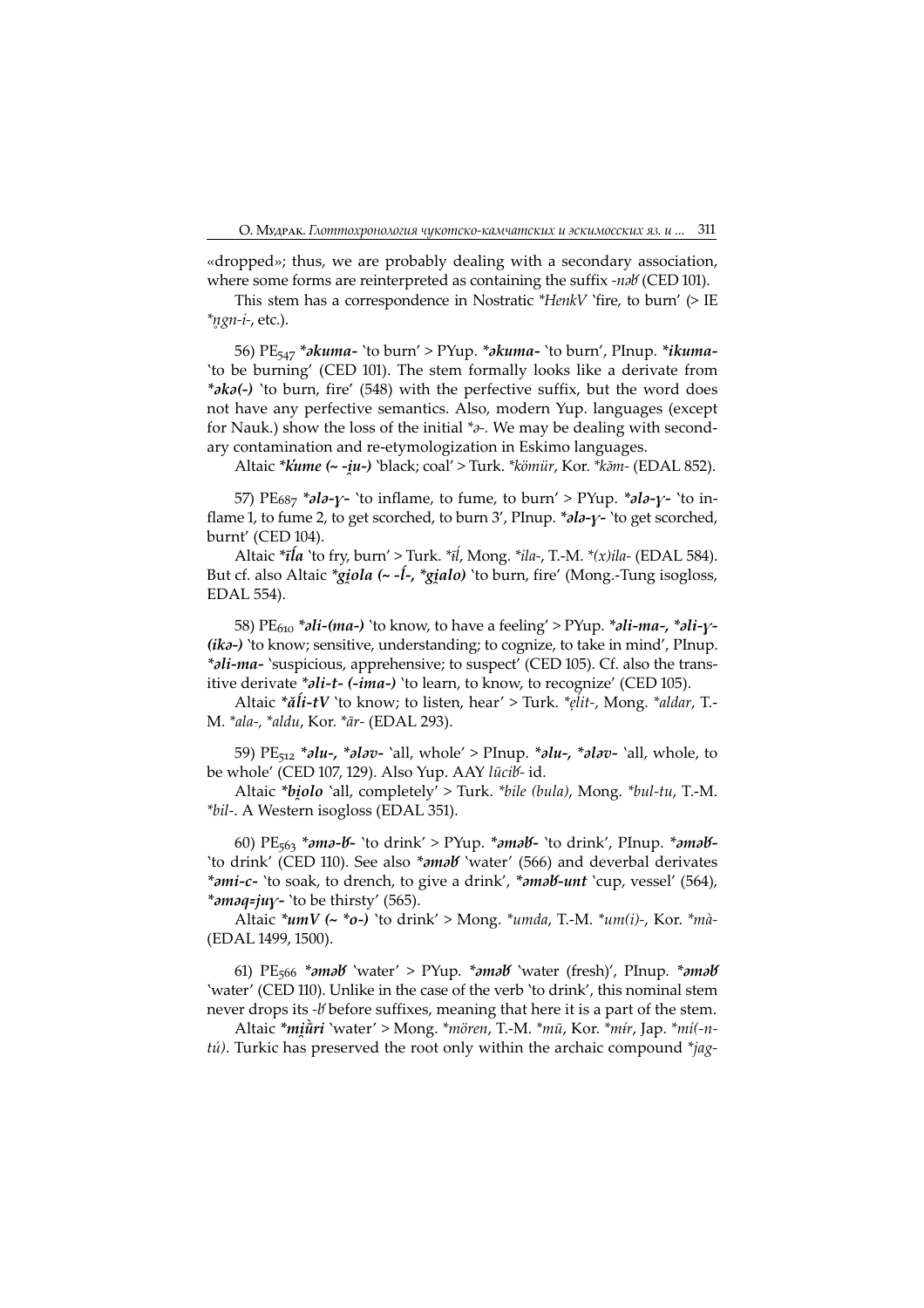mur 'rain'. Tone in Jap. is irregular (probably because of reduction and the position within a compound; suffixless \*mi is also attested in OJ, but its accent is unknown); loss of resonant presupposes a suffixed form: \*mi <  $*mi\hat{i}r(i)$ -gV (cf. Manchu *mū-ke*). The development of the monosyllabic structure  $T\partial T$  >  $\partial T\partial T$  is obligatory according to PE phonotactic laws.

62)  $PE<sub>649</sub> * -mBi-K - mBi-t$  negative affix: 'to stop doing, not (imperat.)' > PYup. \*-anbi-b-, \*-anbi-t- (CED 416, 417), PInup. \*-anbi-b-, \*-anbi-t (CED 417). Cf.  $*-(y)i$ -.

Altaic  $*\tilde{a}ni$  'not, negative verb' > Turk.  $*en$ , T.-M.  $*\tilde{a}(n)$ -, Kor.  $*\tilde{a}n$ -, Jap.  $*\tilde{a}n$ -, \*-(a)n-, \*ìná (EDAL 300, 30).

63)  $PE_{717}$  \*apRu $\gamma$ -(a-) 'to walk' > PYup. \*paju $\gamma$ -(a-) 'to walk, to go on foot', PInup. \* $picuy-(a-)$  'to walk' (CED 265).

Altaic  $\check{p}$ ẽlo (\*-ĺ-d-, \*-ĺ-b-) `to walk, to run' > Turk. \*eĺ-, Mong. \*hülde-, T. M. \*peli- (/\*puli-), \*pelbu-, Kor. \*pẵrb-, Jap. \*pàsìr- (EDAL 1133, 1134). In PE it is easier to see the development from the affixal variant  $\phi e^i-bo$ -, with reflexation typical of  $**i*$  in syllable-final position.

64) PE<sub>582</sub> \*aqatuy, \*i- `fish' > PYup. \*iqatuy `fish', PInup. \*aqaluy, \*i-'fish; polar cod, tomcod' (CED 141, 142).

Altaic \*diági (~ -io-) 'fish' > Mong. \*žiya-, Kor. \*thi, Jap. \*(d)íwuá (EDAL 477). T.-M. \*ǯoji (actually \*ǯobi) `Salmo lenoc' (compared in some of the above sources) has a precise match in Mong. \* $\zeta$ ebeye and has to be separated (Altaic \*ǯabo, EDAL 539). The Jap. form should also belong there phonetically. See PE \**ivica* 'game-fish'. The PE reflex  $*-q$ - in this root can be compared to the same development in PE \*ciqi-nəb `sun' vs. Altaic \*siðgu `sun; sky'.

65)  $PE_{713}$  \*(a)qaruy (-ib-) 'wood, to chop wood, to stoke' > PYup. \*aqaruy, \*aqar-ib- 'wood, tree; to stoke, to chop wood' (CED 101, 295). PInup. \*qaruy, \*qarriub- 'wood; to chop wood' (CED 295).

Altaic \*k()arU-gV `wood, shrub' > Turk. \*kargaj `pine tree', Mong. \*kargali- 'shrub sp.', Kor. koro- 'a k. of maple'.

66) PE<sub>598</sub> \*(a)qruy 'blue, green, dark (sky)' > PYup. \*qaru-(Γ-) 'green, greenery; blue, bluish reflection in sky from open water; to become bluish, bruised', PInup.  $*qIcu\gamma$  'dark cloud over open water' (CED 310).

Altaic \*kàru (~ k-) 'black' > Turk. \*Kara, Mong. \*kara, Jap. \*kùruà- (EDAL 651, 652).

67) PE<sub>554</sub> \*arra- 'cold, to be cold' > PYup. \*aca-ka-na- (\*acu-) 'cold', PInup. \* *arra*- 'cold, to be cold' (CED 147, 146).

Altaic \* $\check{u}(\check{\xi})$ i (~ -e) 'to freeze' > Turk. \* $\check{u}\check{\ell}$ ii- / \* $\check{u}$ li-, Mong. \* $\check{o}$ lčir 'able to stand the cold', T.-M.  $*$ ula-n (EDAL 496, 497).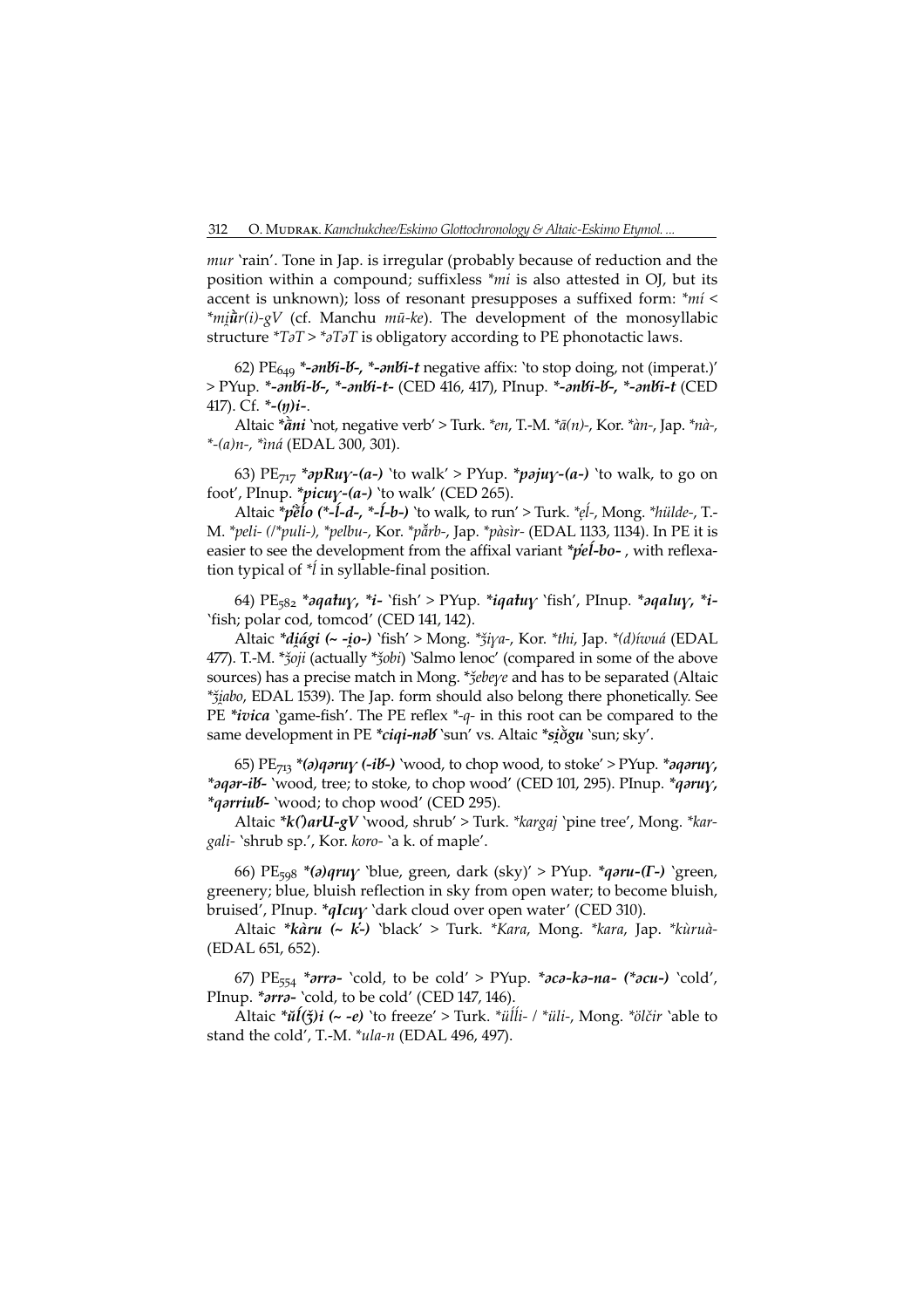68)  $PE_{544} * \text{original}$  'breast (usually female)' > PYup. \* $\text{original}$  'breast', PInup. \**iviani*- 'breast' (CED 121).

Altaic \*épá 'breast, rib' > Mong. \*eb-, Kor. \*ap-, Jap. \*ámpárá (EDAL 513, 515). PE probably reflects the same affixal form with  $*$ - $rV$  as Jap. and the Mong. variant \*ebür.

69)  $PE_{525}$  \**ica=qu-* (-H*i*-) 'wing, to flap wings' > PYup. \**jaqu-* (-H*i*-) 'wing; to flutter or flap (wings); bird, butterfly' (CED 149, 70, 10). PInup. \*icabu, \*icaqqi- 'wing; to flap wing; butterfly' (CED 149, 70).

Altaic  $*g\tilde{a}c\tilde{i}$  (~  $*g\tilde{e}c\tilde{a}$ ) 'branch, bough' > Turk.  $*_{\tilde{t}}\gamma a\tilde{c}$  'tree' (the second part), Mong. \*gač-, Kor. \*káčí (EDAL 525). PE rather reflects the second variant of reconstruction.

70) PE<sub>606</sub> \*i*bca=qu-* `heart' > PYup. \*ibca-qu- `heart', PInup. \*iqca-bu-'heart' (CED 144).

Altaic  $*b\check{u}(g)si$  (~ -o-, -e) 'kidney, liver' > Turk.  $*b\check{v}gse(k)$ , Mong.  $*biise$ , T.-M. \*bosa-kta. A Western isogloss — but cf. also MKor. khòŋ-phắs 'kidney' (khòŋ 'bean'), where phắs is also folk-etymologically analysed as 'bean', but may in fact continue the same Altaic root (EDAL 387).

71)  $PE_{614} * in-Ir]aB- 'to lie down, to go to bed' > PYup. * inab- id.,$ PInup. \**innab*- id. (CED 136, 137). The stem is confused with \*in-ab- 'to lie' (615) in (CED 136).

Altaic  $*\hat{\sigma} n V$  (~  $\bar{u}$ -) 'to fall, lie' > Mong.  $*$ una-, T.-M.  $*\bar{\sigma} n$ - (EDAL 1054).

72) PE<sub>620</sub> \**ińuy* 'person, man' > PYup. \**juy* 'person, human being; man', PInup. \**inuy,* \**innuy-,* \**inuq-unt* 'person, owner; family member; servant' (CED 137, 138).

Altaic \*gendV (~ k-) 'male, self' > Turk. \*[g]entü (-nd-), Mong. \*gendü. A Turk.-Mong. isogloss (EDAL 541, where it is reconstructed as  $*$ gentV due to incorrect reconstruction of the cluster in Turk.).

73) PE<sub>572</sub> \**ira* 'eye' > PYup. \**ira* (-( $\gamma$ )- $m\dot{\gamma}$ -, - $\gamma a$ -) 'eye; air-hole, ventilate', PInup. \**ira* (- $\gamma$ -*mi* $\gamma$ -), \**ir*- $\gamma a$ -, \**irri*-*t*- 'eye; to wink; to get sth. in one's eye' (CED 97, 98). Cf. verbs \*ira-ku- 'to see, to look', \*ira-tuy- 'to become blind  $(=$  'to have bad eyes)' (CED 97).

Altaic  $*g\delta r e$  'to see; understand' > Turk.  $*g\delta r (= *g\delta r - s) / *g\delta r - s$ , Mong.  $*g\delta r$ , T. M. \*gur-, Kor. \*ktrì- (EDAL 567, 568). Cf. Mong. girkaj 'having good eyesight'.

74) PE<sub>508</sub> \**irabu-(na-)* `all, whole, complete' > PYup. \**irabu-(na-*) `all, whole, complete'.

Altaic  $*i\hat{u}r\hat{u}(-gV)$  'to gather, crowd' > Turk.  $*irk$ -, Mong.  $*ir$ -,  $*irge$ -, T. M. \*urū-, Kor. \*ur, Jap. \*ú(n)tì (EDAL 622).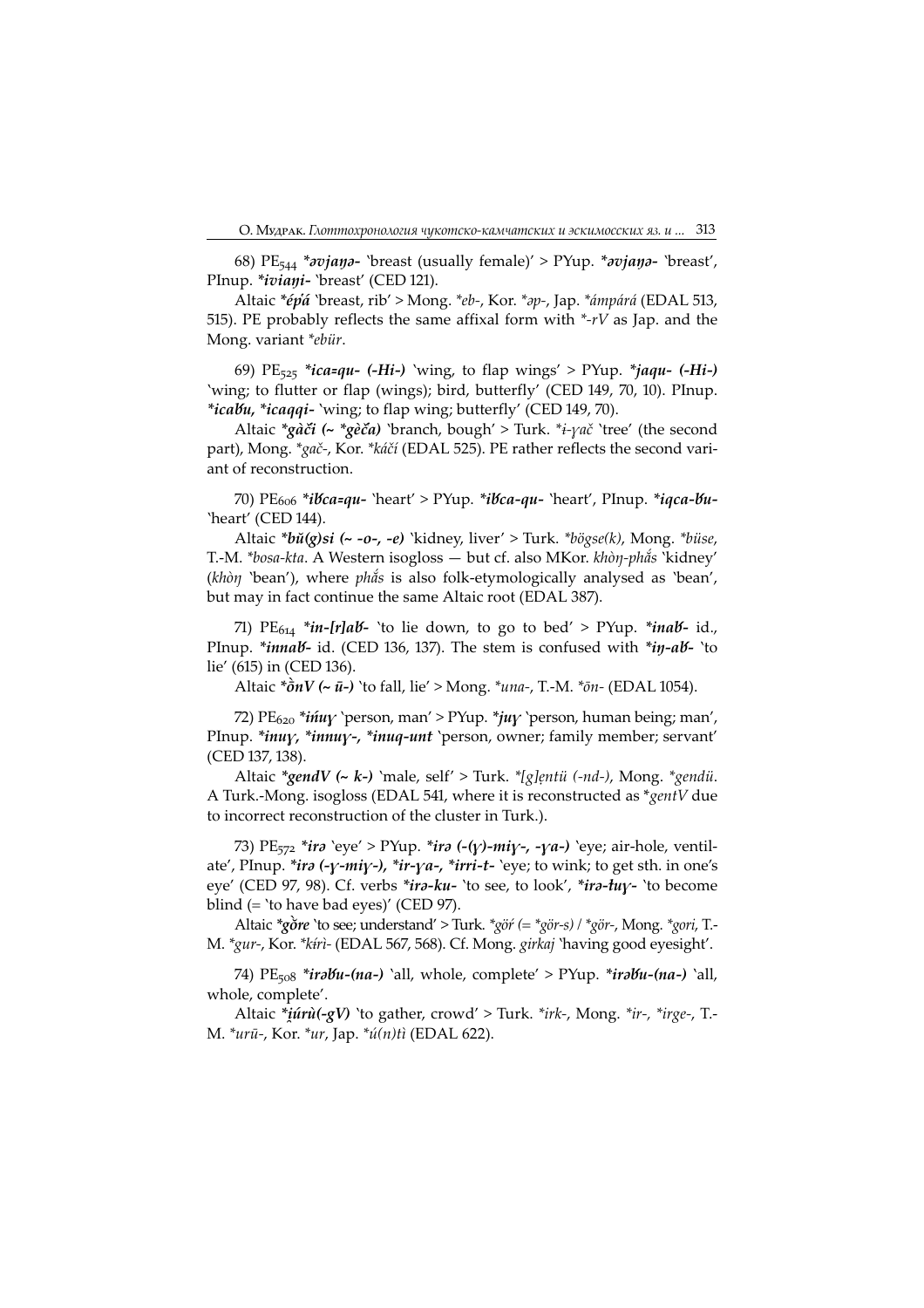75)  $PE_{584} * itay-(a-)$  'footpoint, foot' > PYup. \*itay-(a-) (-miy-) 'toe-cap, footpoint; foot; to kick with top of foot' (CED 146, 124), PInup. \**itay-(a-)*  $(-mi\gamma-)$  `ankle skin of caribou; foot; to kick' (CED 146, 147).

Altaic \*būktV `leg, thigh' > Turk. \*būt, T.-M. \*begdi / \*bugdi (EDAL 380).

76)  $PE_{751}$  \**ivica* `game-fish' > PYup. \**ivica* `flounder, halibut' (CED 148), PInup. \**ivita-*  $(-\delta u)$  'trout, salmon' (CED 149). This root is strongly influenced by \*avitab- (\*avitara-) `red stone, ochre', hence secondarily developed meanings like 'red trout'.

Altaic \* žiobe (~ \* žiabo) 'fish, salmon' > Mong. \* žebeye, T.-M. \* žobi 'Salmo lenoc', Jap. \*(d) *iwuá*, cf. also modern Jap. *iwasi* 'herring' with the same affixation as in Eskimo languages (EDAL 1539).

77)  $PE_{376}$  \*iv=ju(y)-, \*ivəba- 'rain' > PYup. \*ivRuy 'rain' (CED 229), PInup. \**ivba-b-*, \**iv-cu*- 'to be wet from rain; rain' (CED 229, 148).

Altaic \*niobu `to pour' > Turk. \*ju(b)-, Mong. \*jeyü-le-, T.-M. \*niabe-, Kor. \*nūb-. It is tempting to compare OJ mjiwo 'water-way, seaway' (if mji- is to be analysed as 'water', the -wo part remains completely obscure) (EDAL 1031).

78) PE<sub>12</sub> \**ka* $\gamma$ *ə*-(*ru*?) 'walrus hide peeled off' > PYup. \**ka* $\gamma$ (*r*)*u* 'walrus hide: blubber with fat (walrus hide); walrus skin for thongs; walrus' (CED 162), PInup. \* kaa-t-, \* kau- $\gamma$  `slice blubber from whale skin; to split or to be split into two layers (walrus hide); walrus skin with blubber' (CED 151, 162).

Altaic \*kaku- (~ -k-) `tanned skin, leather' > Turk. \*kakma, T.-M. \*kak-(EDAL 632).

79)  $PE_{11} * kaj(a)$ - 'hungry, weak' > PYup. \* $kaja$ -, \* $kaja$ - $\gamma$ - 'poor, indigent; weak, hungry' (CED 151, 162), PInup. \*kaa-y-, \*kajja-ba- 'hungry; to starve, to devour food hungrily' (CED 151, 163).

Altaic \*kiăru `need, necessity' > Turk. \*gerge-, Mong. \*kara, T.-M. \*korpi-, Kor. \*kari- (?) (EDAL 691, 692).

80) PE<sub>37</sub> \*kanuy `blood' > PYup. \*kanuy `blood, bloody stain', PInup. \* $k$ anu $\gamma$  'blood' (CED 156).

Altaic \*kiano 'blood; blood vessel' > Turk. \*Kian, T.-M. \*xunī-kta (EDAL 797).

81) PE<sub>49</sub> \**kata*- 'to come near, to join, to gather' > PYup. \**kata*- 'to come near, to overtake, to catch up; to gather, to append; to join, to gather (refl.)' (CED 160, 161, 154), PInup. \* kata- 'to join; gathered' (CED 160, 161).

Altaic \*kăči `to pass, go through' > Turk. \*geč-, T.-M. \*kas-. A Turk-Tung isogloss (EDAL 627).

82)  $PE_{54} * kavir-(u-) \text{ } 'red' > PVup. * kavir-(u-), * kavib- \text{ } 'red; red fox'$  (CED 162, 163), PInup. \* kavil -, \* kajul - `red; red fox' (CED 162, 163).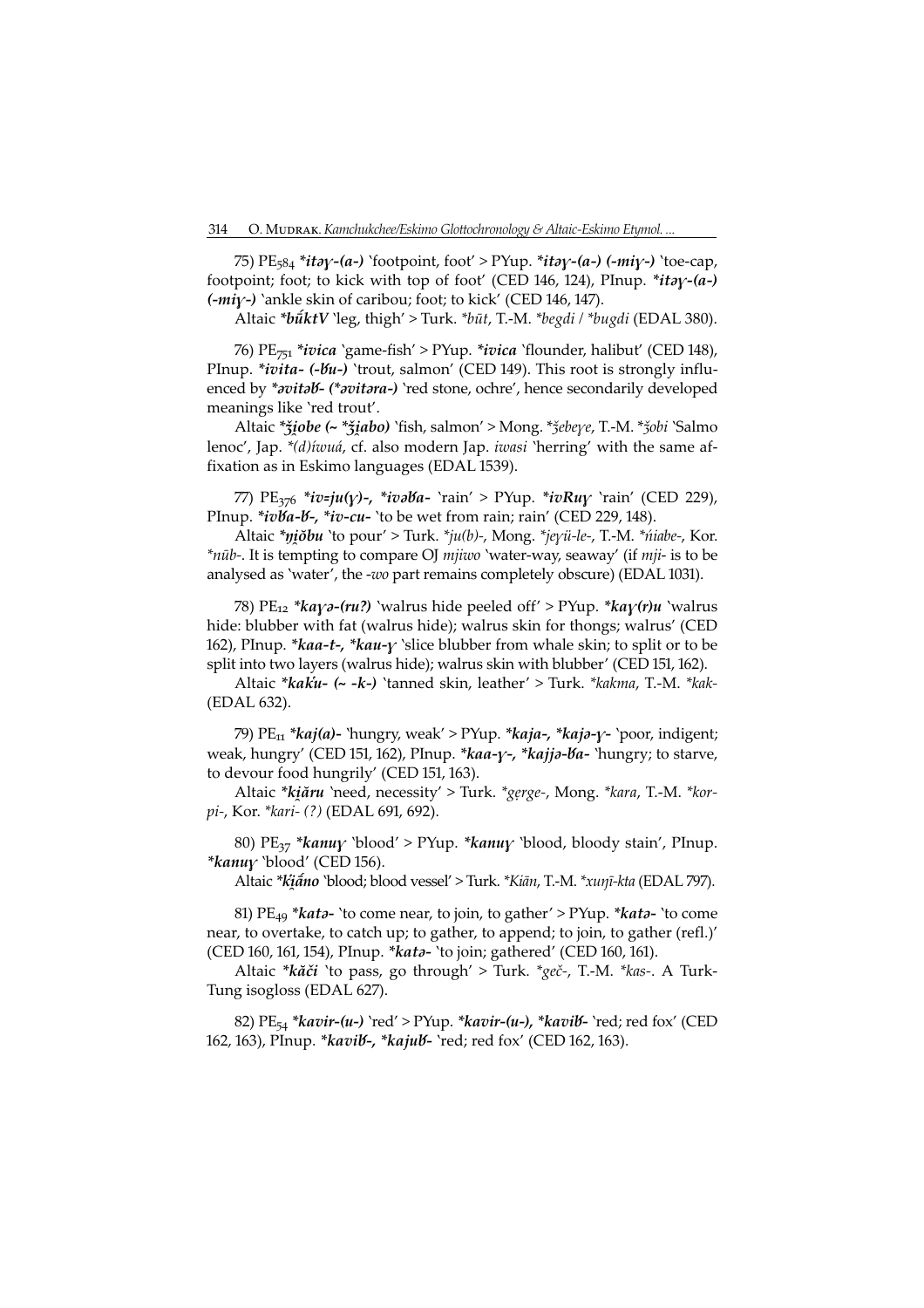Altaic \*kiū́ru 'red, reddish; brown, dark' > Turk. \*Kiŕ-, Mong. \*küre-(\*küri-), T.-M. \*xuri-, Kor. \*kùrí, Jap. \*kúrá- (EDAL 828, 829).

83) PE<sub>66</sub> \* $k$ *a* $\gamma$ *a*- 'to bite' > PYup. \* $k$ *a* $\gamma$ *a*- 'to bite', PInup. \* $k$ *i* $\gamma$ *a*-, \* $k$ *i* $\gamma$ *ya*-*q* 'to bite; bite, bitten' (CED 164). Cf. \*kaya-m- 'to bite, to grip between teeth'.

Altaic \*kìkú 'to bite; rub, scrape' > Turk. \*Kik-, Mong. \*kegǯe-, T.-M. \*kik-, Jap. \*kùkúm- (EDAL 677, 678).

84) PE<sub>69</sub> \*kayunta `tooth' > PYup. \*kayunta `tooth', PInup. \*kiyunt `tooth' (CED 165). Formally looks like a derivate from  $*k\partial y\partial -$  'to bite' with an instrumental suffix.

Altaic \*küge 'palate, jaw' > Turk. \*Kögme, Mong. \*köyemej, T.-M. \*xükte 'tooth', Kor. \*kahúm, Jap. \*k(ù)i 'tusk' (EDAL 815).

85) PE<sub>85</sub> \*kamay `flesh, skin' > PYup. \*kamay `skin (human); flesh, body; fatty' (CED 168), PInup. \* $k$ *omo-y* 'inner force, power, influence; strong, effective' (CED 169).

Altaic \*kami 'a k. of cloth' > Turk. \*KEmek, Mong. \*kemerlig, T.-M. \*kam-. A Western isogloss (although the Turkic reflex is somewhat dubious). Cf. also MKor. kamtho `a horsehair cap worn by officials' (EDAL 640, 641).

86)  $PE<sub>118</sub> * kica- 'stone, anchor' > PYup. *kica- (-unt) 'stone; anchor',$ PInup. \*kica- 'anchor' (CED 177). This word is hardly derived from \*kita- 'to sink', because of the neutral meaning 'stone'. The development 'stone' > 'k. of stone (anchor)' is quite reliable, while the reverse development is problematic. On the contrary, the semantic development 'stone' > 'anchor' may have been assisted by homophony with PE  $*ki*to*$  'to sink'.

Altaic \* $k\delta sV$  (~ -u-) `chain, ring (of stones)' > T.-M. \* $kosa$ , Kor. \* $k\dot{u}s\dot{t}r$ , Jap. \*kúsárì. An Eastern isogloss. Cf. Old Koguryo \*kos 'gem, jewel' (EDAL 26).

87)  $PE_{104}$  \**ki-na* (\**kiR-kur,* \**kira-m*) interrogative pronoun: 'who' > PYup. \*kina (kin-kur, ki[r]am, ki-tu-) id., PInup. \*kina (kit-kut, kia/ kinaup) id. (CED 173, 174). PE has a variant  $*qa$ - in the interrogative pronouns `where, why, how, how much'.

Altaic  $*ka(j)$  'who', interrogative pronoun > Turk.  $*ken$ ,  $*Ka$ -, Mong.  $*ken$ , \*ka-, T.-M. \*xia (\*xai), Kor. \*ka, Jap. \*ka (EDAL 74).

88) PE<sub>111</sub> \*kinab - 'to dry' > PYup. \*kinab - 'to dry; dried; dried meat or fish'. Cf. PYup. konob- 'viscous' (CED 169, 175). PInup. \*kinob- 'dry, without water'. This root is confused with 'wet, damp, dirty' and other words beginning with  $*kin...$  or  $*kan...$  in CED.

Altaic \*kune 'to burn, get burnt' > Turk. \*kön-, Mong. \*köye, Kor. \*kinir-, Jap. \*kuànkàra-. The Jap. form reflects a suffixal variant \*kunie-KV- (EDAL 853).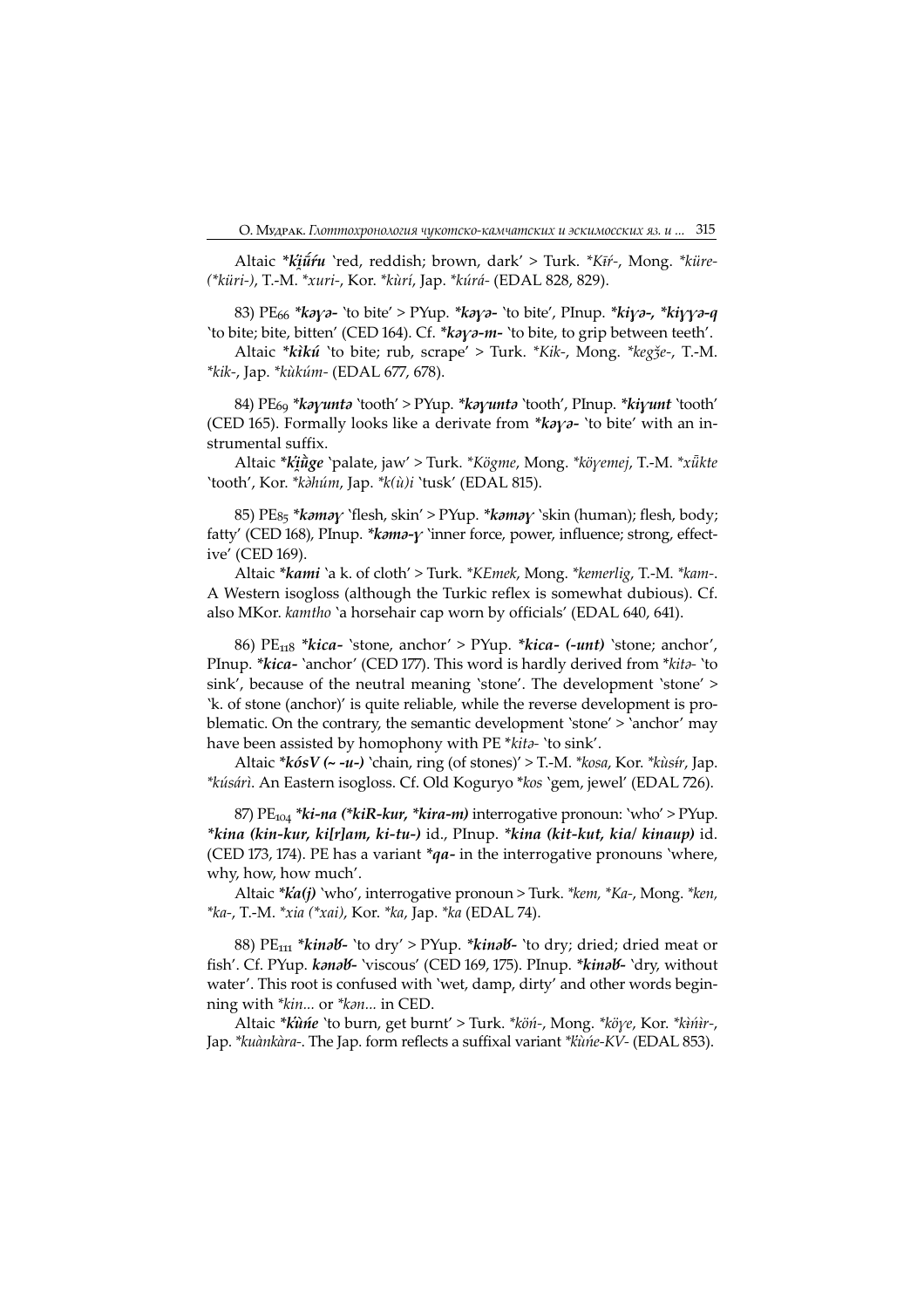89) PE<sub>113</sub> \*kinuy 'insect, shrimp, worm' > PYup. \*kinuy id., PInup.  $*$ *kiŋuy* 'shrimp, sand flea' (CED 176).

Altaic \*kiunu 'worm, grub' > Mong. \*kiyur-, T.-M. \*xunVl-, Jap. \*kuà. The Jap. form goes back to  $*$ *kiun*(*u*)-*gV* (EDAL 823).

90)  $PE_{705}$  \* $kuyim-Ra-$  'to swim; wave' > PYup. \* $kuyim-Ra-$  id. (CED 180).

Altaic \* $k\acute{e}ja$ -pV- $(-\degree o)$  `to slide, swim' > Turk. \* $K\bar{a}j$ - (Turkish dial. kajp-), Mong. \*kajiba-, T.-M. \*xeje-. A rather complicated Western isogloss; it is not excluded that PTM \*xeje- 'sink, float, flow' should be replaced by forms like Evenki kajama, Orok qajama 'bare (not fur-lined) skis'.

91)  $PE_{140} * kukay, *kukokra-'mail, claw' > PYup. *kukay-, *kukokra-'ar$ rowhead', PInup. \*kukiy, \*kukurva- 'nail, claw; hoof; barb' (CED 180). Inup. \*kukurva- < \*kukura-.

Altaic \*kōkí 'hook' > Turk. kök, \*köken, Mong. \*kögene, T.-M. \*kūkta, Jap. \*kunki 'nail, peg, hook'. Initial \*k- in PTM is probably due to assimilation  $(*kūkta < *kūkta)$  (EDAL 833, 834).

92)  $PE_{142}$  \*kumay 'louse' > PYup. \*kumay 'louse', PInup. \*kumay 'louse' (CED 181).

Altaic \*kumi (~ -o-, -iu-) `a k. of insect' > Turk. \*Kumir-, Mong. \*kömörege, T.-M. \*kumke, Kor. \*kàmíi, Jap. \*kùmuâ.

93)  $PE_{420}$  \**luna* `land, eart, country' > PYup. \**luna* `land, earth, country; tundra', PInup. \*nuna (-viy) 'land, earth, inland' (CED 240).

Altaic ? > Mong. \* nuntug / \* nintug 'fatherland, own territory'; rather here than to \**niàŋu* / \**ŋiàŋu* 'field, grazing place, hunting place' > Turk. \*(*i*)a $\eta$ i', T.-M. \*ŋuŋi, Kor. \*nón, Jap. \*nùa (EDAL 988), cf. also IE \*lendh-, Uralic \*lamte 'lowland'.

94) PE<sub>153</sub> \*maca- `sun' > PYup. \*maca- `sun', PInup. \*maca-b `sun' (CED 184). Cf. IE \*mens- 'moon'.

95) PE<sub>182</sub> \*mańi- (~ \*manyi-) 'egg' > PYup. \*man(y)i- 'egg', PInup.  $*$ ma[nŋ]i- `egg' (CED 190).

Altaic \*nãmo 'testicle' > Turk. \*jum-, Mong. \*(n)im, T.-M. \*nāma / māna (\*māŋa) (EDAL 962). The T.-M. parallel is of particular interest; cf. also Uralic  $*mu$ na 'egg, testicle', Dravidian  $*mu$ <sub>r</sub>, showing the original construction with the first labial consonant.

96) PE<sub>184</sub> \**mańu[ŋ]* 'lower part in front of hood below neck, breastplate' > PYup. \**mańu(ŋ)* 'breastplate, bib; part of capote under chin; front side of sth.; apron, front lap', PInup. \* manu(Γ) 'lower part in front of hood below neck; breastplate, bib; front of (snow) house, house entrance' (CED 191).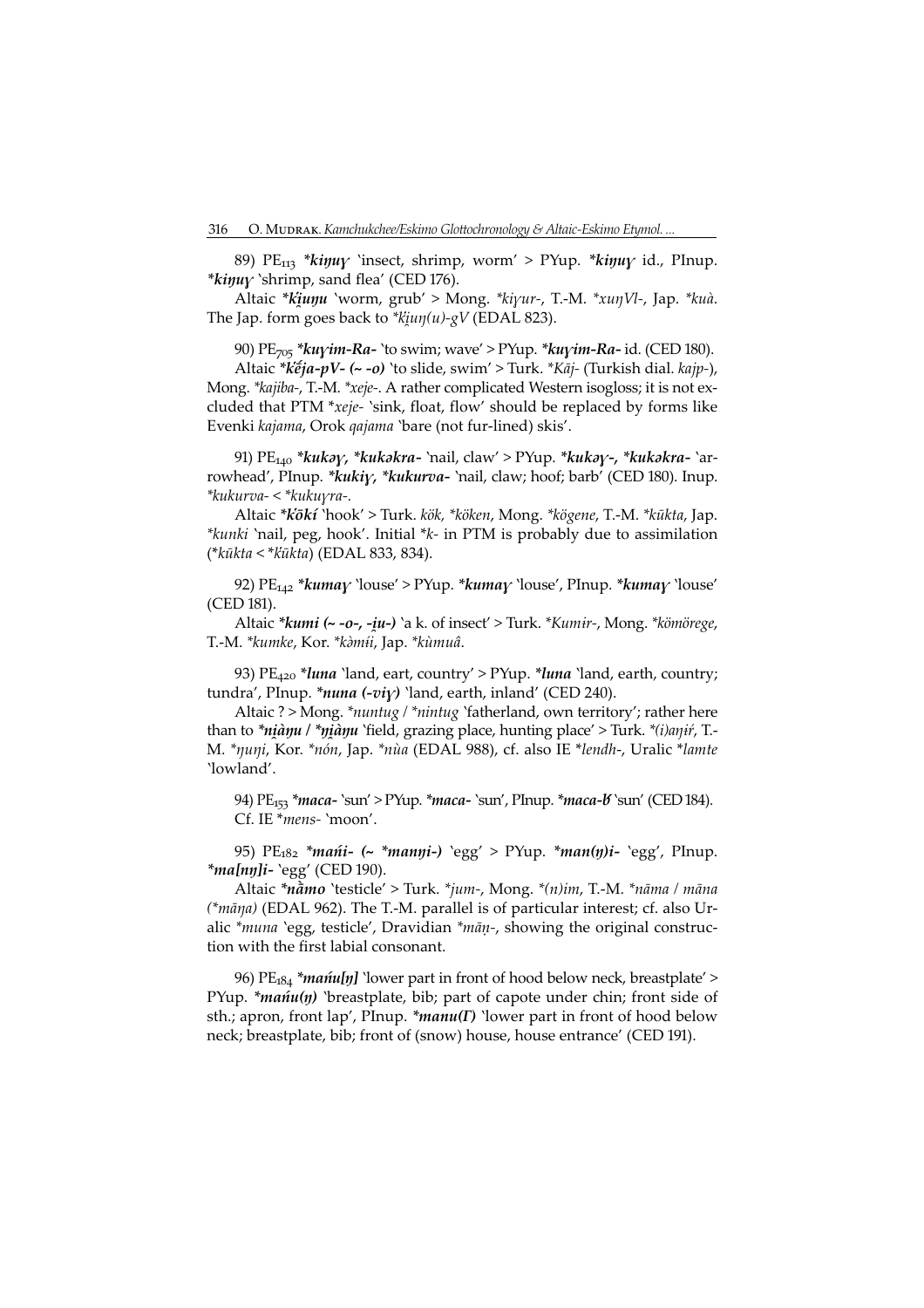Altaic \*mójno 'neck' > Turk. \*bōjn, Mong. \*mundaya, T.-M. \*moń-ga-n,  $*$ moń-pen, Kor.  $*$ mja-k, Jap.  $*$ nampV (EDAL 939).

97)  $PE<sub>189</sub> * *man(r)u*- 'to plant, to sit down, root, base' > PYup. * *man(r)u*-$ 'to sit down; to plant, to shove in', PInup. \*mayuy-, \*mayyu-b 'to drive in (peg, stick), to plant, to stick in; root' (CED 192).

Altaic \*meń[o] 'dwelling place, village' > Mong. \*maji-kan, T.-M. \*mēne-, Kor.  $*$ mằn $\alpha$ <sup>\*</sup>nh, Jap.  $*$ múrà. The Kor.-Jpn. form is a derivative in  $*$ - $rV$  ( $*$ - $lV$ ). The Tungusic form fits very well semantically, but raises some phonetic doubts: vowel length and the quality of  $-n$ - (instead of  $*\hat{n}$ -) do not correspond to other languages. Cf. perhaps Turk. (Oyr.) man 'fence' (EDAL 913).

98)  $PE<sub>216</sub> * m$ *ol=qu-* 'fur, pile, feather' > PYup. \*m*olqu-* 'fur, pile, feather', PInup. \**matqu*- 'fur, pile, hair; feather' (CED 197). The stem is formed by means of the well-known body part marker -*au* (CED 197).

Altaic \*moĺča 'tassel' > Turk. \*baĺčak 'spike of cereals' (Chuvash poś), Mong. \*molčag 'tassel'.

99) PE<sub>787</sub> \**mimci* ~ \**miŋci* (\**p*-) 'dried fish' > PYup. \**miŋci*- (~ \**p*-) 'dried fish', PInup. \*pipci (~ \*m-) 'dried fish, dried meat' (CED 262). The voiceless variant is presented as a result of assimilation before a voiceless stop at the beginning of the second syllable (CED 262).

Cf. IE \*mēms- 'meat'.

100) PE<sub>255</sub> \*naya-(qa-) 'to listen, to understand, to read' > PYup. \*naya $q[u]$ - 'to memorize; to hear, to understand; to listen, to read, to count', PInup. \*naa-qo-, \*naa-lay- 'to read; to listen' (CED 206). The reconstruction proposed in CED (\**naδaqa*-) is impossible, because the ignored Chap. form *nayaq*- can only reflect an intervocal PE  $*$ - $\gamma$ -.

Altaic \*lèjká 'to intend, demand' > Mong. \*neke-, T.-M. \*leKe-, Kor. \*njàkí- / \*nàikí-, Jap. \*niànkà-p- (EDAL 869, 870).

101) PE<sub>322</sub> \*Nabca-y- (~ -bic-?) `to wrinkle the nose, to push up the nose, pug-nosed' > PYup. \*Nab(i)ca-y- `to push up the nose', PInup. \*naqci-y- `to push up (nose), to wrinkle nose, to have a pug nose' (CED 218). The connection with \*Nalb- (-ru-l-, -ma-) 'to smell sth.' is unclear (CED 218).

Altaic \*ŋàkča 'nose, part of nose' > Mong. \*nagčarkaj, T.-M. \*ŋiakso,  $*$ niaksi-n, Kor.  $*$ nằčh (EDAL 1030).

102) PE<sub>540</sub> \*nănəb `bone' > PYup. \*nănəb `bone, skeleton; to choke on bone'. Chap. forms reflect  $n\partial_a\eta$ -qu- with the body part suffix -qu- (CED 226, 227).

Altaic \**ńaŋo* `nut' > Turk. \**jAŋgak*, Mong. \**ǯiγag*, T.-M. \**ńaŋu-*, Jap. \**mamai* (EDAL 1006).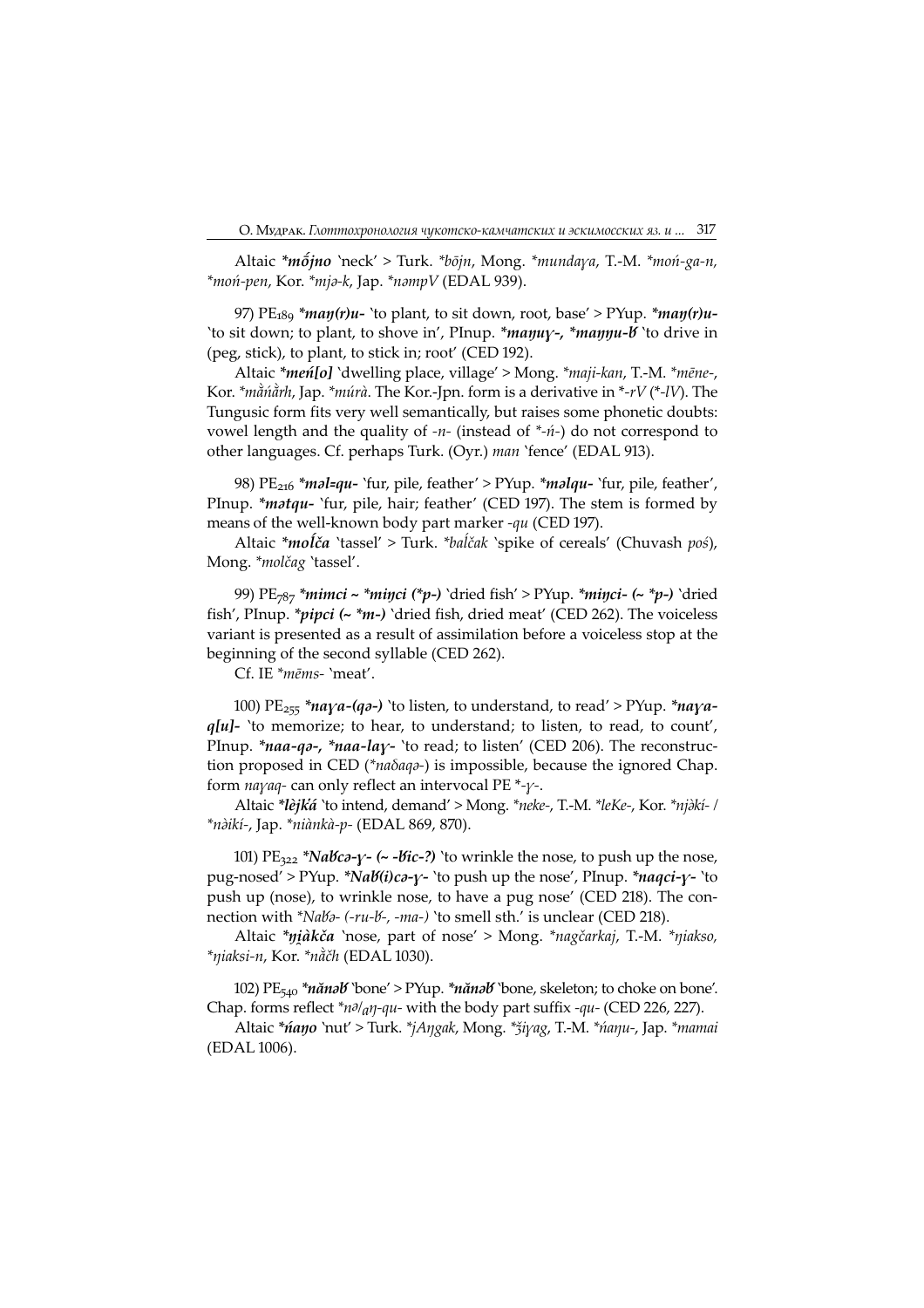103) PE<sub>304</sub> \*naya-*V*- 'to stand up' > PYup. \*naya-*V*- 'to stand up', PInup. \**nana-b*- 'to be standing up' (CED 215).

Altaic \*niańa 'to arrange, steer' > Turk. \*jań-, T.-M. \*niani-, Jap. \*nama-. The original meaning is well reconstructible as 'to arrange, take or lead (smb. or smth.) in a row' (EDAL 987).

104)  $PE_{295}$  \*Nanit- `short' > PYup. \*Nanit- `short', PInup. \*nait- `short' (CED 213).

Altaic \*ninči `thin, narrow; short' > Turk. \*jinč-ge, Mong. \*žižig, T.-M. \*nisi-, Jap. \*mìnsìkà- (EDAL 1010).

105)  $PE_{262}$  \**nayru*- 'wrist, antler' > PYup. \**nayru*- 'wrist; thumb' (CED 336), PInup. \* nayruy `antler, horn' (CED 208).

Altaic \*niúdurgi 'fist' > Turk. \*jidruk / \*judruk, Mong. \*nidurga, T.-M. \*nurga, Jap. \*ninkir- (EDAL 991). As shown by the Turk. variant \*ju(m)druk and Jap. \**ninkir-*, the Altaic reconstruction should rather be \**niú(n)durgi*. Thus, the Eskimo correspondece - $\eta$ - for \*- $\eta$ *d*- is quite expectable.

106) PE<sub>310</sub> \*Napar 'tree (foliar)' > PYup. \*Napa 'tree (growing); asp', PInup. *\*napaaqtu-, \*napar*- 'tree; moutain ash' (CED 216). The conjuction with the root \**ńapa-(b-)* `to stand erected, pole, mast' is probably secondary.

Altaic \**liàp[à]* 'leaf' > Turk. \*japur-gak, Mong. \*labči, Kor. \*níph, Jap. \*nàpài (EDAL 874).

107) PE<sub>518</sub> \*Nara- $\gamma$  `belly, abdomen' > PInup. \*nara-, \*narra $\gamma$  `belly, abdomen; to get a big belly', Jen. also has the meaning 'stomach' (CED 205).

Altaic \*nVjVrV (~ -g-, -r -) `gland' > Mong. \*nojir, T.-M. \*ni(a)ru, Jap. \*múrátúa (EDAL 1023). The reconstruction may be \*niojru, judging by dialectal alternations in Evenki.

108) PE<sub>619</sub> \*NaVarta 'louse, parasite' > PYup. \*NaVarta 'louse, parasite' (CED 230).

Altaic \*neji 'louse, nit' > Mong. \*ni-sa-, T.-M. \*nej(l)e-, Kor. \*ní (EDAL 966).

109)  $PE_{370}$  \*naba(v)- 'to eat' > PYup. \*naba- (-(v)qa-, -viv) 'to eat; feed; place to eat', PInup. \*nabi-  $(-v - ka - b)$ , \*nabba-viv 'to eat; to feed; table' (CED 230, 231).

Altaic \*lega/o `to eat greedily' > Mong. \*laga- `to chaw, champ, to eat as a swine', T.-M. \*legbe- (not \*lebge-) 'to eat greedily' (this word should be removed from the Altaic etymology \*lebV  $\leftarrow -p-$ ) `to eat greedily', Mong. \*labsi-; instead it would be better to compare T.-M. \*labada- 'to grasp with teeth' or \*lupku- 'to suck') (EDAL 869). Cf. IE \*leigh- 'to lick'.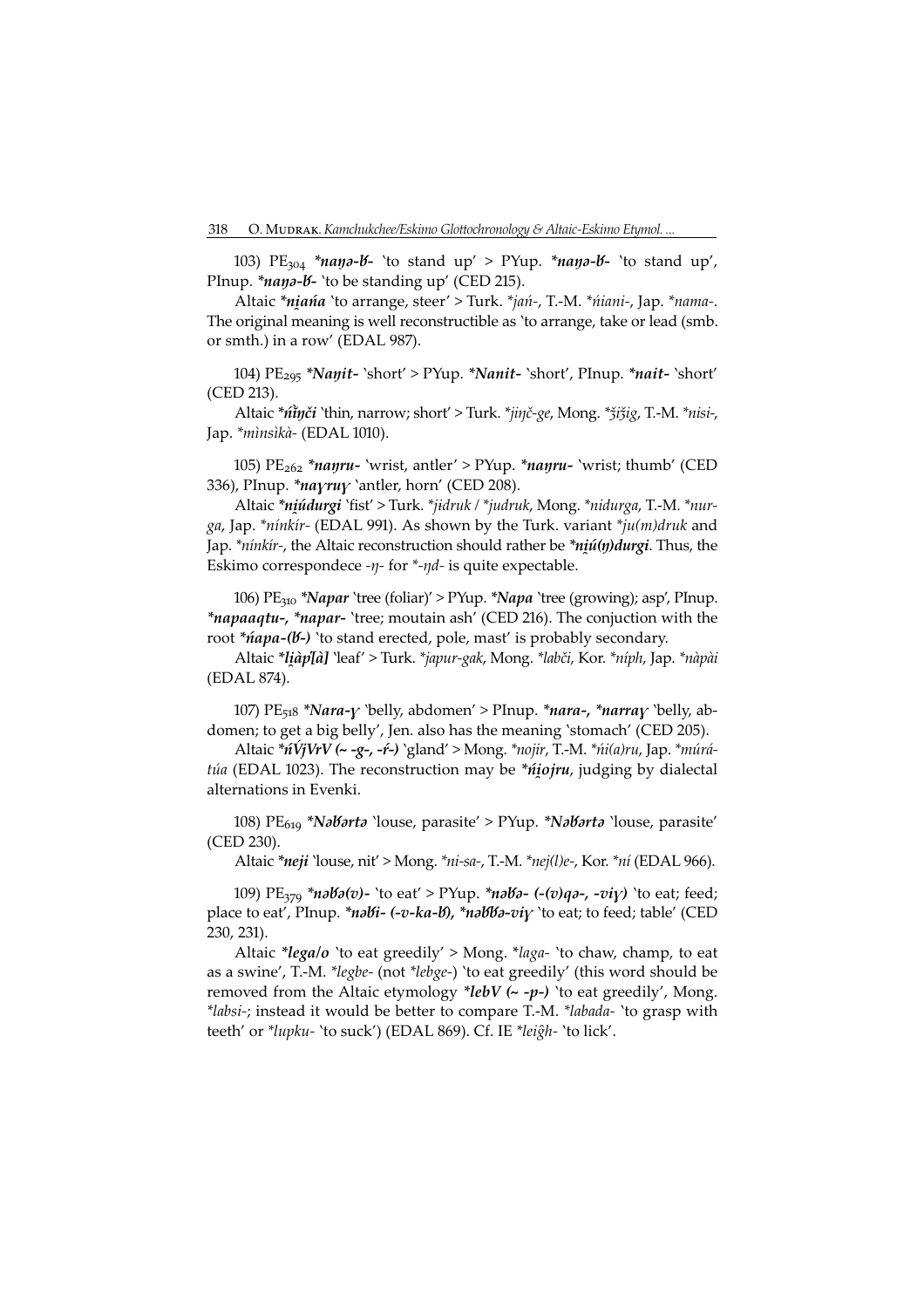110)  $PE_{715}$  \*(Na)k[r]uVa- (~ \*NakavVa-) 'tree, spruce tree' > PYup. \*(Na)kuba- (~ \*Nakavba-) 'tree, spruce tree' (CED 225). Not derived from \*nakuv-, \**ńavka*- `to stand up, to be standing' (although later contaminations betwen both roots are possible).

Altaic \**ntkrV* `a k. of thorny tree' > Mong. \**žeyergene*, T.-M. \**ntkri-kta*, Jap. \* míkúri (EDAL 1009).

111)  $PE_{362}$  \*namabja- 'worm, snake, eel' > PYup. \*namabja- 'worm', PInup. \*nimibia- 'water worm, snake; eel' (CED 226).

Altaic \**liàmba* (~ \**l*-, -o) `a k. of big fish' > T.-M. \**liamba*-, Jap. \**nàmà*(*n*)*tù*. A Tung.-Jap. isogloss; but cf. perhaps also Turk. \*jom-: Khakas nomza 'dace' and Tatar jumba, žumba 'burbot' (VEWT 210) and Mong. nümer 'octopus' (EDAL 874).

112)  $PE_{367}$  \*nayti-, \*-yl- `cold, cool' > PYup. \*nayti (-ab-), \*nayla- `frost, cold; to be cold; to cool off, to feel cold (person)', PInup. \*nayli-, \*nayla-'to cool off; cold, cool' (CED 228).

Altaic \* *iūni* (~ -*e*) `snow' > T.-M. \* lūne, Kor. \* nūn (EDAL 891, 892).

113)  $PE_{377}$  \*naqa `meat, food' > PYup. \*naqa (-k-ra-, -liHub-) `meat; food; to prepare food; to make poison', PInup.  $*$ *naqa* (-*k-ra-*, -*liub*<sup>2</sup>) `meat; food; to cook a meal, to prepare food' (CED 230).

Altaic \*nuki `meat' > Mong. \*nugu- > Khalkha nugulūr `bloated part of stomach filled with meat', nuguči- 'to dress the corpse of an animal' (no connection with 'to bend'), Jap. \*niku( $N$ ) 'meat' (homophonous with Chinese borrowing  $\mathfrak{R}$ ). but cf. jaku-niku 'roasted meat', niku-buto, niku-zuki 'fat, fatty' in constructions which are usual for genetically inherited words; in each of these compounds, the second part is a native word, and mixed on/kun readings are quite rare).

114) PE<sub>604</sub> \*niya-(t-) `to see, to hear, to listen' > PYup. \*niya-t- (-ruy-) `to see; to hear; to listen'. The affixation in Nauk. is the result of contamination with \*naya-q-u- `to hear, to listen, to read etc.' (1247). The strange Sir. form na- $\eta$ at(a)- 'to see, to watch', 'to open eyes' [Orr], cited in (CED 214), is the result of confusion between the normal form nanat-, widely attested in derivates for the meaning 'to see', and Chap. nantáxtaquq 'to open eyes wide' (CED 206, 214).

Altaic \*NintV (~ L-) > Turk. \*jint- 'to seek, search' (should be removed from  $*zini$  'shape', EDAL 1513).

115) PE<sub>428</sub> \*nuyoru- (~ \*ni-) `moon, star, dim light' > PYup. \*nub(r)u-, \**nubora- (~ \*ni-)* 'light; to lighten'. The root is frequently used in conjunction with nouns like 'sun', 'moon', 'star', 'dawn', 'lightning', 'electricity' in Chap. vocabulary examples. PInup. \*nunu-, \*nuira- (<\*nunru-, \*nunarra-) 'moon (not full)' (CED 133, 237).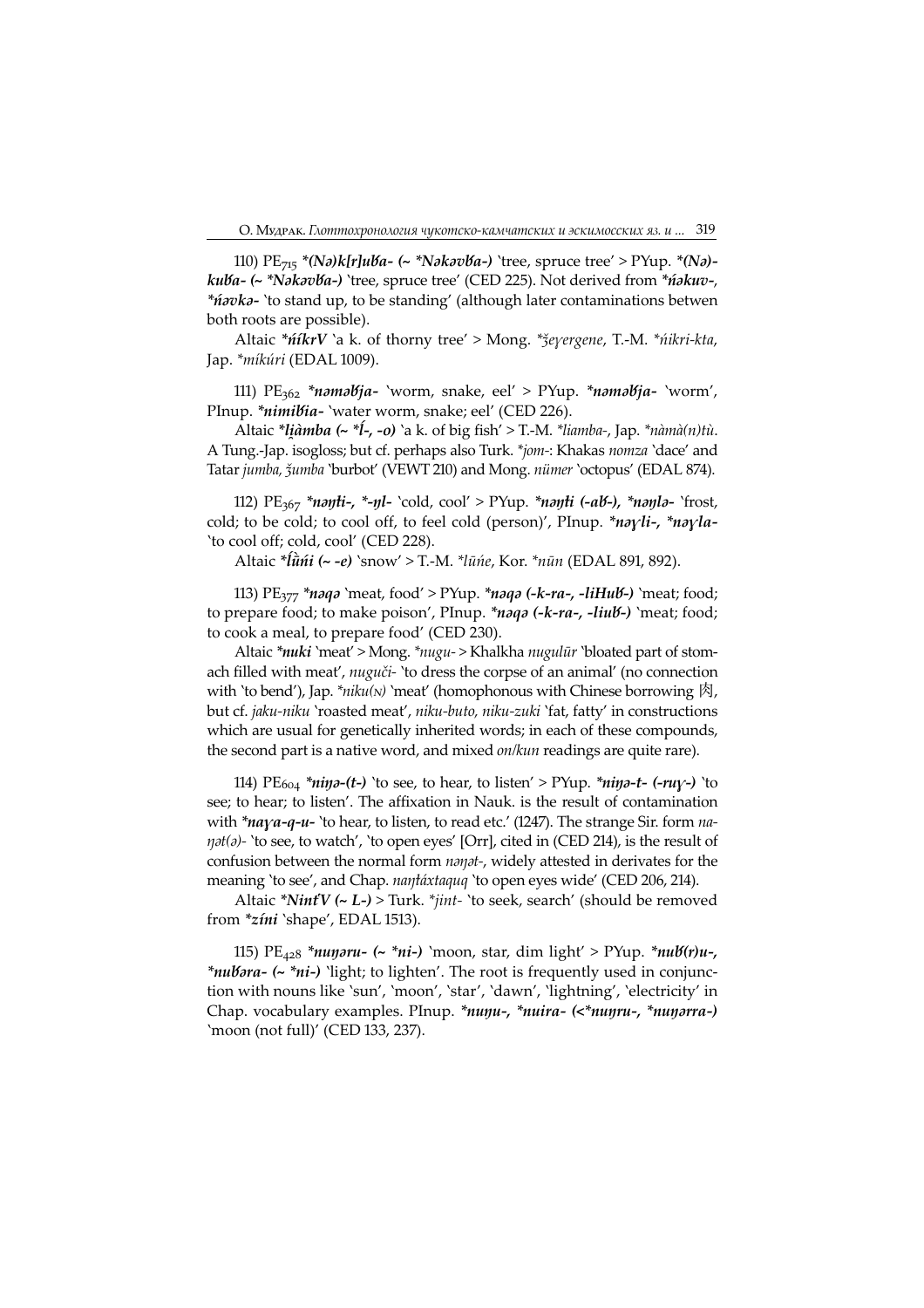Altaic \**lúŋu(-r)* (~ \* $\ell$ -, -o-, -i) `morning or evening dawn' > T.-M. \*lunur, Kor. \*nò'ir, Jap. \*núN- / \*núiN- / \*núaN-. An Eastern isogloss (EDAL 881, 882). T.-M. and Kor. data suggest a (suffixal?) -r in the auslaut.

116)  $PE_{434} *nu-ta-$  'new, young' > PYup. \**nuta*- 'new; just now, right now', PInup. \*nuta- 'new; young person' (CED 242, 243). Cf. \*nuka- 'younger sibling' (CED 242).

Altaic \*nébì `new' > Turk. \*jub-ga, Mong. \*niyu-n, T.-M. \*nebi, Kor. \*nō-, Jap. \*nípí- (EDAL 964). Turk. \*jub-ga `bastard, adopted son' and Mo \*niyu-n `child, boy' (MMo no'un, but Kalkha nugūn) reflect the Altaic relative term suffix  $*_{\mathcal{A}}$ , also preserved in PE  $*_{\text{nu}}$ ka- 'younger sibling'.

117) PE<sub>553</sub> \*Nuvaja `cloud' > PInup. \*nuvaja `cloud; to be cloudy' (CED 243). Altaic \*nibi (~ -e) 'to smoke, to smell' > Mong. \*neyü-, T.-M. \*nibu(p)-, Kor. \* nåi, Jap. \* nìpò-p- (EDAL 974, 975).

118)  $PE_{275}$  \**ńaluya*- 'to lie down, to land, to settle' > PYup. \**ńalu[y]a-(t-)* 'to land (bird)'; means 'to become ripe, to ripen and fall on the ground' in Nauk.; PInup. \*nala-, \*nallab- 'to be lying down; to lie down, to lie on one's back' (CED 209).

Altaic \* $n\tilde{e}(L)$  'to lie, put' > Mong. \* $ni\gamma u$ -, T.-M. \* $n\tilde{e}$ -, Kor. \* $n\bar{u}$ -b-, Jap. \*ná- (EDAL 964). Length in T.-M. and Kor. may reflect an auslaut resonant like  $*-\hat{i}$ - or  $*-\hat{i}$ -, regularly dropped in Eastern languages.

119) PE<sub>389</sub> \**ńavaV*- 'to lie on one's back' > PYup. \**ńav[a]V*- 'to lie on one's back', PInup. \*naval -, \*navlala- 'to lie on one's back; to fall backwards' (CED 233). Cf. Mong. \**niyü*- and Kor. \**nū-b*- with a labial stop.

120) PE<sub>311</sub> \**ńapa-(b-)* 'to stand erected, pole, mast' > PYup. \**ńapa-b-* 'to erect, to set upright; pillar, pole, mast', PInup. \*napa- (\*-ru-, \*-V-ia-), \*nap $pa$ - $b$ - 'to stand erected, to be upright; to erect, to raise up; sth. upright, post' (CED 216, 217). Not necessarily connected with \*Napa-(b-) 'tree' (CED 216).

Altaic \**lép'ó* (~ \**l*<sup>-</sup>) `to rise, high' > T.-M. \*lep- / \*lupu-, Kor. \*nòph-, Jap. \*námpár- (EDAL 873).

121)  $PE_{337} * \hat{n}$ ara-qu- 'head' > PYup. \* $\hat{n}$ ara-qu- 'head; skull; to have a headache', PInup. \*niaqu id. (CED 222). Cf. derivates: Chap. nasqināq (Vat) 'part of tree with roots' and ECI *najuquti* 'root of tree' (CED 222).

Altaic \*nibro 'face, resemblance' > Turk. \*jūr, Mong. \*niyur, Jap. \*nar-(EDAL 975), Uralic \**nere* `front, beak, nose', Dr \*ner\_r\_i `forehead'.

122) PE<sub>385</sub> \**ńabiruy*- 'light, expectation, hope' > PYup. \**ńabiru(y)*- 'light, glare, shine; hope, expectation'. This stem is confused with 'to eat greedily'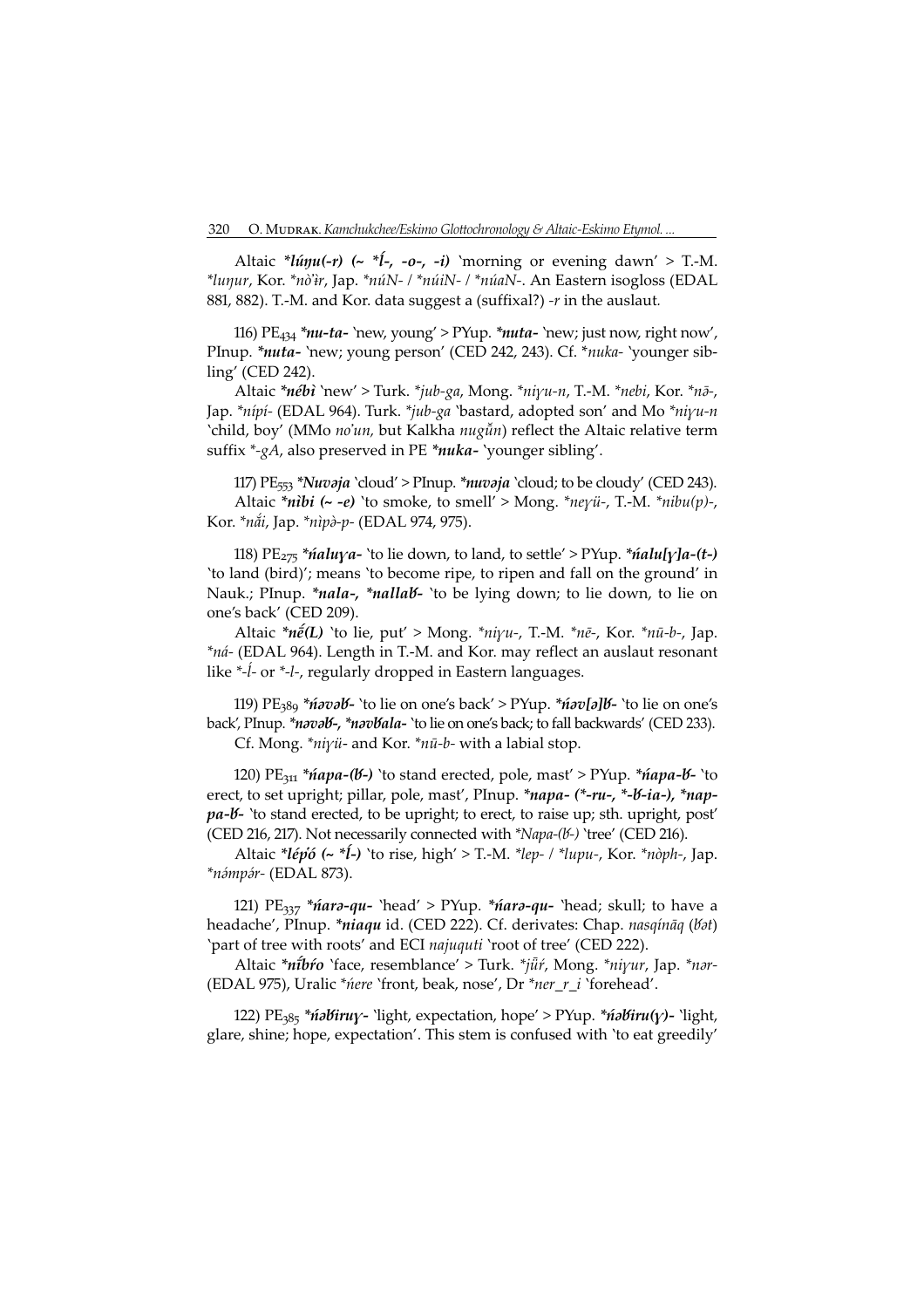in CED, but the semantic range is unbelievable (CED 231). PInup. \**nabiuy*- `to expect, to hope; to promise', NAI  $nibiuvi$ - trans. is opposed to  $nibiu-k$  'to want to eat'. These are two different roots (despite CED), the second of which should be traced back to the prototype \* $n\partial\delta$ -juy-, analyzable as the verb 'to eat' plus a desiderative affix (CED 232). Cf. a probable variant  $Nabu[\gamma]a$ - $({\sim}^*{\text -}r{\text -})$  'to choose' (CED 231).

Altaic \* $y\tilde{e}r\acute{a}$  'day, sun, light' > Turk. \*jar-in, Mong. \*naran, T.-M.  $\eta\bar{e}r(i)$ -, Kor. \* nár, Jap. \* àrí - (EDAL 1028, 1029).

123)  $PE_{353}$  \**ńakuv-, \*ńavka*- 'to stand (up)' > PYup. \**ńakuv- (-Ta-), \*ńav*ka- 'to stand (up); to build up' (CED 225), PInup. \*nakuv-, \*j- (-la-, -ral -) 'to stand (up); to stand on tiptoe' (CED 225).

Altaic \* $\eta i \delta k \hat{e}$  (~ -k-) 'to rise, elevation' > Turk. \* $i\delta k$ -, T.-M. \* $\eta \delta K e \sim \eta \bar{e} K u$ , Jap. \* $\partial k\partial$ -. The reconstruction of the diphthong in this root is based on PT \* $j$ -: one should suppose an early development  $n\pi$   $\eta$ *i* $\bar{\sigma}$  >  $n\pi$ <sup> $\eta$ </sup> $\sigma$ <sup>2</sup> in Turkic (which explains the vocalic reflex) (EDAL 1031, 1032).

124)  $PE_{373} *n$   $apa-Ju-$ 'rain, drizzle' > PYup.  $*np(a)ju-y$ 'rain', cf. Chap. naptá-<br>'to vet in water', Phyup.  $*uIu-z$  (center  $-l(u-)$ 'rain: damn. sweatr', (CED 229) *baqā* 'to wet in water'. PInup. \**nIpa*- (-cay-, -l/ju-) 'rain; damp, sweaty' (CED 229).

Altaic \* $ni\hat{a}$  bo (~ -o-) 'storm, natural disaster' > Turk. \* $jubug$  (~ \* $jabug$ ), Mong. \*nöye-le-, T.-M. \*no[be]-kte, Jap. \*nàw(u)í. The vocalism is not quite secure, due to assimilations; nevertheless, the root seems well reconstructible (EDAL 982). But cf. also Altaic \* $nj\delta bu$  'to pour' > Turk. \* $ju(b)$ -, Mong. \* $jev\ddot{i}le$ -, T.-M. *ńiabe-, Kor. \*nūb-* (EDAL 1031).

125)  $PE_{403}$  \* $\hat{n}$ i $\hat{b}(u)$ -lu `upper part of backbone, carcass, rib of boat' > PYup. \*ibu-lu- 'rib of boat; upper bar of a carcass'; PInup. \*nIblu-(b-), \*niula- 'to break back near head; backbone of bird; first vertebra' (CED 231, 235). This stem merges with \*nibu 'leg' in CED.

Altaic ? > Mong. \*nigur-su 'backbone'. This word should be removed from Altaic \*nį ake 'neck, vertebra' > Turk. \* jaka, T.-M. \* nikimna (EDAL 983, 984). Instead of that entry, a comparison with Mong. \* žaka 'edge, collar, neckpiece' is preferable, so that the proper reconstruction for this root would be \**ńjake*.

126) PE<sub>438</sub> \**ńuja-,* \**nuja-* 'hair' > PYup. \**ńuja-, \*nuja-* 'hair', PInup. \**nuja-*,  $(*nu jja-t)$  'hair' (CED 244).

Altaic \*niūra(-kV) (~ -ŕ-) `hair' > Mong. \*norakai, T.-M. \*nūrikte, Kor. \*narot (EDAL 993).

127) PE<sub>650</sub> \*-( $\eta$ )*i*- negative affix 'no, without, have no more, to lack etc.' > PYup. \*-(*ŋ*)*i*- id., PInup. \*-(*ŋ*)*i*- id. (CED 417, 418, 419). The intervocalic  $-\eta$ - is a result of morphonological changes in PE and corresponds to the glottal stop in the anlaut prevocalic position.

Altaic  $e$  `not' > Mong.  $\overline{e}$ -se, T.-M.  $\overline{e}$ - (EDAL 488).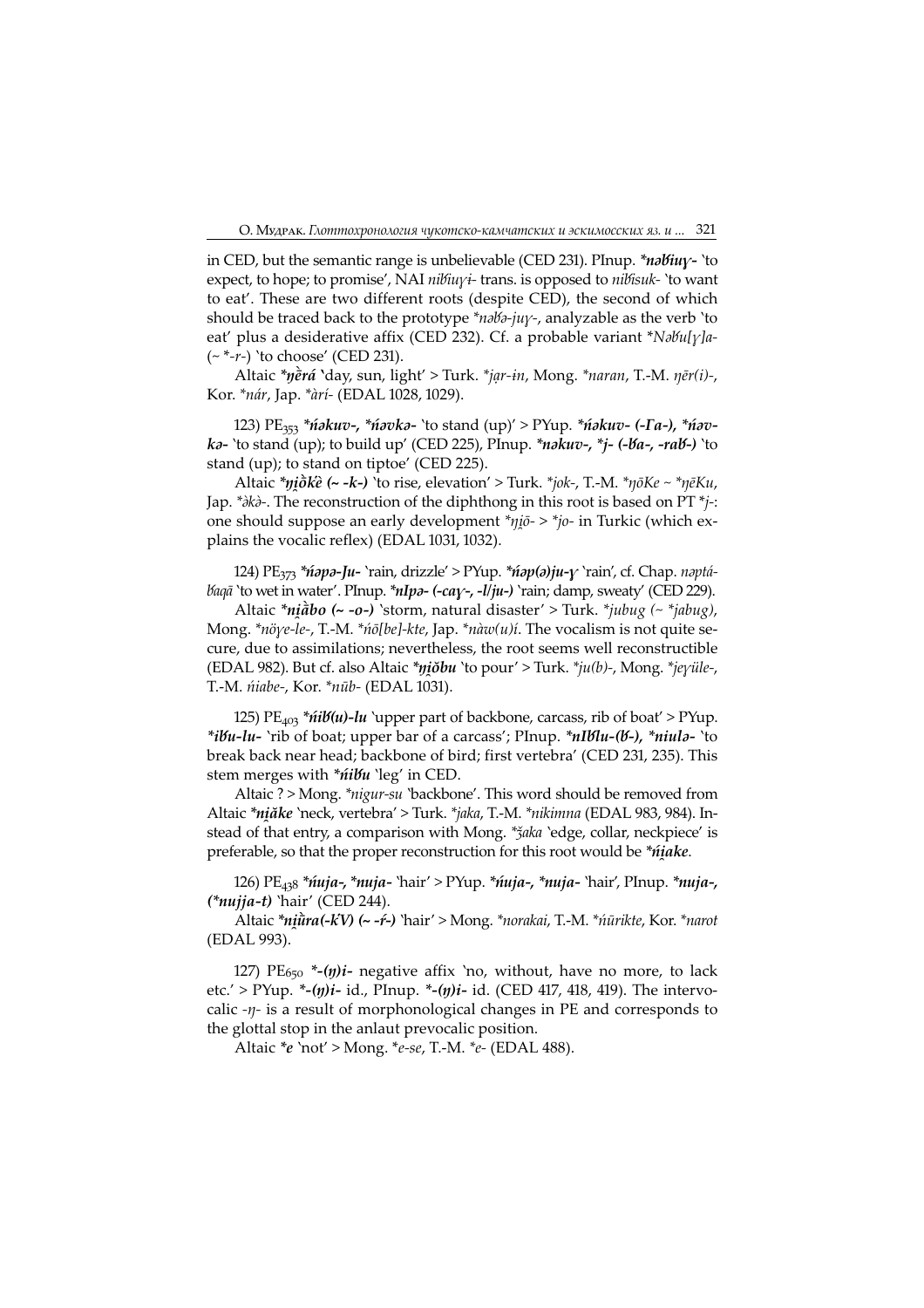128) PE<sub>473</sub> \*palqa `ashes, hot, dry' > PYup. \*palqa `ashes', PInup. \*pa[t]qa-'hot; dry' (CED 249).

Altaic \*polne `ashes; grey' > Turk. \*on (~ -j), Mong. \*hüne-sü, T.-M. \*pulne-(EDAL 1170).

129)  $PE_{470}$  \*pamaju- (-Va-) 'tail, back part' > PYup. \*pamaju-(Va-) 'tail; back part of carcass; bulge at base of harpoon; tailbone, coccyx', PInup. *\*pamiu, \*pamia- (-lluy)* 'tail (of an animal); tailbone, coccyx; peg, tail end of arrow or harpoon' (CED 248, 249).

Altaic \*pojme (~ -o) 'trousers, stockings' > Turk. \*ojma, Mong. \*hojmu-su, T.-M.  $*pe(j)m$ -, Jap.  $*pmuta$  (EDAL 1166).

130)  $PE_{474} * p$  and  $- b -$  'to burn, ashes, to dry out, to become skinny' > PYup. \*pana-b- 'to burn; ashes; to starve to death', PInup. \*panab-, \*panna-b- 'to dry out; to lose weight, to become skinny; to be very dry' (CED 249).

Altaic \*pento (~ \*b-, \*p-, -o-) `flame, light' > Kor. \*pằnắ-, Jap. \*pana. A Kor.-Jap. isogloss.

131)  $PE_{477}$  \*papay, \*papar- 'tail' > PYup. \*papay, \*papar- 'tail (of mammal); fish tail; to wag tail', PInup. \*papay, \*papaa- `bird tail, fish tail; animal placenta; to wag tail, to wriggle, to jump around' (CED 250).

Altaic \*pojbV(?) > T.-M. \*pojpu- 'tail', Evenki hojpon (TMC 2, 330), Jap. \*bà (\*buà), Ryukyu jū < \*bujwa 'tail'. A Tung.-Jap. isogloss.

132) PE<sub>498</sub> \*pak(a)ju- (~ \*pakaRu-) `egg, to gather eggs' > PYup. \*pakju-'egg; to lay eggs; to find eggs', PInup. \**pIkiu*- 'wild egg; to find eggs, to gather eggs' (CED 254).

Altaic \*pogí(-rV) 'kidneys, testicles' > Turk. \*bögür, \*bögrek, Mong. \*böyere, T.-M. \*pugi- / \*puki-, Kor. \*pir / \*pur, Jap. \*púnkúri (EDAL 1101).

133)  $PE_{501}$  \*patu- 'leaf' > PYup. \*patu- 'leaf', PInup. \*pIlu- 'leaf; bilberry shrub' (CED 255).

Altaic \*púre 'leaf, bud' > Turk. \*bür, Mong. \*bor-, Jap. \*pá. Jap. presupposes a suffixed form  $*\pi(r) - gV$  (= Mong. \*bor-gu-) (EDAL 1111, 1112). PE reflects \*-f-.

134)  $PE_{728} * por(r)i-16-$ 'rufous, yellow' > PYup. \*pari-16- 'rufous', Imaq (Inup) *pašítoq* 'to become yellow'.

Altaic \*puli (~ p-,-1-, -o-e) `red' > Mong. \*hulayan, T.-M. \*pula-, Kor. \*pirk-(EDAL 1109). PE reflects  $*-\hat{i}$ -.

135) PE<sub>762</sub> \*patya-b' flea' > PYup. \*patya-b' sand flea, dandruff' (CED 257). Possible connections to \*matya- ~ \*patya- 'to jump, to leap up, to spring up' are secondary. Cf. Inup. SPI (KI) pizuaq 'louse, parasite' [Jen.].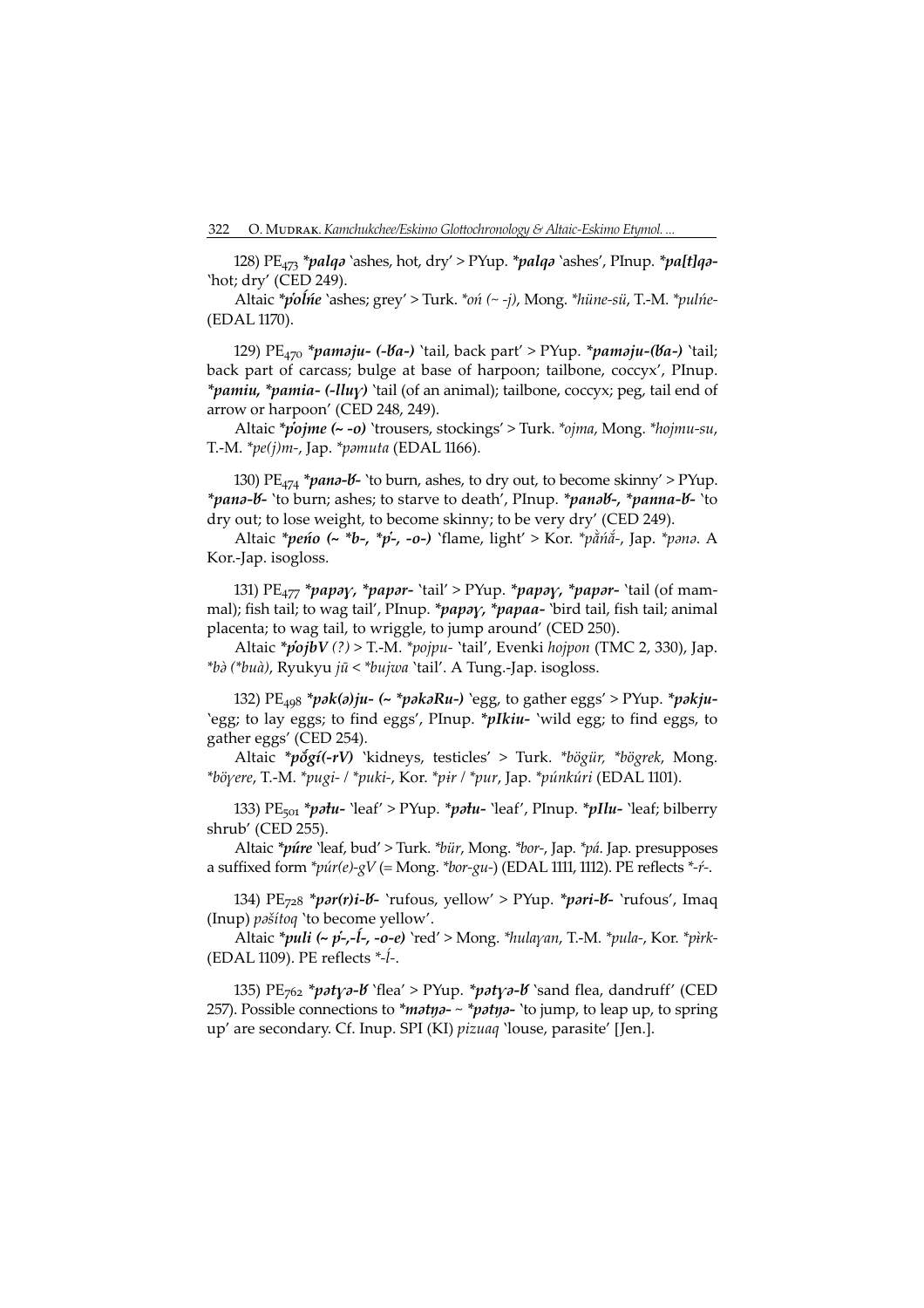Altaic \*pate 'louse, biting insect' > Turk. \*bit, Mong. \*batagana, T.-M. \*pānta- / \*pēnte-, Kor. \*pátắrí (EDAL 1081).

136) PE $_{670}$  \*pi(j)-, \*pi-ru- 'to do, to say, to be, to happen, thing' > PYup.  $*pi(j)$ -,  $*pi$ -ru- 'to do; to say; to be, to happen; thing', PInup.  $*pi$ -,  $*pirru-nt$ 'to do; to say; to be, to happen; thing' (CED 258). Evidence speaks in favour of two different roots in PE, one with the meaning 'to be, to happen' and the other with the meaning 'to say'.

Altaic \* $b$ *iju* `to be, sit' > Mong. \* $b$ *üji*, T.-M. \* $bi$ -, Jap. \* $b$ *ú*(*i*)- (EDAL 342). Altaic \*ipi (~ -p-, -e) 'mouth; to say' > T.-M. \*(x)ipke-, Kor. \*ip, Jap. \*ip-. An Eastern isogloss (but cf. perhaps Mong. *abija(n)* (L 4), Khalkha ava, Bur.  $a\dot{b}a$  'sound' ( < \**ibaja* ?) (EDAL 589, 590).

137) PE<sub>596</sub> \**pińi-* (~ \**pinŋi-*) 'good, beautiful' > PYup. \**pini-* 'to love; beautiful, good, the best; to do sth. better; to ornament', PInup. \**pinni*, \**pinnab*-'good, pretty, beautiful; ugly, bad (with negation)' (CED 262, 263).

Altaic \* $\pi$ ańi (~ p'-) 'ornament, attire' > T.-M. \* $\pi$ ani-, Kor. \* $\pi$ ìni-, Jap. \* $\pi$ ìnia. An Eastern isogloss (EDAL 1078).

138) PE<sub>676</sub> \**pita-* (~ \**m-*) 'plant, to grow up (plant)' > PYup. \**pita-* (~ \**m-*) 'plant; to sprout, to grow up (plants); to blossom; flower' (CED 26).

Altaic \*pūto `poplar, branch, stick' > Turk. \*būta-, Mong. \*buta, T.-M. \*pota, Kor. \*pàtír, Jap. \*pata (EDAL 1114, 1115).

Special mention must be made of the Sir. form  $misúqxx$  'seed'. In this language (as well as in some other Yup. languages) initial voiced  $v<sub>1</sub>$ ,  $m<sub>1</sub>$  are occasionally unstable before a voiceless stop in the second syllable, shifting to  $p$ -. On the other hand, in the same positions we sometimes see «hypercorrected» forms with secondary  $m$ - (e. g. Chap.  $mit\delta$ - 'ochre' <  $*vit\delta$ ). The  $m$ - is really voiceless in these cases, but some languages, including Sir, do not have the voiceless fricative f- as a phoneme. The same root is possibly present in Chap. pīstaquq 'to spring, to grow up (plant)'. If so, this may require us to set up a separate PE root \* $picu$ , which can be further supported by:

Altaic \* $pisV$  (~  $\vec{p}$ -, - $ia$ -) `seed, grain' > T.-M. \* $pise$ -, Kor. \* $psi$  (EDAL 1091).

139)  $PE_{702}$  \*puyimar(a)- 'to swim' > PYup. \*puyimara- 'to swim', PInup. \*puumat-, \*puuvra-b- 'to swim' (CED 266). The stem looks similar to \*puya-'to emerge, to surface', but the non-trivial endings show that these are two different (contaminated) roots.

Altaic \*pábVrV (~ p-, -p-, -r-) 'to swim, flow' > T.-M. \*pabri-, Jap.  $*p$ ápúr- (EDAL 1071).

140) PE<sub>685</sub> \*puju- `smoke, soot' > PYup. \*puju- `smoke; soot', PInup. \*puju  $(-\mathcal{B}a-)$  'smoke; steam, fog; to smoke, to give off smoke; soot' (CED 272).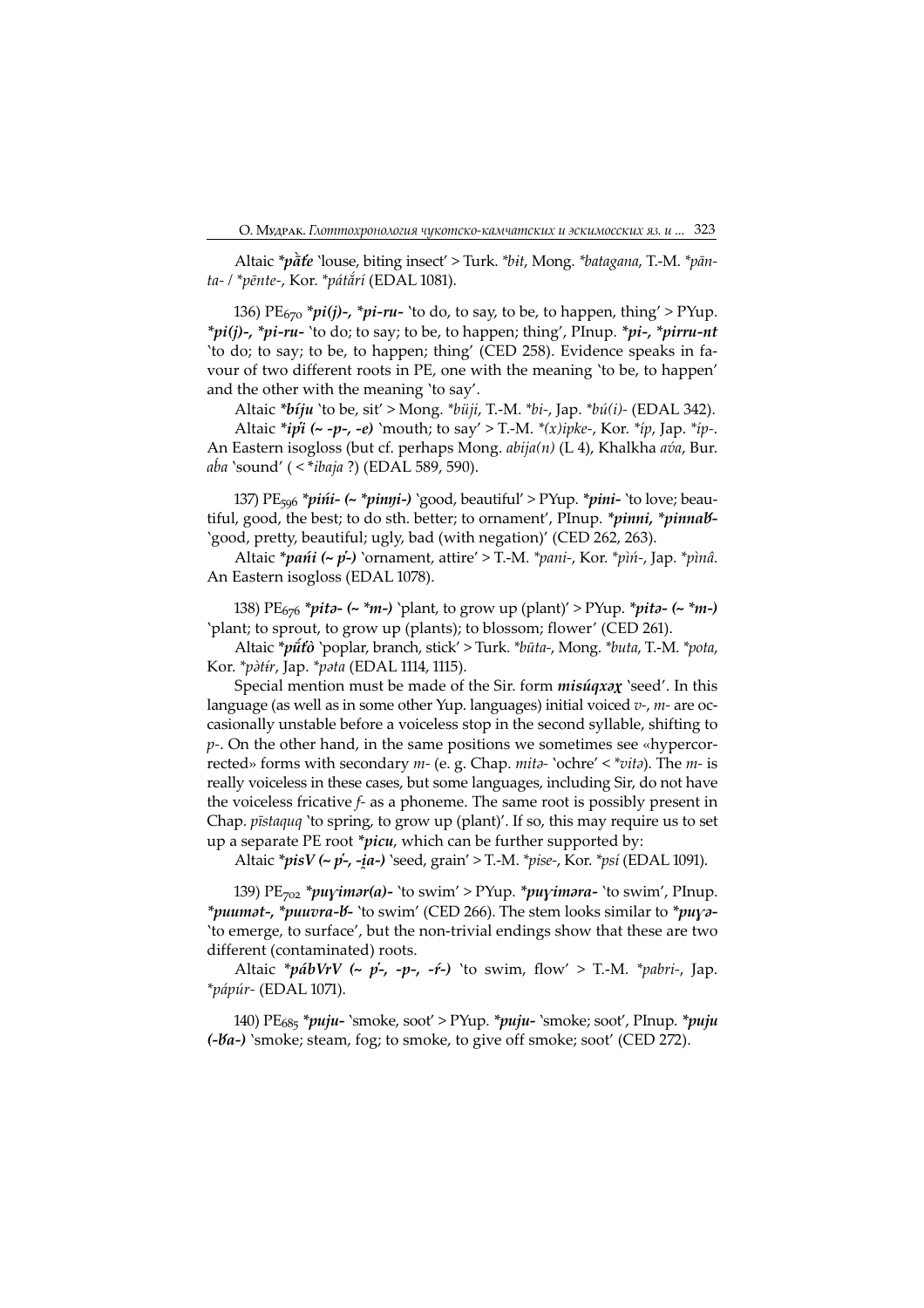Altaic  $*po'$ ne (~ p-) 'smoke' > Mong.  $*huni$ -, T.-M.  $*pu'n$ -, Kor.  $*pi'nk$  (EDAL 1105). The PE reflex  $*-j$ - instead of the expected  $*-n$ - is unusual.

141) PE<sub>562</sub> \*puŋ(r)u- `dog' > PInup. \*puŋŋuu- `dog' (CED 269).

Altaic \*piun[e] `a small wild animal' > Turk. \*enük (~ \*ünek) `puppy', Mong. \*hünegen 'fox', T.-M. \*püń-. A Western isogloss, with not quite secure correspondences: in T.-M. one would rather expect \**pun*-. Thus it is not excluded that the Evenki and Even forms reflect a vowel metathesis < \*puni-ki (EDAL 1161).

142) PE<sub>516</sub> \*qaca-tuy `bark' > PInup. \*qaca-luy `bark of tree' (CED 273). An intervocalic -*t*- has been preserved in Seward Peninsula Inup. (CED 273).

Altaic \*káču `covering, skin' > Turk. \*KAč-(g)ač, Mong. \*kuči-, T.-M. \*kaču-, Kor. \* kàč (EDAL 627, 628).

143) PE<sub>724</sub> \*qă**t-cu-t-** `white, bleached' > PYup. \*qă**t-cu-Γ-,** \*qə**ti-t-**'white; shiny, brightly gleaming' (CED 278, 310). PInup. \* qaqcub- 'white; to be bleached (skin)' (CED 278).

Altaic \*káká 'bright, shine' > Mong. \*kaka-rkaj (~ -g-), T.-M. \*kakta-, Jap. \*kánká- (EDAL 633).

144) PE<sub>723</sub> \*qakru-b-(na-) `frost' > PYup. \*qakru-b-(na-) (\*k-) `frost on trees; pounded ice', PInup. \*qaku-V-na- 'frost; ice fog'. The connection to \**qakaru*- 'to whiten, dawn' is quite problematic (CED 279).

Altaic \*kiatra (~ -iō-) 'thin snow, hoar-frost' > Turk. \*Kiār-, Mong. \*karig (EDAL 799).

145) PE<sub>639</sub> \*qali-(b-) `covering, membrane, to cover' > PYup. \*qali- (-b-) 'membrane, pellicle; to put on raincoat; to cover' (CED 274, 275, 290). PInup. \*qala-b, \*qalli-b-, \*qallint `outer covering; to cover; fatty mass around internal organs'; cf. also PInup. \* *qalla-pia*- `membrane' (CED 274, 275, 290). This root is confused with with  $*q$ ara-(ti-) 'top, upper part, surface' in CED.

Altaic \*kăĺi 'napeless skin, membrane' > Turk. \*keĺ, Mong. \*kali-su, T.- M. \*xalukta (EDAL 758).

146) PE<sub>514</sub> \*qalta `bark, scale' > PYup. \*qalta `bark; scale' (CED 280).

Altaic \*kúĺ(t)a 'bark, scales; scab' > Turk. \*Kuĺ, Mong. \*kolta-su, \*koli-, T.-M. \*xolda-ksa, Jap. \*kásá (EDAL 85).

147) PE<sub>640</sub> \*qanəb(-) `mouth, to speak' > PYup. \*qanəb(-) `mouth; rumour; to speak', PInup. \*qana-b' `mouth; to speak' (CED 283).

Altaic \*kenV 'to bite, gnaw' > Turk. \*KEndi-, T.-M. \*keni- (EDAL 666, 667).

148) PE<sub>738</sub> \*qan-tə-, \*qan(ə)-li- `near, to approach' > PYup. \*qan-tə-, \*qan-li- 'to be near; nearby; recently, short time ago; to approach', PInup. \*qanə-(t-), \*qa'li- ~ \*qanə'li- `to be near; to approach' (CED 283).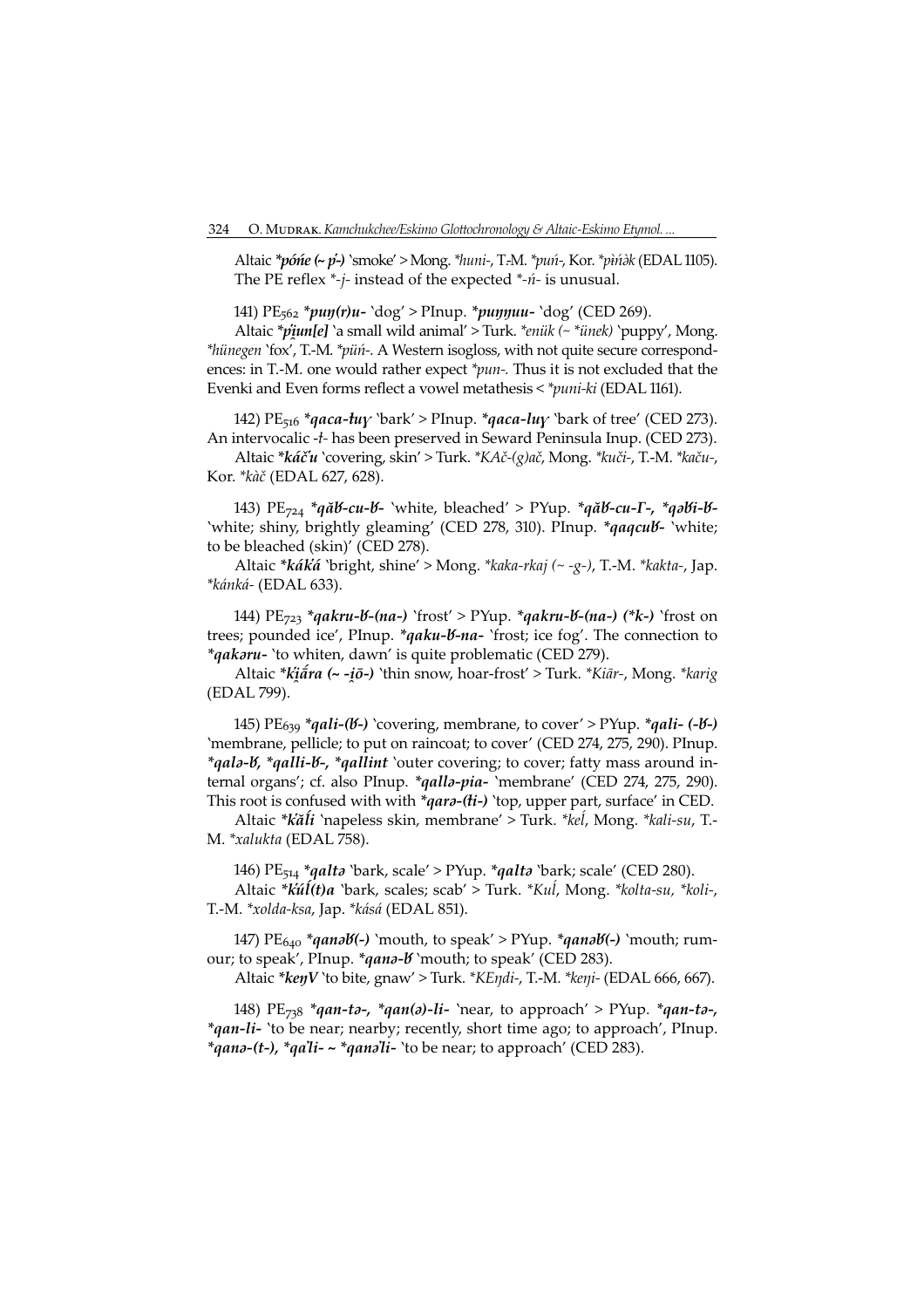Altaic \* $k\tilde{a}ntV$  'to reach, attain' > Mong. \* $kan[t]u$ -, T.-M. \* $k\tilde{a}nta$ - (EDAL 644). For the PE forms with the affix  $*$ -li- cf.: Altaic  $*$ **kalV** ( $\sim$ -**l**) `near, to come near' > Mong. \*kalu-, T.-M. \*kal- (EDAL 637, 638), provided the -l- in Altaic goes back to a simplified consonant cluster.

149) PE<sub>637</sub> \*qar*ə-qa- (-qi-) `*mountain, hill, to climb up' > PYup. \*qarə-q(a)- $(-qi-)$  'steep (of bank); to reach the top', PInup. \*qatqa-, \*qatqi- 'mountain; to reach the top' (CED 274). Derived from \*qara- 'top, upper part' (CED 274).

Altaic \*kori 'hill; embankment, boundary' > Turk. \*Korum, Mong. \*küri, T.-M. \*xurē, Kor. \*kòráŋ, Jap. \*kùrùa (~ -ruâ) (EDAL 843).

150) PE<sub>515</sub> \*qaribu `bark, upper layer' > PYup. \*qaribu `bark; to take away the upper layer of sth.' (CED 275); PInup. \* *qaibu*- `bark' (CED 276). Cf. also PE \*qaru 'sore on head; to rind, detach'.

Altaic \*kéŕà 'bark' > Turk. \*Kaŕ, \*Kaŕ-dŕ, Mong. \*kajir(a)-, T.-M. \*xerekte, Jap. \*kárà (EDAL 782). The Mong. word shows that the Altaic form could contain the intervocalic cluster \*-jr-.

151) PE<sub>682</sub> \*qava-*b*- 'to sleep' > PYup. \*qava-*b*- 'dream; to sleep', PInup. \*qava-b- `to sleep on back in water (seal)' (CED 291).

Altaic \*kejbe 'to lie' > Mong. \*keb-, T.-M. \*kebi-, Kor. \*kibúr-, Jap. \*kaja-(EDAL 656, 65).

152)  $PE_{526}$  \*qavə-(ya-) 'duck, eider, bird' > PYup. \*qavə-(ya-) 'bird' (CED 292, 276). PInup. \* $q \alpha v \partial(y)$ , \* $q \alpha u y \alpha$ - 'eider, duck' (CED 292).

Altaic \*kiòpù `a k. of aquatic bird' > T.-M. \*kiab-, Jap. \*kùpìnà. A Tung.-Jap. isogloss. It is worth noting Yak.  $kuba$  'swan' — usually derived from PT  $*Ku$  $gu$ , but with an inexplicable -b-; it is, in fact, possible that some other Turkic forms – cf. Turkmen Guv, Noghay quv etc., also go back to  $PT * Kub(a)$  – in most modern languages, naturally, the word has merged with \*Kugu (see under \*kūgu) (EDAL 699).

153)  $PE<sub>667</sub> *qavja(-)$  'sand, gravel' > PYup. \*qavja- 'sand; pebble' (CED 292, 276), PInup. \* *qavia* `sand' (CED 292).

Altaic \*kiažurV `sand, steppe, earth' > Turk. \*Kąjir, Mong. \*kužir, T.-M. \*kuǯur- (EDAL 693).

154) PE<sub>750</sub> \*q*əci-b*- `to spit' > PYup. \*q*əci-b*- `to spit; spit', PInup. \*q*ici-V*- 'to spit; spit' (CED 294). Cf. \*qita- 'fog, drizzle, rain' (656).

Altaic \*kŭso 'to vomit' > Turk. \*Kus-, T.-M. \*xüse- (EDAL 830).

155) PE<sub>537</sub> \*qənba- (~ \*qiHənba-?) `fox, polar fox, wolf' > PYup. \*qənba-b-~ \*q[i]bna-b- `polar fox; wolf' (CED 166, 308, 307). PInup. \*qianba-b-, \*qibna-*Va*- 'fox; wolf' (CED 301, 308, 302).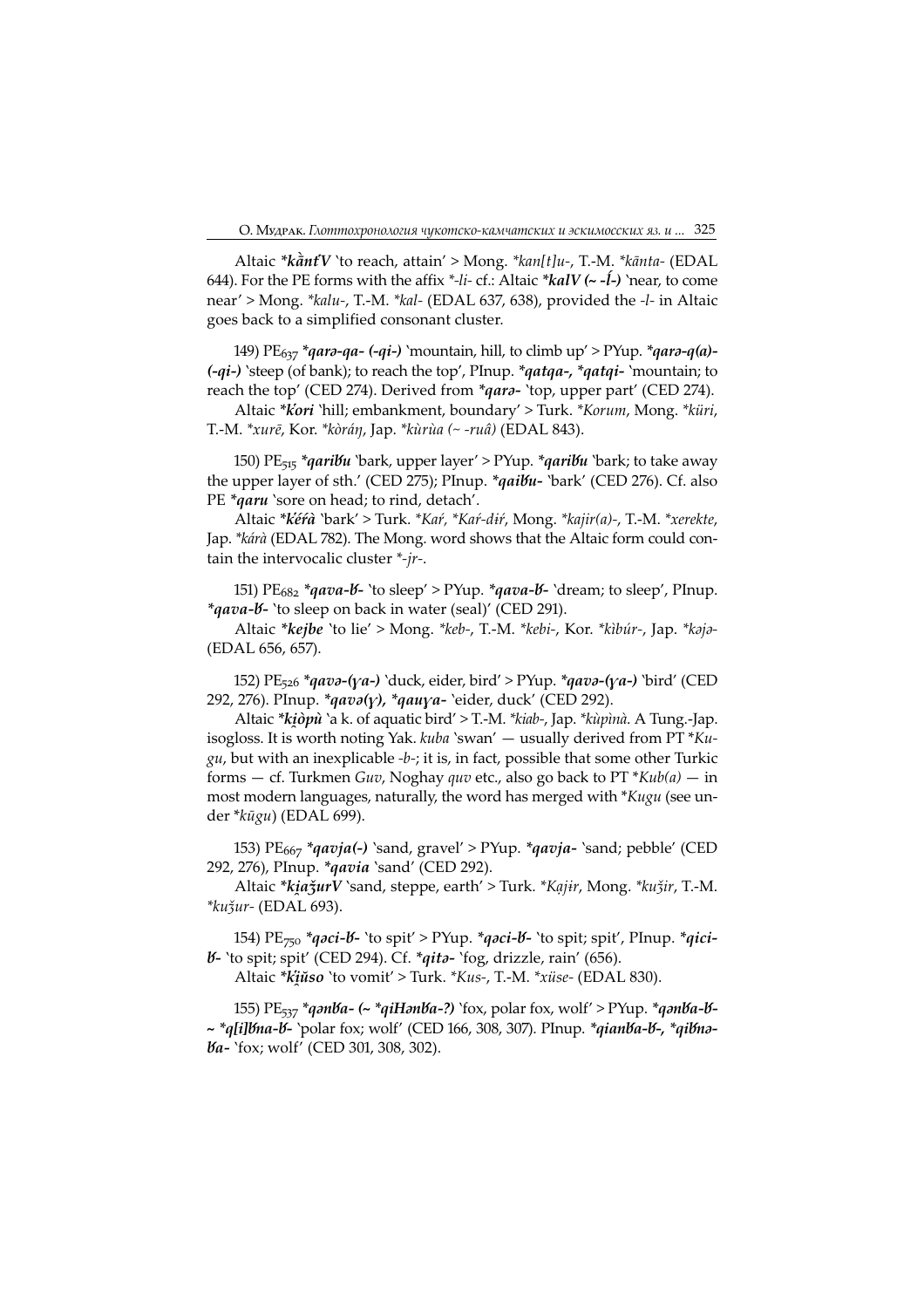Altaic \*káŋV `dog' > Turk. \*KAŋ-čɨk, T.-M. \*kači-kān, Kor. \*kàŋ- (EDAL 645).

156) PE<sub>668</sub> \**qanu* `slush ice' > PYup. \**qanu* `frazil, slush; sand', PInup. \**qa*nu 'slush snow, ice; thin layer of new ice on water' (CED 298).

Altaic \* $kingo$  (~ -o-) `to freeze, snow' > Mong. \* $kungar-$  / \* $künger$ , T.-M. \*xuŋ-da-, Jap. kənkər- (EDAL 854).

157) PE<sub>645</sub> \*qaya- 'nose' > PYup. \*qaya- 'nose', PInup. \*qaya- 'nose' (CED 298). Altaic \* $k'i\check{o}\eta a$  'nose' > Turk. \* $K(i)a\eta$ -(ir)-, Mong. \* $ka[m]ar$ , T.-M. \* $x$ ona-, Kor. \*kóh, Jap. \*kan-k- (EDAL 806).

158) PE<sub>559</sub> \*q*apa-nab* `dog' > PYup. \*q*apa-nab* `dog'. Altaic \*kopI 'dog' > Turk. \*köpek.

159) PE<sub>931</sub> \**qrm*<sub>2</sub>- 'to gather' > PYup. \**qrm*<sub>2</sub>- 'together; to gather, to assemble', PInup. \**qIŋna*- 'cache' (CED 298). In PInup. there has occurred a metathesis within the consonantal group \*-nn-.

Altaic \*kĕŕo 'to remunerate, repay' > Turk. \*Kaŕgan- (~ -ŕŋ-) 'to obtain, to gain', Mong. \*kerig 'miserly', T.-M. \*xeri- 'price, payment', Jap. \*kata-pak- 'to celebrate' (EDAL 783). The semantics in Altaic is typologically close to the situation with Russian 'сборы (ingathering, exaction)' vs. 'собрание (meeting)'.

160) PE<sub>53</sub>8 \*qi**bha-b-** `black, dark' > PInup. \*qibhab- `black, dark' (CED 308). Altaic \*kìri 'dirt, dirty' > Turk. \*kir, Mong. \*kir, T.-M. \*(x)ir-, Jap. \*kìtànà- (EDAL 791, 792).

161) PE<sub>551</sub> \*qilaya- 'palate, roof of mouth' > PYup. \*qilaΓa- 'palate, roof of mouth', PInup. \**qila* $\gamma$ (*a*)- 'palate'. This stem is not connected to \**qila* $\gamma$  $(-tuy)$  'sky, cloud' (CED 304).

Altaic \*kăli 'tongue' > Turk. \*kele-, Mong. \*kele-, T.-M. \*xilŋü, Kor. \*kằró- (EDAL 796, 797).

162) PE<sub>550</sub> \*qilay (-tuy) 'sky, cloud' > PYup. \*qilay (-tuy) 'sky; cloud', PInup. \*qilay (-luy) `sky; cloud; roof, ceiling' (CED 304, 305).

Altaic \*gălV `clear (of sky, weather)' > Turk. \*K(i)ali- `sky; clear sky', T.-M. \*galu- (EDAL 528).

163) PE<sub>673</sub> \*qina<mark>b-~ \*qana-b-'to look in, to look through, to watch' > PYup.</mark> \*qinəb - ~ \*qənə-b - `to look in, to look ahead; to look through sth.', PInup. \*qinab - \* anna-b - 'to see, to look; to look at, to watch; to look through' (CED 306). Altaic ? > Turk. \*kön- 'to agree, trust'.

164) PE<sub>656</sub> \*qita- `fog, drizzle, rain' > PYup. \*qita- `mist, drizzle; rain', Chap. has the first vowel -a- due the contamination with  $\eta$  *acil* + 'to spit' (579). PInup. \* $q$ *ita-b-, (~ \*-c-)* `drizzle, fog' (CED 294). This root contaminates with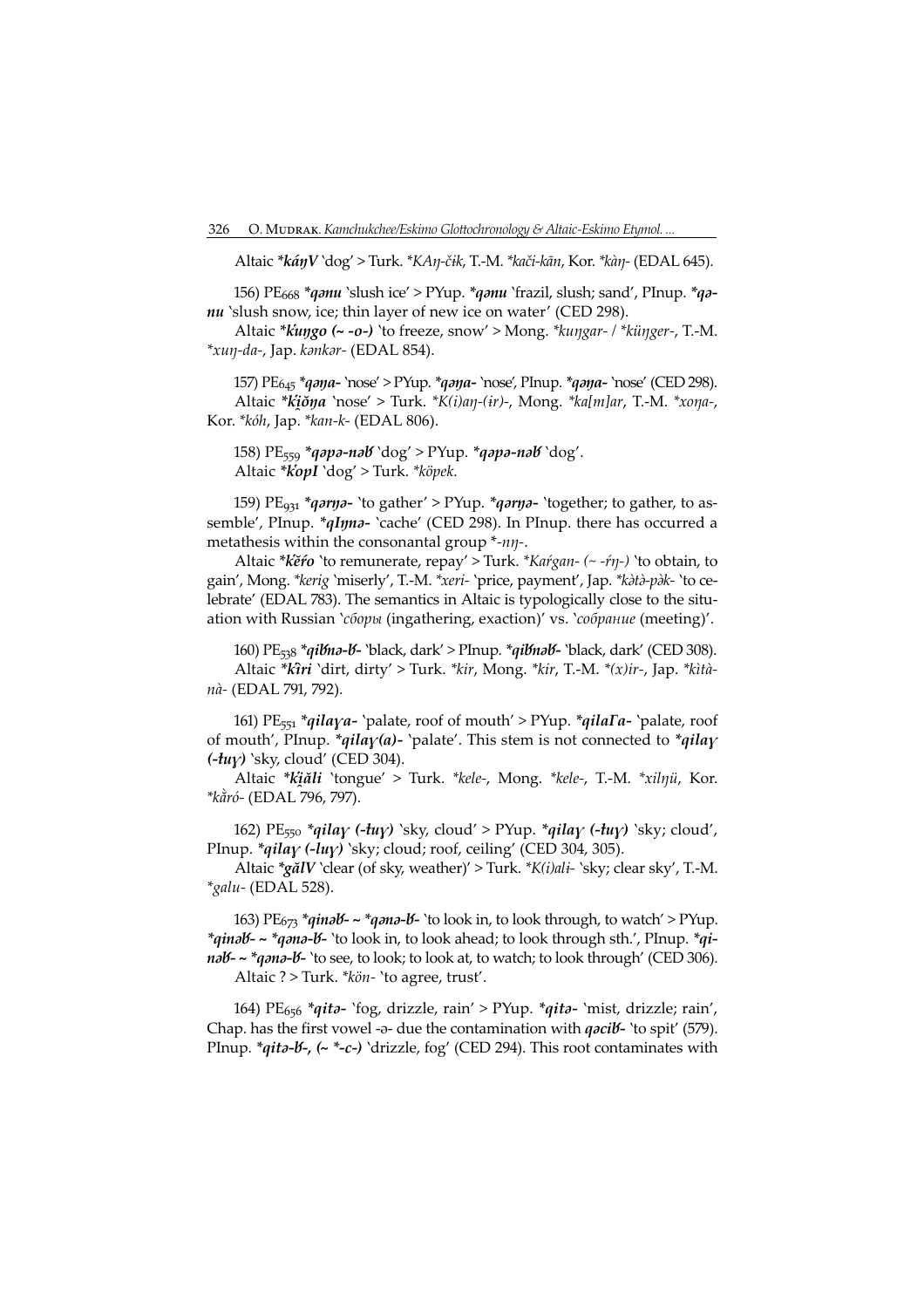\**qoci-b*- 'to spit' in Inup. due the phonetic development \*-*it->* \*-*ic-* in some languages, so it has been included in that entry in CED.

Altaic \*kĕdò 'wind, fog', Turk. \*Kad, Mong. \*küdeŋ, T.-M. \*xedün, Jap.  $*k\delta t$ i (~ -ua-) (EDAL 771, 772).

165) PE<sub>568</sub> \**qumV*- 'to become dry, to stale' > PYup. \**qumV*- 'to become dry'. Altaic \* $k\hat{o}mu$  (~ - $o$ , - $a$ ) 'drought, hunger' > Turk. \* $Komil$ -, Mong. \*komu-kai, T.-M. \*xomī-, Kor. \*kắmắr (EDAL 838).

166) PE<sub>643</sub> \**qunar-(a-) (\*qunru-) ~ \*qunav- (\*qunvu-)* 'neck, scruff of neck' > PYup. \*quyHub - 'scruff of neck, top of back; to hang one's head; humpbacked whale'. Cf. PYup\*qutyub, \*qutaya- 'hump' (CED 317, 297). PInup. \*qunacci-, \*qunia- 'neck' (CED 317).

Altaic \*kuŋtV (~ -o-) 'rump, anus' > Turk. \*Koŋ, Mong. \*koŋdu-, \*koŋǯi-, T.- M. \*kuŋdu-, Kor. \*kuŋtuŋ- (EDAL 742, 743).

167) PE<sub>746</sub> \*qupal<mark>bu-</mark> `maggot, grub, worm' > PYup. \*qŭpalbu- `maggot, grub; worm', PInup. \*qupalbu- `maggot, grub; worm' (CED 318). Cf. PCh \*gopalyo- 'butterfly'.

Altaic \**kiàpe* 'a k. of insect, butterfly' > Turk. \**kepelek*, Mong. \**kibe*, Jap. \*kàpàránkí (~-ua-) (EDAL 798).

168) PE<sub>731</sub> \*quq-juy- ~ \*qubcuF- `yellow, green' > PInup. \*quqcuF- `yellow; green' (CED 319).

Altaic \* $k\tilde{o}k\tilde{e}$  (~ -i) 'blue, green' > Turk. \* $g\tilde{o}k$ , Mong. \* $k\tilde{o}k\tilde{e}$ , T.-M. \* $kuKu$ (EDAL 714). PE rather reflects an older form like \* $k\acute{o}k\acute{e}$  (with consonantal metathesis).

169) PE<sub>985</sub> \*qura- `pinworms, eel' > PYup. \*qu[r]a-<mark>bta-, \*qu[r]a-Fut-na-</mark> 'pinworms, anal itch; eel', PInup. \*quaqta, \*qurrau'na- (~ -'r-) id. (CED 312). The meaning 'eel' has obvious semantic connections with 'worm', but comparison with the stem meaning 'to split with a wedge' (CED 312) is untenable.

Altaic \*kio ro 'worm' > Turk. \*Kūrt, Mong. \*koro-kaj, T.-M. \*xirga (EDAL 807, 808).

170) PE $_{574}$  \*quvi- 'thick, fat' > PYup. \*quvi-na- 'to become thick, fat (of person); fat', PInup.  $*$ qui-ni(r)-,  $*$ quiv-ta-t- 'to be fat' (CED 313).

Altaic \*kŏpé 'to bend; elevation, convexity' > Turk. \*göpe(ne), Mong. \*köb- / \*küb-, T.-M. \*kupe-, Kor. \*kòp-, \*kùp-, Jap. \*kmpu (EDAL 23).

171) PE<sub>555</sub> \*tayi- 'to come, to visit' > PYup. \*tayi- 'to come (here); to bring', PInup. \*tayi-b 'to go from place to place; to go visiting' (CED 325).

Altaic  $*\hat{t}$ ogà (~ -u-) 'to see, beware' > Mong.  $*\hat{t}$ oya-, T.-M.  $*\hat{t}$ uga- (~ -b-), Jap. \**tàkù-* (EDAL 1450).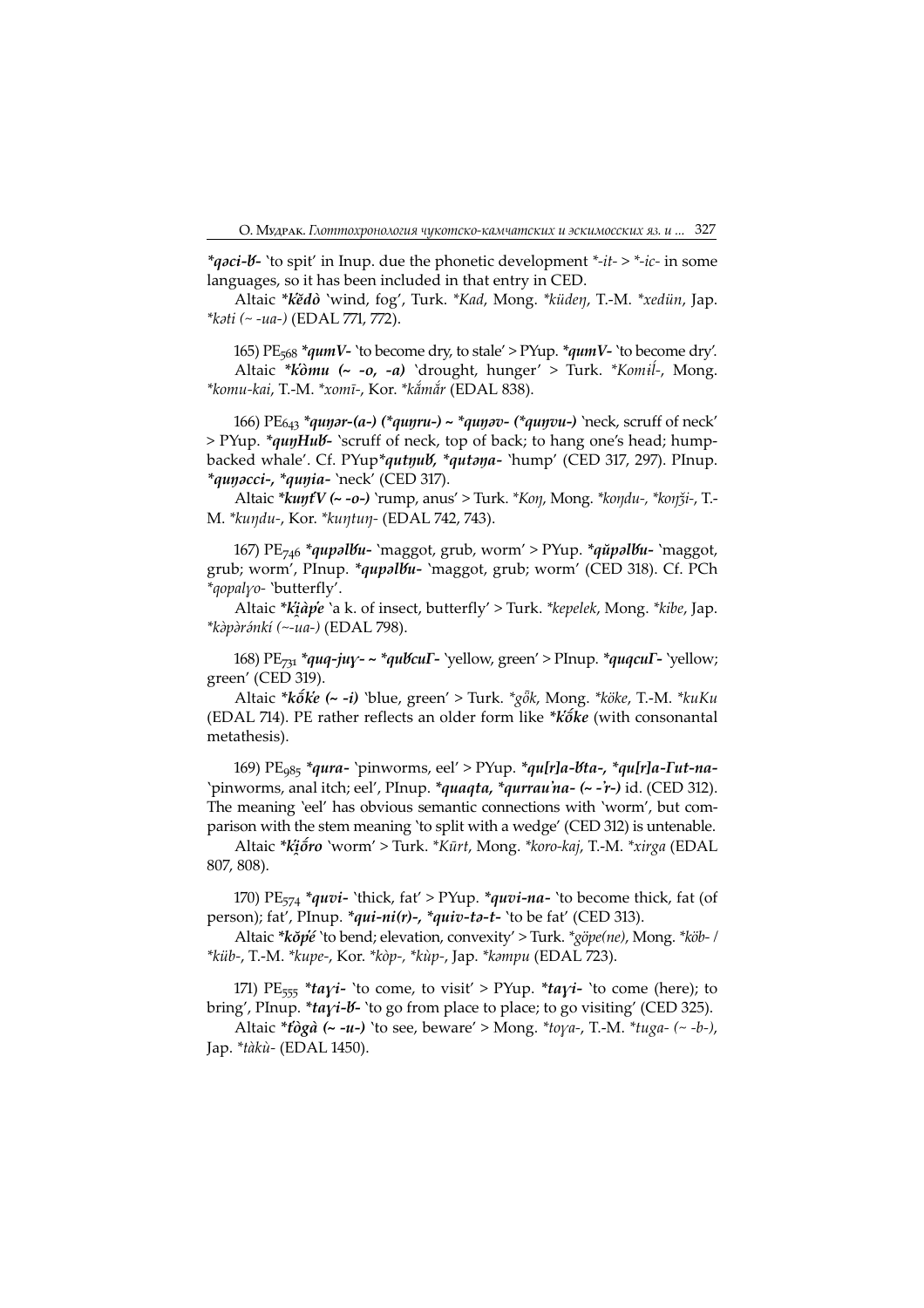172)  $PE_{530}$  \*tay(i)t-uy 'fog, mist' > PYup. \*tayituy 'fog, mist', PInup. \*taktuy ( $\sim$  \*tayituy-), \*takci-*b*- `fog; to be foggy' (CED 324, 325).

Altaic \*tékù 'to become thick (of liquids)' > T.-M. \*tekti, Kor. \*tùthà-b-, \*tōi-, Jap. \*túka- (EDAL 1412). T.-M. \*tekti and Kor. \*tùthà-b- suggest an earlier cluster like \*-kt-.

173) PE<sub>536</sub> \*tayna- (~ -ny-) 'black' > PYup. \*tayna- ~ \*tanya- 'black; dark, darkness; shadow', PInup. \*tayya- 'total darkness' (CED 333). Not connected to  $*tar-(r)u-$  `dark, black' and others (ibid.).

Altaic \*tago `dirt (dust, clay)' > Turk. \*Tog, T.-M. \*tāksa (EDAL 1391).

174)  $PE_{739}$  \*tabju- (\*tabaRu-?) `salt' > PYup. \*tabju- `salt', PInup. \*tab(a)ju 'salt; salt water, sea' (CED 334).

Altaic \*táku (~ -k-) (?) `salt, to pickle', T.-M. \*taK(V), Jap. \*túká-. A somewhat dubious Tung.-Jpn. isogloss: the comparison is possible only if Jpn. \*túká- 'pickle' is distinct from \*túká- 'soak' (EDAL 1396).

175) PE<sub>618</sub> \**taka(v*)- 'long, (high)' > PYup. \**taka(v*)- (\*-*li*-) 'long, high; length, height; to get or make long', PInup. \*taka-, \*tak(a)li- `long; to become or make long' (CED 325).

Altaic \*tēga 'high, top, mountain' > Turk. \*dāg, Mong. \*deye-, T.-M. deg-, Kor. \**ta-*, Jap. \**tàkà*- (EDAL 1359).

176)  $PE_{674}$  \**takuv*- 'to check out, to visit, to see' > PYup. \**taku-* (-*jab-*) 'guard, examination; to check out', PInup. \*taku (-cab-), \*takku- 'to check on; to visit; to see' (CED 327, 326). Cf. PE\*takviy-, \*tak $(u)v - v$  'to see well, pupil of eye'.

Altaic \*tàkù 'to repair' > Turk. \*Tagra-, T.-M. \*taku-, Jap. \*tùkùr- (EDAL 1393).

177)  $PE_{509}$  \*tama[ŋ]- `all, whole' > PYup. \*tama[ŋ]- `all, whole, every', PInup. \*tamaT- `all, both, whole' (CED 328, 329).

Altaic \*támu `to put into, gather' > Mong. \*tama- / \*tem-, T.-M. \*tama-, Kor. \*tām-, Jap. \*túm- (EDAL 1399).

178) PE<sub>672</sub> \*tana- 'to see, to look at, truth, evidence' > PYup. \*tana- 'to see; to watch out for; to look at, to watch', PInup. \*tano-, \*tanno-b- `truth, evidence' (CED 330).

Altaic \*tannV `to count, recite' > Turk. \*tanu-, Mong. \*tanna-, T.-M. \*tan-, Cf. also Kor. tā- 'to tell, indicate, confess' (SKE 249, EAS 120); MMong. ta'ul- (HY 40) 'to understand, distinguish' (<\*tanul-) (EDAL 1399, 1400).

179)  $PE_{631}$  \**taRqi*- 'moon, bright' > PYup. \**tanqi*- 'moon; to be bright', PInup. \**tatqi* 'moon; to make the lamp shine brightly' (CED 330).

Altaic \**tiolgu* `moon' > Mong. \*tergel, Kor. \*tår, Jap. \*tùkùi (EDAL 1435). The PE form reflects  $*-\hat{l}$ - within a cluster.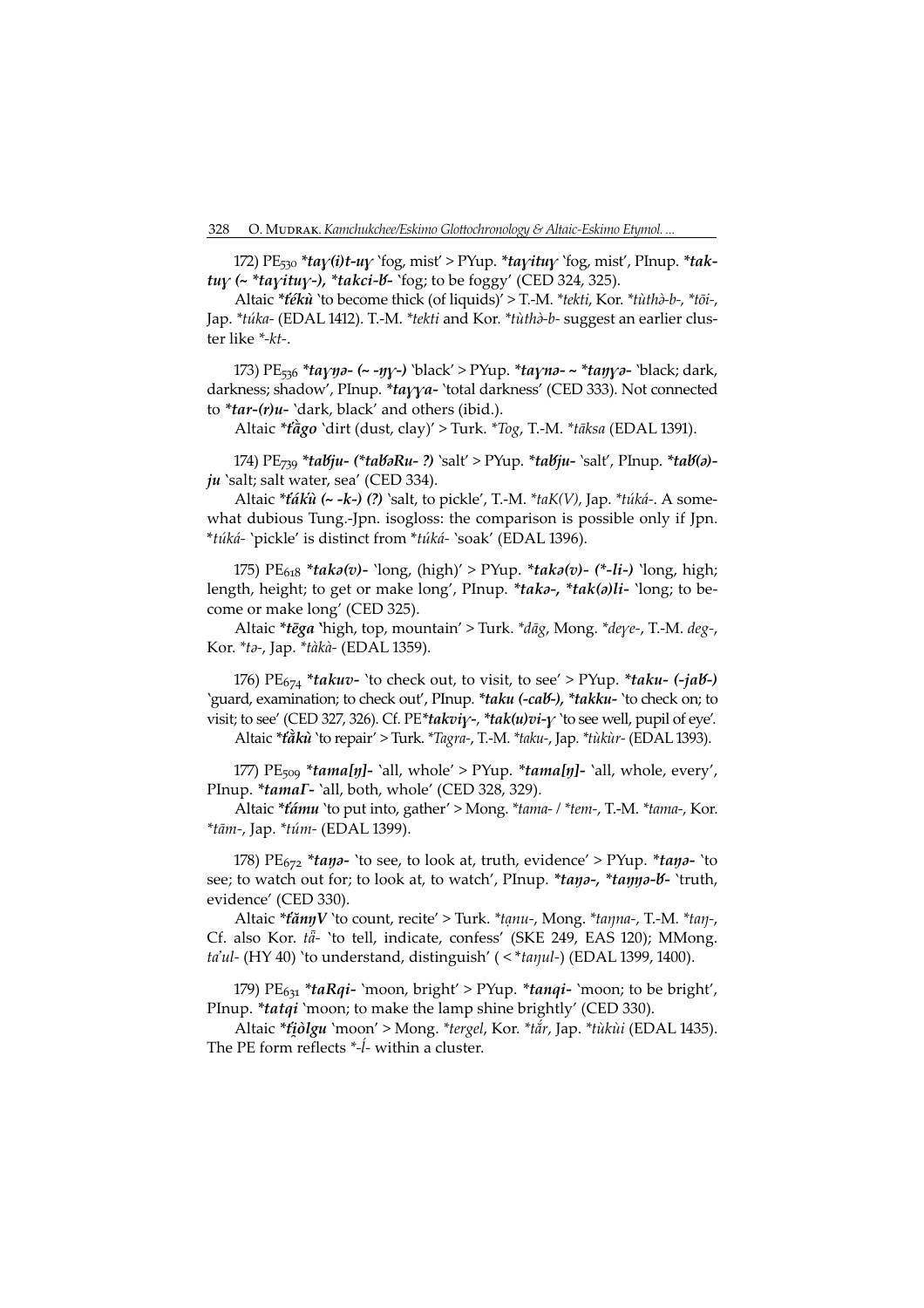180)  $PE_{531}$  \*tar-(r)u- 'dark, black' > PYup. \*tarru- 'darkness, dusk; to become dark', PInup. \*tau-b- (-si-), \*taru-ba- `darkness; dark; black' (CED 333, 334). All the words with meanings like 'shadow, dark, black' are confused in close but different entries in CED on pp. 333, 334. Related PE stems include \*tar-ba-, \*tar-Va-t- 'black, dark, shadow', \*tar-Va-naV 'shadow, darkness'; unrelated, but similar ones include \*tab-(nəb) `soul, life force' and \*ta $\gamma\eta$ -(~ - $\eta\gamma$ -) `black'.

Altaic \*telbu 'dirt' > Turk. \*TAlagu, Mong. \*tolbu, T.-M. \*telbe, Kor. \*tāràb-. The Kor. form is hard to distinguish from the one expected as a reflex of \*tèŕu (EDAL 1413, 1414). PE reflects \*-ĺ-.

181) PE<sub>590</sub> \*tat(a)- 'all, to be full' > PYup. \*tatV- 'all, complete, whole', PInup.  $*ta(ta)$ - 'to be full; to bump into' (CED 335).

Altaic \*todV 'to be full (of stomach, belly)' > Turk. \*dod-, T.-M. \*tude-, cf. perhaps also Mong. to-sun 'melted fat'  $(\langle *tod-su-n? \rangle)$  (EDAL 1376).

182) PE<sub>707</sub> \*ta-u-, \*tam-ani 'this, right here' > PYup. \*ta-(v)u-na (\*ta(v)ukura, -ruma, \*tam-ani) 'this right here'. One of two main pronouns for 'this', with a specific paradigm that differs from other demonstrative pronouns but is analogical with  $*\bar{a}\gamma$ - 'that' (CED 328, 480, 455). PInup.  $*\dot{t}a(a)m$ -na, (\*tav-ruma, \*tav-ra-ni, \*tam-ani) 'this, right here; finished' (CED 480).

Altaic  $*t\hat{a}$  (\* $t\hat{e}$ ) 'that' > Turk.  $*ti-(k\ddot{u})$ , Mong.  $*te-re$ , T.-M.  $*ta$ -, Kor.  $*ti\acute{o}$ , Jap.  $*$ tà- (EDAL 1389).

183) PE<sub>527</sub> \*tabmira- `bird, goose' > PYup. \*ta*Imi(r)a-* `bird; goose', PInup. \*taymi(r)a- `bird; small bird' (CED 343, 342).

Altaic \*tùru (~ \*tiùro) 'crane' > Turk. \*durunja, Kor. \*túrúmi, Jap. \*tùrû (EDAL 388).

184) PE<sub>1089</sub> \**taki-ja-* `tern (arctic bird)' > PYup. \**taki-ja-* `tern (arctic bird)' (CED 339).

Altaic \**tiaka* `hen' > Turk. \**tiakigu,* Mong. \**takija,* T.-M. \**tiaku* (EDAL 1431).

185) PE<sub>557</sub> \**takit*- 'to come, to arrive' > PYup. \**takit*- 'to come, to arrive' (different from the homonymous *\*takit-* 'to hit, to knock'), PInup. *\*takit-* 'to arrive at' (CED 338).

Altaic \*tioke 'to touch, reach' > Turk. \*deg-, Mong. \*dökü-. A Turk.-Mong. isogloss; not quite reliable, because in Turkic one has to suppose assimilative voicing (\*deg- < \*dek-) (EDAL 1372). The original meaning in Mong. and Turk. is 'to reach, to approach', as can be seen from the archaic gerund form tegi that eventually became an adverb with the meaning 'until, (right) down to', characterizing the route of movement.

186) PE<sub>583</sub> \*tana- 'to fly (up)' > PYup. \*tana- 'to fly', PInup. \*tana-, \*tanmi- $(-l/r a-)$  'to fly (up); to be flying' (CED 341, 342).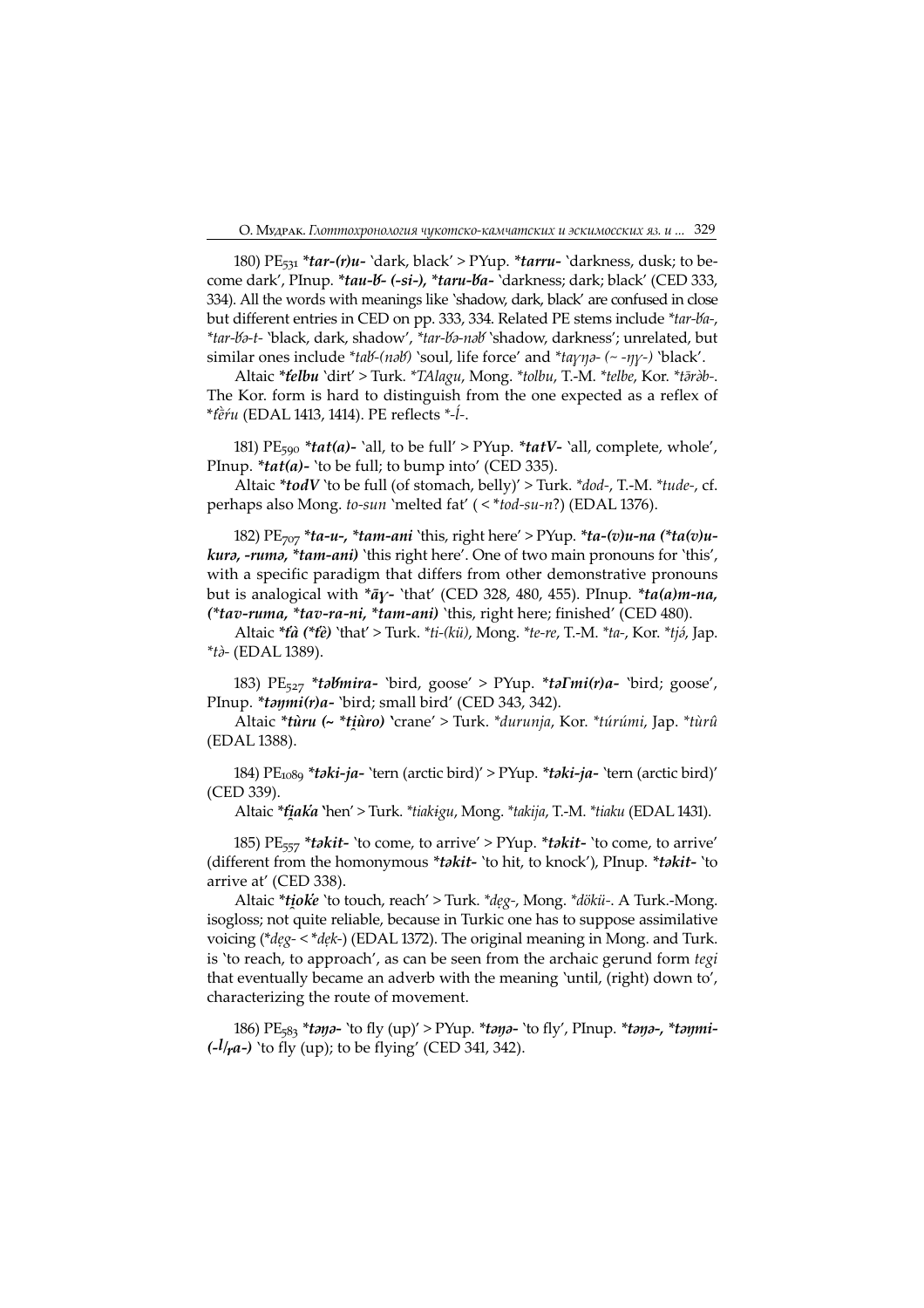One should consider comparison with the Turk. entry within the Altaic root \*taŋgiri 'oath, God' > Mong. \*taŋgarag 'oath', T.-M. \*taŋgura- 'to bow while praying', Jap. \*tinkir- 'to swear' (EDAL 1402). There are really two Turkic roots here, contaminated in some languages: one with front vowel vocalism and the meaning 'sky', the second with back vowel vocalism (with some variation) and the meaning 'God, spirit'. It is possible to delineate the two groups of forms:

 E (with front vowel): Runic teŋri 'sky; gods', MK teŋri 'sky; Buddha' (in the meaning 'Buddha' there is no difference within the Arabic script), Saryg-Yughur tener 'sky', Hakas tigar 'sky', Shor tegri 'sky', Oirot teneri 'God; sky', Tuva dēr 'sky', Tofa dēre 'sky', Kirgiz teŋir 'God; sky', K-Balqar tejri 'God; sky';

2 A (with back vowel): all the examples have the meaning 'God, spirit' without any allusion to 'sky': Turkish, Azeri tanri, Turkmen tanri, Salar tanru, Chagatay tenri ~ tanri, Uzbek tenri < \*tanri, Uighur tenri < \*taniri, Tatar, Bashkir tenre, Kara-Kalpak tenir etc., Jakut tanara, Chuvash tura.

Thus, we can identify a separate Turk. root with the meaning 'sky' and compare it with Mong. \*teŋgeri id., Jap. \*tiàntaN ('sun' in Ryukyuan), as well as with PE  $*tan\theta$ - 'to fly (up)'.

187) PE<sub>1137</sub> \*tulub - 'to drowse' > PYup. \*tulub - 'to drowse'. This root is merged with \*tulub - 'sharp tusk, to hit wit tusks' in CED, although possible semantic associations are unknown.

Altaic  $*$ tūlke (~ -i) 'dream, sleep, divination' > Turk.  $*$ dūl ( $*$ dūl), Mong.  $*$ tölge, T.-M.  $*$ tolki-n (EDAL 1473, 1474).

188)  $PE<sub>661</sub> *tumavja- 'round, oval' > Plnup. *tumavja- (*tumavja-) 'round,$ oval'. This root has no connection to \*tuma 'trail, road' despite (CED 349).

Altaic \*tomù 'to spin, round' > Turk. \*tom-, Mong. \*tomu-, T.-M. \*tomka-, Jap. \*tùmù (EDAL 1457, 1458)

189) PE<sub>660</sub> \*tum<mark>ə, \*tum-rab-</mark> `trail, track, road' > PYup. \*tumə, \*tum-rab-'track, trail, step, road; to follow tracks', PInup. \*tuma, \*tuv-rab-, \*tuv-li-`trail, track, road, path; footstep; to track, to follow tracks' (CED 349, 350).

Altaic \*tomi 'trail, road' > Mong. \*tom 'trail of land animal', T.-M. \*tūm-se > Evenki tūmnek 'trail (тропа)', Even tömRe 'step', Udighe tumihe 'mountain trail, road' (ТМС 2, 202–203 in the entry 'to press down, to step'), Jap. \*timata (chimata) 'crossroads, street', cf. also Turk. > Turkmen \*tūm-ajak 'with naked legs, pedestrian', Oyrot tomul ajak 'on foot (without skis)' etc.

190) PE<sub>605</sub> \*tuna- 'to hear, to perceive' > PYup. \*tuna- 'to hear', PInup. \*tunaabo-, \*tunoq-ci- 'to have eyes fixed on; to rely on, to put trust in'. The wide scope of meanings for the stem *tunaq-ci-* can be traced back to 'obedient', i. e. 'one who obeys, listens' as in Russian послушный (CED 350).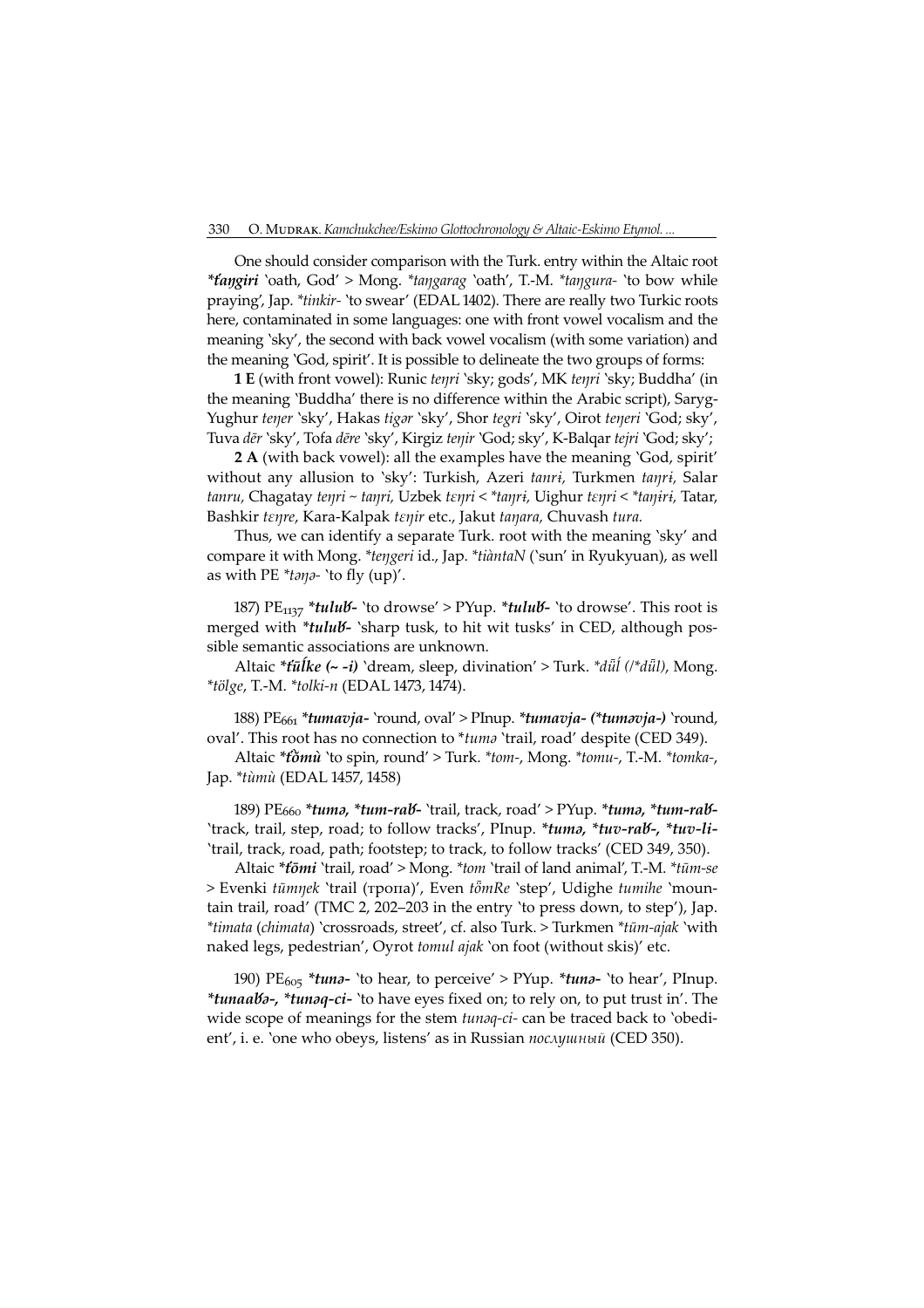Altaic  $*time$  'to inform' > Turk.  $*Time$ , Mong.  $*tmp$ , T.-M.  $*tmp$ , Jap.  $*$ tuanap- (EDAL 1477).

191) PE<sub>593</sub> \*tun(i)- 'to give' > PYup. \*tuna- 'to give; to spend', PInup. \*tuna-, \*tuni-uqqab- `to give; to sell; to distribute' (CED 350).

Altaic  $*t\tilde{u}j\tilde{a}$  'to give, give a feast' > Turk.  $*t\tilde{v}j$ , Mong.  $*t\tilde{a}j\tilde{u}l$ -, T.-M.  $*t\tilde{u}j\tilde{u}l$ -(EDAL 1468). The origin of PE  $*_{-n}$ - is unknown.

192) PE $_{558}$  \*tuqu- (-t-) 'to die; to kill' > PYup. \*tuqu- (-t-) 'to die; death; to kill', PInup. \**tuqu* (-*t*-) id. (CED 354).

Altaic \**fukì* 'to come to an end, be exhausted' > Turk. \**tüke-*, Mong. \**tögüs-*, Jap. \*tuku-. Also worth mentioning is Evk. dial. tịko- 'to die (of exhaustion), starve'  $-$  which may, however, be a derivative of tik- 'to fall' (EDAL 1469).

193) PE<sub>1167</sub> \*turapay 'gravel, pebble' > PYup. \*tu(r)apay 'pebble; gravel' (CED 356), PInup. \*tuapay, ? \*tujakpay 'gravel'. The form cited in SPI is quite strange because of  $-\gamma$  in the auslaut position. Moreover, the  $-\dot{i}$ - reflexation is not supported by forms in other languages.

Altaic \*tăporV `earth, dust' > Turk. \*topra-k, Mong. \*toyur-, T.-M. \*tap-(EDAL 1404).

194) PE<sub>1165</sub> \**tu(v)ta*- `labret, knar' > PYup. \**tu(v)ta-b* `mushroom; labret (ornament around pierced lips)', PInup. \*tuuta, \*tutta- 'labret; jewel' (CED 356).

Altaic \*č $\delta$ takV (~ -ukV) `pulp, mushroom; lip' > Turk. \*dōtak, T.-M. \* $\delta$ udakta / <sup>\*</sup>ǯedukte (EDAL 404).

195) PE<sub>630</sub> \**u* $\gamma$ *la*- 'numerous, many' > PYup. \**u* $\gamma$ *la*- 'many; to become numerous', PInup. \*uyla- 'to crowd together; to visit' (CED 361).

Altaic \*egó 'big, many' > Turk. \*eg-id-, Mong. \*ayu-, T.-M. \*egdi, Kor. \*i'uí-, Jap. \**ənki-rə* (EDAL 495, 496).

196) PE<sub>689</sub> \*ujaba-y `stone, rock' > PYup. \*uj(a)ba-y, \*jəHa-ma- `stone 1, anchor 2'. For Alaskan languages cf. Chap.  $j\psi$ *aq* ( $\theta$  $i$ t) 'high or long stone resembling a man' (CED 386, 388). In some Yup. languages there is a metathesis  $*uja > *jua-.$ 

Altaic \*binge rock, hill' > Turk. \*bögür, Mong. \*böyerüg, T.-M. \*bug-, Kor. \*pàhói, Jap. \*bə (EDAL 357).

197) PE $_{642}$  \*uja-(qu-) 'neck' > PYup. \*uja-qu- (-miy) 'neck; sth. worn around neck; shoulder load', PInup.  $*$ uja-miy 'necklace' (CED 385).

Cf. Altaic \*gurgi `palate' (but Mong. `front part of throat') (EDAL 573). Even better is the comparison with Altaic  $\pi \vec{u}$  ie 'long hair (esp. on neck)' > Turk. \*öjek, Mong. \*öjekej, T.-M. \*nūjelse (EDAL 1037).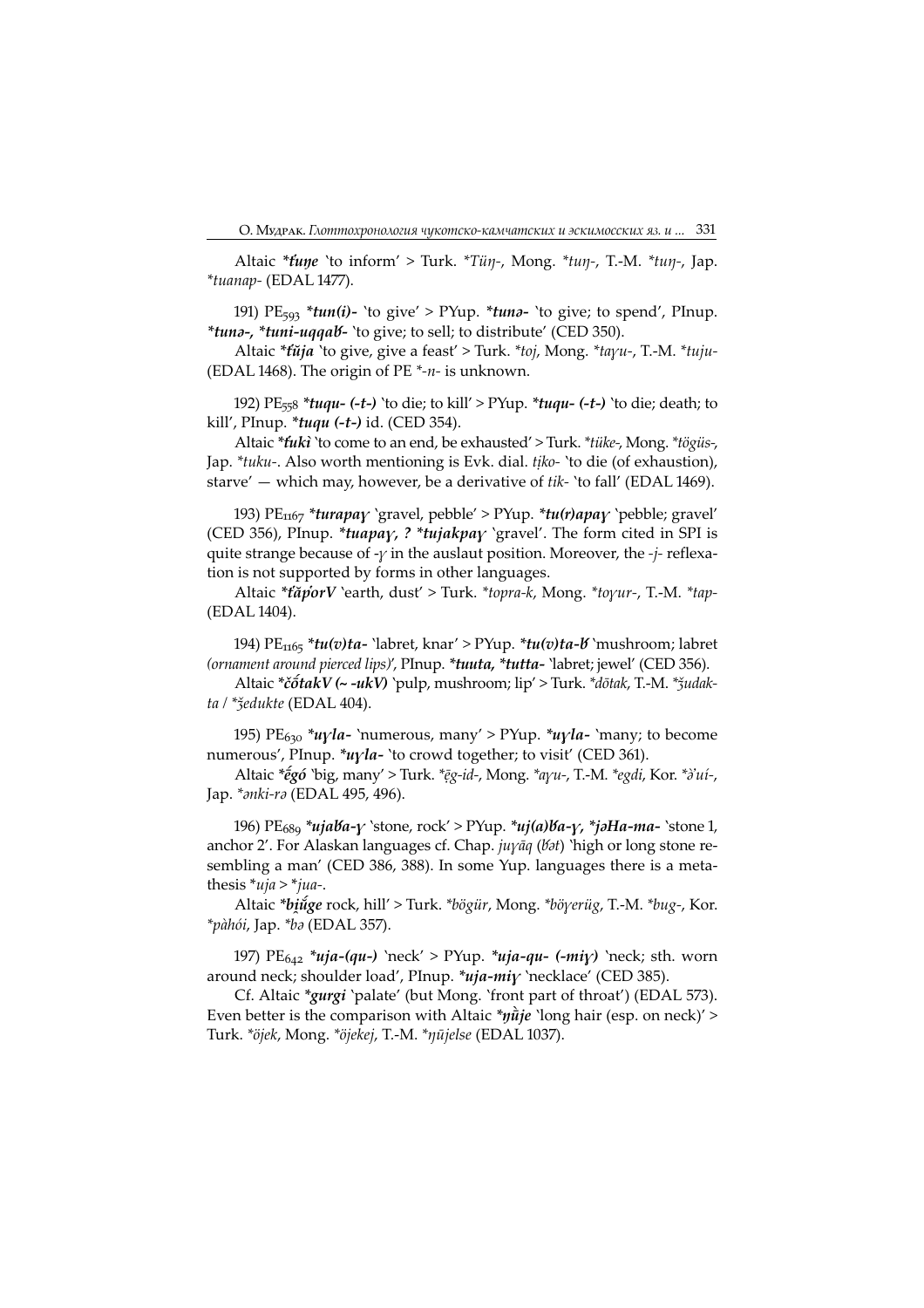198)  $PE_{708} * u_{7} * u_{-} a$  'this (near); here it is' > PYup.  $*u_{-}na$  (-kura, -ruma-, \**u-ani*), \**u-a* 'this near; here it is; now, right now, promptly', PInup. \**u-na*  $(-kua, -uma, -ani), *u - aa$  'this near; here it is' (CED 480, 385).

Altaic \*6 'this, that (deictic particle)' > Turk. \*o(-l), Mong. \*on-, T.-M. \*u-, Jap.  $*_{\partial}$ - (EDAL 1040).

199)  $PE_{1194} * u k(a)$ - 'to give, to want to get' > PYup. \* $u k a$ - 'to give', PInup. \*uka-, \*ukka/i-ta- `to want more of the same' (CED 363).

Altaic \* $\acute{\sigma}k\acute{e}$  'to give, to put' > Turk. \* $\ddot{\partial}k$ -, Mong. \* $\partial g$ -, T.-M. \* $ok$ -, Kor. \*ukir, Jap. \* ók - (EDAL 1047, 1048).

200)  $PE_{1195}$  \*uki(r)- 'to stare at' > PInup. \*ukki-ri-, \*ukki-ta- 'to stare at' (CED 363).

Altaic \*uku `to understand, look into' > Turk. \*uk-, Mong. \*uka-, T.-M. \*(x)oksa-, Jap. \*úká-(n)káp- (EDAL 1490, 1491).

201) PE<sub>747</sub> \**ukju[r]* (-*a*, -*i*-) `winter, autumn, year' > PYup. \**ukiju*- (-*Ha*-, -Hi-) 'winter; year; autumn, fall', PInup. \*ukiu-, \*ukia-, \*ukii- 'winter; year; autumn, fall' (CED 364, 365).

Altaic \*kū́re (~ -i) `autumn; rain, storm' > Turk. \*gū̃r, Mong. \*kura, T.-M. \* kure- (EDAL 747, 748).

202) PE<sub>592</sub> \**uLiv-ka-* `full, to fill' > PYup. \**ulav-* `to overfill, to overload; to fill to overflowing', PInup. \**ulipka*- 'to fill; to be full', The stem often contaminates with \*ula(-t-), \*ulav-Ra- 'high tide, flood, afflux', but it can be seen, based on NAI data, that the second vowel is really \*-i-, and that the original semantics is closer to 'be full' than anything else (CED 365).

Altaic  $*ulu$  (~ -o) `big, many; good' > Turk.  $*ulug$ , Mong.  $*olon$ , T.-M. \*ule-, Kor. \*ōr- (EDAL 1494).

203)  $PE_{710}$  \*ulu 'tongue' > PYup. \*ulu 'tongue; language'; Imaq (Inup) ulújiq 'tongue of whale' is borrowed from Nauk., cf. ulúîxtubéquq 'to cut out deer tongues', Chap.  $ulúzik(t)$  'tongue of whale' < \* $ulu-ri$ - (CED 367).

Altaic ? > T.-M. \*lusimā `upper jaw, muzzle, upper lip' (TMC 1, 513).

204) PE<sub>688</sub> \**umtu*- `day, morning, star' > PYup. \**umtu*- `day; long time', PInup. \**uvlu*- 'day; today; morning; star' (CED 370).

Altaic \**iumi* `fog, dusk' > Turk. \**im(if)*, \**imirt* (~ \*-*i*-) `fog, brume, dusk', T.-M. umul- `shadow' > Evenki umulge (TMC 2, p. 270). PE reflects a suffixal extension with \*-*ŕ*. Cf. also PE<sub>644</sub> \**unur* (-*a*) `night' ( $N_2$  207).

205) PE<sub>1227</sub> \**una*- 'to handle, to obtain, to kill' > PYup. \**una-* (-*nt*, -*ka*-, -na-) `to handle; to rob, to devastate; to obtain, to catch', PInup. \**unatab*-'to beat, to kill, to struggle' (CED 371).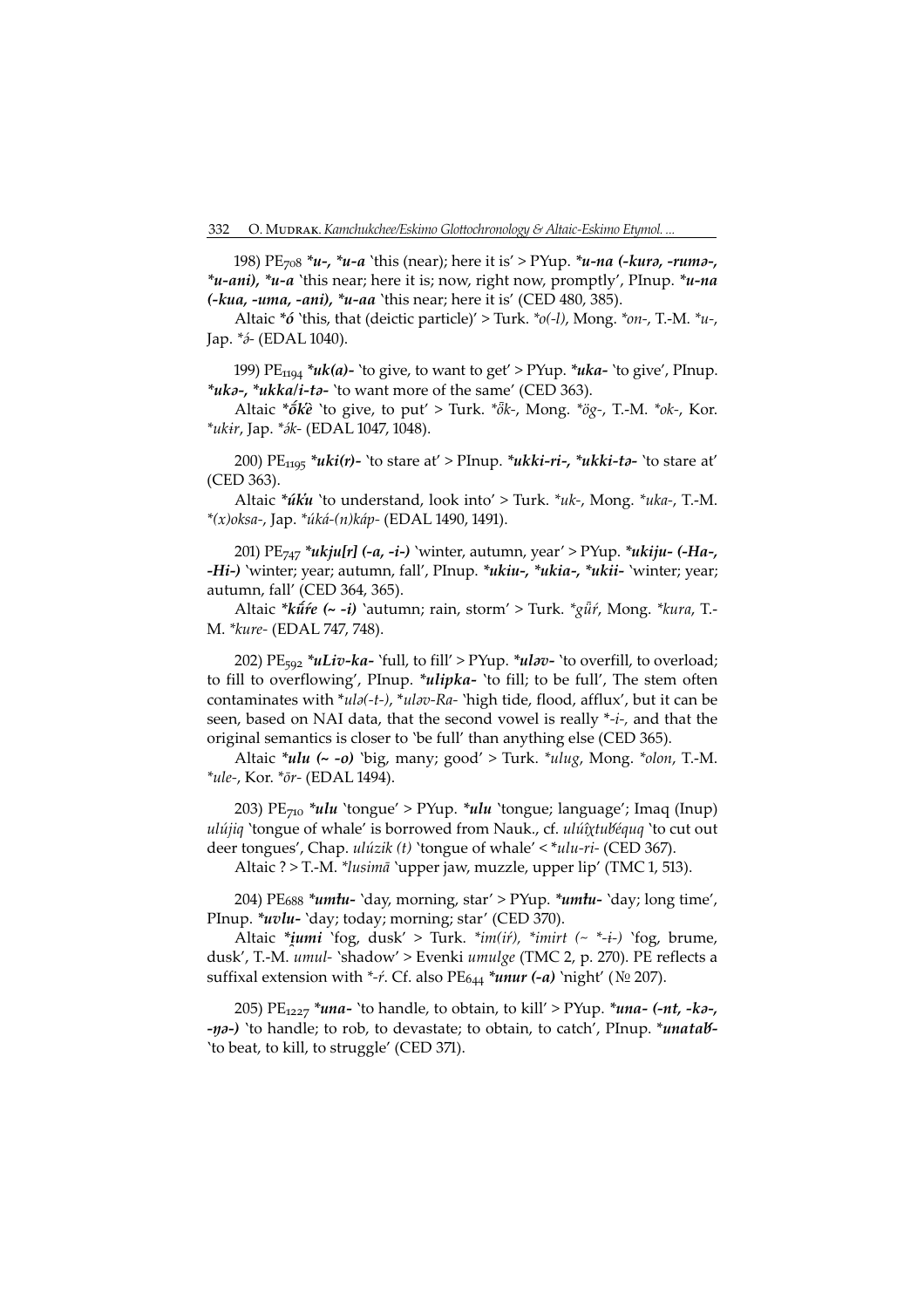Altaic \*guna 'to rob, attack, torture' > Turk. \*Kun-, Mong. \*gani, Tung  $*$ gun- (EDAL 571).

206) PE<sub>716</sub> \*unaba-ci- 'wood, driftwood, tree' > PYup. \*unaba-ci- 'tree (lying, cut); wood, balk', PInup. \**unaqci*- 'driftwood; tree' (CED 371).

Altaic  $*unfV$  or  $*uni$ - 'pole in the house' > Mong.  $*(h)uni$ -, T.-M.  $*undelken)$ (EDAL 1502).

207) PE $_{644}$  \*unur (-a) 'night' > PYup. \*unuy (-a) 'night, morning, tomorrow'. PInup. \*unnuy, \*unnua-/ \*unurra- 'evening, night' (CED 373).

Altaic \**ińE(r)* (instead of \**ĩna*) `dawn, dusk' > Turk. \**iŋir*, T.-M. \**ine-,* Kor. \*dni r-im (EDAL 586, 587). It is necessary to distinguish two roots in the Turk. entry \**inir* 'dusk' in EDAL:

I \*inir ~ \*enir with an original meaning like 'evening, dusk' (marked as X below): Old Uighur iŋir X, MK iŋir X, Turkmen iŋrek X, Azeri inǵiraz X, Turkish dial. inirik, inrik X, Halaj ängür, ängür X, Karaim enir X, Balqar innir 'evening', Tat. eŋger-meŋger X, Bashkir eŋer X, Kara-Kalpak, Kazakh iŋir X, Kirgiz  $\text{inir}(t)$  **X**, 'early evening', Oyrot enir 'evening', Hakas, Shor  $\text{tr}$  'evening', Saryg-Yughur jenir 'evening', Tuva enir 'last, some time ago', Chuvash aner 'yesterday', anarak, and(a)rak X;

II \**im(if)*, \**imirt* ( $\sim$  \*-*i*-) with meanings like 'fog, brume' and 'dusk': MK imir 'darkness, brume, thick fog', Chagatay imir 'fog, evaporation going up from ground to sky', Turkmen ümür 'fog, brume, evaporation', Turkish ümez 'fog', Uzbek ụmụr, imir X, Tatar imzi X, Kara-Kalpak, Kazakh, Kirgiz *imirt*  $X$  (in the morning or evening) 'brume, thick fog, grey air', Oyrot inir X, Shor inar 'evaporation', Tuva imir, imirtin X, imireš 'glimpse', imistel- 'to dusk', Jakut, Dolgan im 'morning and evening dawn'.

The first of these roots should be compared with T.-M. \*ine- 'day is dawning' (\*ine-ŋe 'day, morning dawn', \*ine-ren 'day that is dawning' etc. and Kor. \* $\partial \hat{n}$ ir-im `evening, dusk') and goes back to Altaic \* $\hat{n}E(r)$  `evening, dusk'. The second (with another T.-M. parallel) should be compared to PE  $*$ umtu- 'day, morning, star'.

208) PE<sub>607</sub> \**un-uma-* `alive, heart' > PYup. \**unuva-* (-*nt*), \**unun-si-* `alive; heart; (land) animal' (CED 376). PInup. \*uuma- (-ru-), \*uummant 'alive; heart; animal' (CED 377). The word 'heart' is a deverbal noun with an instrumental suffix. The verb is formed with the perfective verbal affix  $*(u)$ ma (CED 144).

Altaic \*iùni 'to live, rest' > Mong. \*ün-ži-, T.-M. \*in-, Kor. \*nūi, Jap. \*inà-tí. In MKor. there is a frequently observed reduction of the initial vowel (EDAL 619).

209)  $PE<sub>712</sub> * uqa-'tongue, to speak' > Plnup. * uqa-'tongue; to speak, to$ say' (CED 377, 378).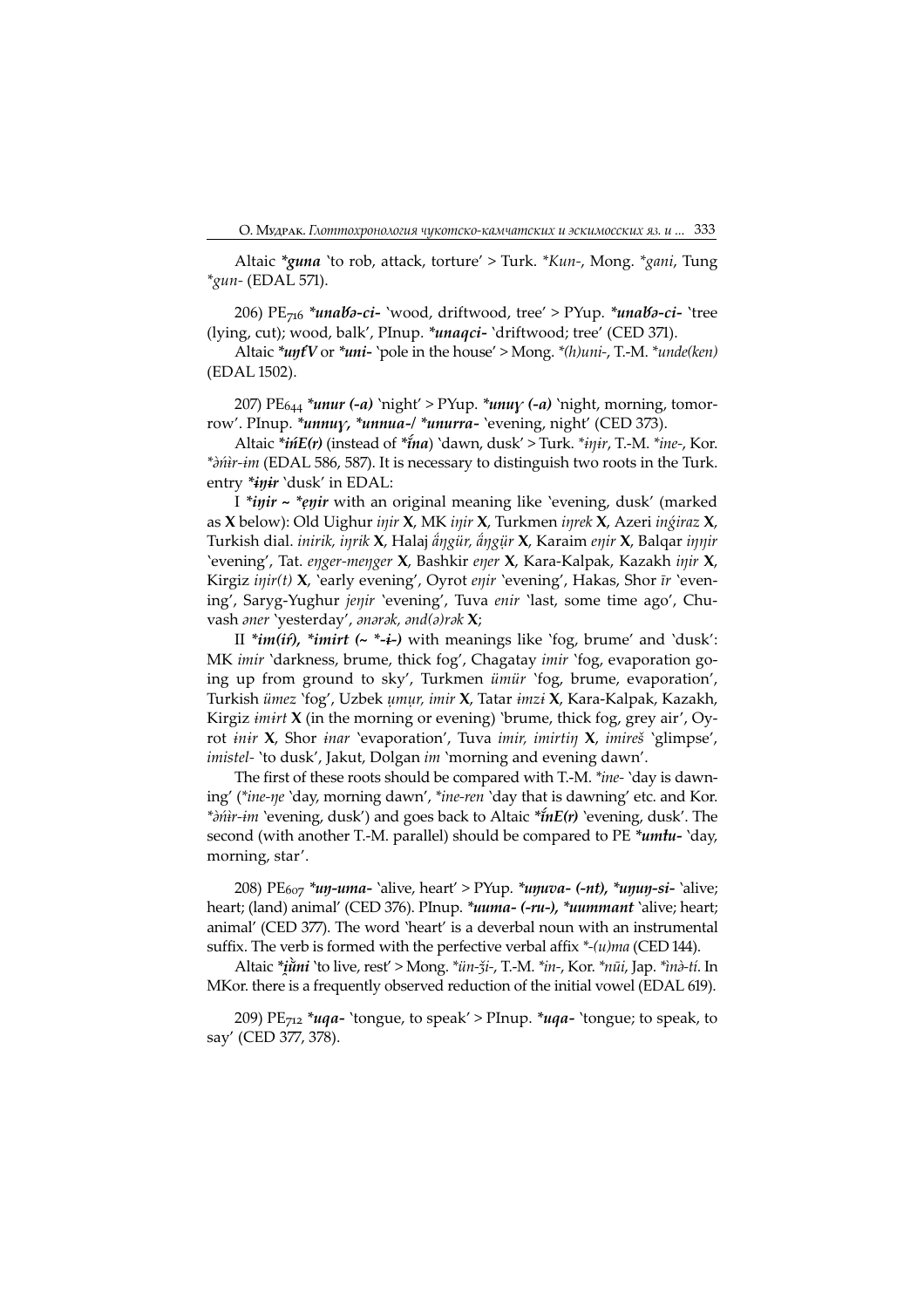Altaic \*oki 'to sing, recite' > Turk. \*oki-, Mong. \* $\ddot{u}$ ge, T.-M. \* $(x)$ og- ~ \* $(x)$ ok-, Kor. \*o'ăi-, Jap. \*uka-ip-. Despite poor representation in T.-M., the root is well preserved elsewhere and appears to be well reconstructible for PA (EDAL 1045).

210) PE<sub>1252</sub> \*uq(a)- 'to sleep (with a negative aspect)' > PYup. \*uqa-ma- $(n)i$ - neg. 'to sleep (with neg.)', PInup. \*uq-uma- $nia$ - 'to sleep (with neg.): to have a nightmare, to be half-asleep'. The verb stem has a perfective formant  $*(u)$ *ma*- before the negation (CED 379).

Altaic ? > Turk. \*ujku `sleep (n.)' > Hakas ujyi, Chulym ujyu, Tofa u'jgu, Chuvash  $ij\gamma b$ .

211) PE $_{577}$  \*uqru- 'fat, blubber' > PYup. \*uqru-, \*uqrilyu- 'fat, grease; blubber', PInup. \**uqru-,* \**uqri-'ŋu*- 'fat, blubber; to feel sick from eating too much fat' (CED 378).

Altaic  $*ij \pi'g i$  (?) 'fat; brain' > Turk.  $*ij \pi$ , T.-M.  $*irglii$ ] (EDAL 622). The PE reflex -q- is the same as in  $*ciqi$ -nab'sun'.

212) PE<sub>1190</sub> \*ur-(ta-) 'to burn, to get burnt' > PYup. \*ur-(ta-) 'to get burnt', PInup. \* $uu-(t-)$ , \* $utt-$  'to be or get burnt; to burn oneself'. This stem should be separated from the PInup. root  $*uu-t$ ,  $*uu-ru-b$  'to boil, to cook' for semantic reasons (it also has a different PYup. parallel) (CED 361, 362).

Altaic  $*$ *dure* (~ *t*-, -*f*-, -*i*) `to burn, set on fire' > Mong.  $*$ *dür*-, T.-M.  $*$ *dur*-(EDAL 485).

213)  $PE_{1264}$  \*utu-, \*uci- 'old' > PYup. \*utu-, \*uci- 'old', PInup. \*utuqqa-'old; old person' (CED 383).

Altaic  $*\delta t\hat{e}$  'old' > Turk.  $*\delta t\hat{u}$ -, Mong.  $*\delta t\hat{e}$ -, T.-M.  $*(x)ut$ -, Jap.  $*\delta t\hat{\partial}$ -nà (EDAL 1067, 1068).

214) PE<sub>608</sub> \*vi sg., \*va(ŋ)- pl. personal pronouns: 1 sg. «I», 1 pl. «we» > PYup. \*vi (-ŋa), \*vaŋ-ku-ta id., PInup. \*uva-ŋa, \*uva-ŋ/ $\gamma u$ -t id. (CED 383). The Sir. forms with initial  $m$ - may reflect either the oblique case stem  $*mV\eta$ - or a secondary development  $v > m$ - before a nasal resonant in the second syllable.

Altaic \*bī (min-)  $\log_{1}$  \*b(u)E (miun-) lpl. 'I, we' > Turk. \*be (\*men-), Mong. \*bi, \*min- acc.; \*ba, \*man- acc., T.-M. \*bi; \*bue, \*mü-n-, Kor. \*úrí, Jap. \*bà-. An alternation  $*bi$  /  $*mi-ne-(sg.)$ ;  $*ba$  /  $*miu-n-(pl.)$  should be reconstructed. Korean has undergone an irregular (dialectal) loss of \*b- (\**úrí* < \*b*ú-rí*) (EDAL 341, 342). The specific Altaic denasalisation in these pronouns is clearly seen from further Nostratic parallels. The exact same denasalisation is found in PE.

215) PE $_{709}$  \* $\partial t$ -v $\partial r$  sg., \* $\partial t$ -v $\partial c$ i pl. personal pronouns: 2sg. «thou», 2pl. «you» > PYup.  $*$ *d*-var,  $*$ *d*-vaci id., PInup.  $*$ *d-vit/n,*  $*$ *d-avci* id. (CED 106). The first part of these pronouns is the same as in the 3sg., 3pl. pronouns «he, she, they» ( $PE^*$ *at-* $\eta a$ *, \*at-* $\eta i$ *-r*), a pronominal stem with a deictic function,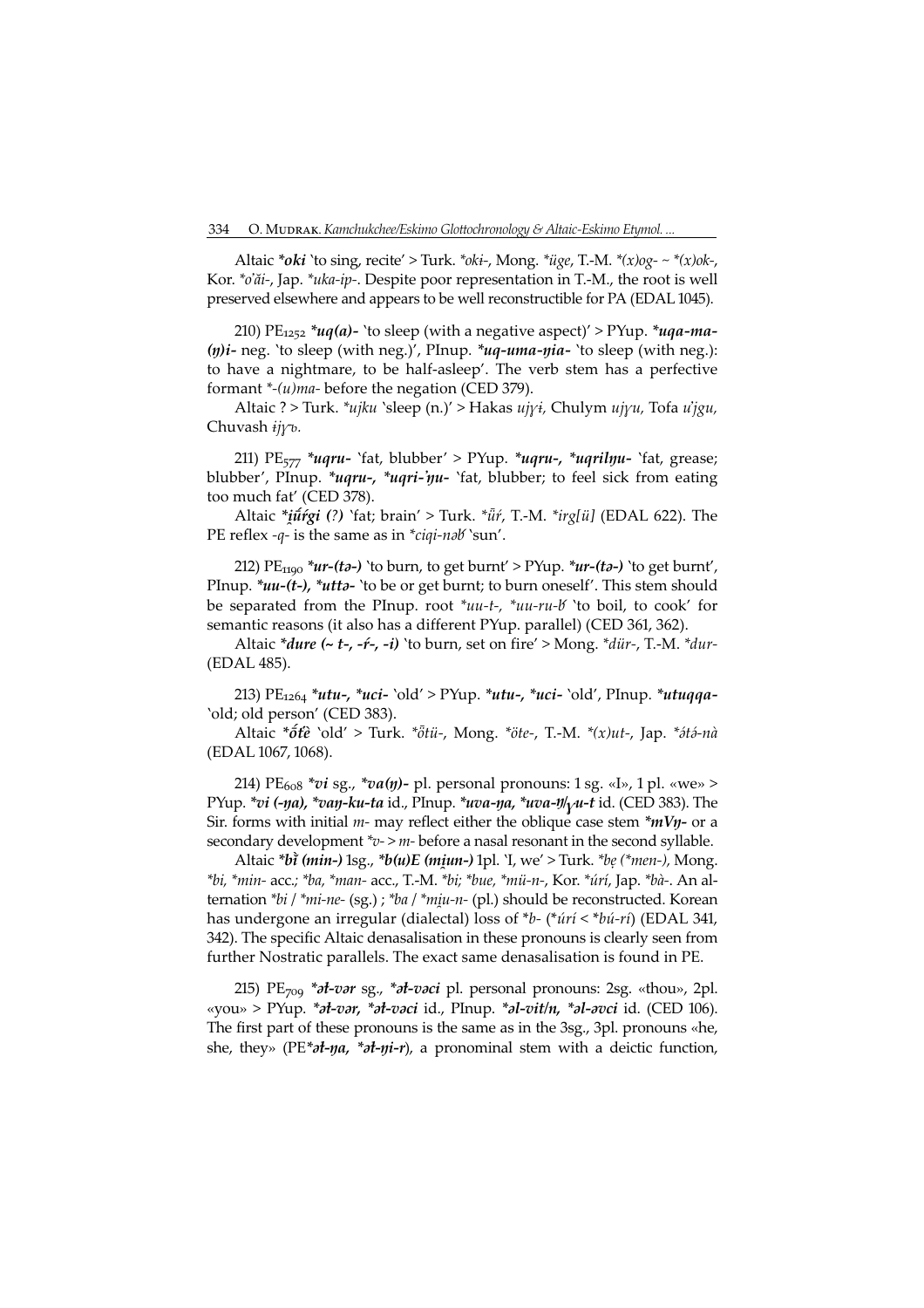presumably the same as Turk. \**le/o* 'this, that'. The real interest lies in the second parts of these forms. Etymologically, they are of a compound origin, analyzable as \*-va- (< Nostratic 2<sup>nd</sup> p. pronoun, cf. PIE \* $\mu$ o-) and \*-r / -ci. Taking into account the well-known PE consonantal alternations, we may trace these suffixes back to early PE  $*$ -t/ $*$ -ti. In this case, the corresponding Altaic forms are:

Altaic \*ti, \*ta 'thou' > Mong. \*či, \*ta (EDAL 1424).

## Abbreviation signs

| $\Gamma$ (in PE) –                   | $\gamma$ or $\beta$                                                                                        | $N(\text{in PE}) - n \text{ or } n$ |  |
|--------------------------------------|------------------------------------------------------------------------------------------------------------|-------------------------------------|--|
| $H$ (in PE) –                        | $\gamma$ , <i>b</i> , <i>r</i> , <i>j</i> , <i>v</i> or <i>y</i>   <i>R</i> (in PE) – <i>r</i> or <i>j</i> |                                     |  |
| L (in PE and PCh, PKCh) $-$ l or $t$ |                                                                                                            | $R$ (in PKCh) $- r$ or $\check{s}$  |  |

## Abbreviations of language names

| AY         | American Yupic                                      | PI         | Proto-Japanese       |
|------------|-----------------------------------------------------|------------|----------------------|
| <b>CAY</b> | Central Alaskan Yupik                               | PК         | Proto-Kamchadal      |
| Chap.      | Chaplinski                                          | $(P)$ KCh  | (Proto-)Kamchukchean |
| Jap., Jpn. | Japanese                                            | PТ         | Proto-Turkic         |
| МK         | Mahmūd El-Kāšģarī                                   | <b>PTM</b> | Proto-Tungus-Manchu  |
| $(M)$ Kor. | (Middle) Korean                                     | PY, PYup.  | Proto-Yupik          |
| Mong.      | Mongolian, Mongolic                                 | SK         | Southern Kamchadal   |
| Nauk.      | Naukanski                                           | <b>SPI</b> | Yupik of the Seward  |
| Oyr.       | Oyrot                                               |            | peninsula            |
| PA.        | Proto-Altaic                                        | SY         | Siberian Yupik       |
| PCh        | Proto-Chukchean                                     | Tung.      | Tungusic             |
| PE(012)    | Proto-Eskimo( <sub>DB entry N°</sub> ) <sup>1</sup> | Turk.      | Turkic               |
| PI, PInup. | Proto-Inupik                                        | T.-M.      | Tungus-Manchu        |
| $(P)$ IE   | (Proto-)Indo-European                               | WК         | Western Kamchadal    |
|            |                                                     |            |                      |

## Literature

| <b>CED</b> | Michael FORTESCUE, Steven JACOBSON & Lawrence           |
|------------|---------------------------------------------------------|
|            | KAPLAN. Comparative Eskimo Dictionary with Aleut Co-    |
|            | gnates. Alaska Native Language Center, University       |
|            | of Alaska, Fairbanks. 1994.                             |
| EDAL       | A.V. DYBO, O. A. MUDRAK, S. A. STAROSTIN. An Ety-       |
|            | mological Dictionary of Altaic Languages. HdO vol. 8-1, |
|            | 8-2, 8-3, Leiden-Boston: Brill. 2003.                   |
|            |                                                         |

<sup>1</sup> The index numbers refer to the corresponding entries in the authors comparative Eskimo database which can be found online at http://starling.rinet.ru.